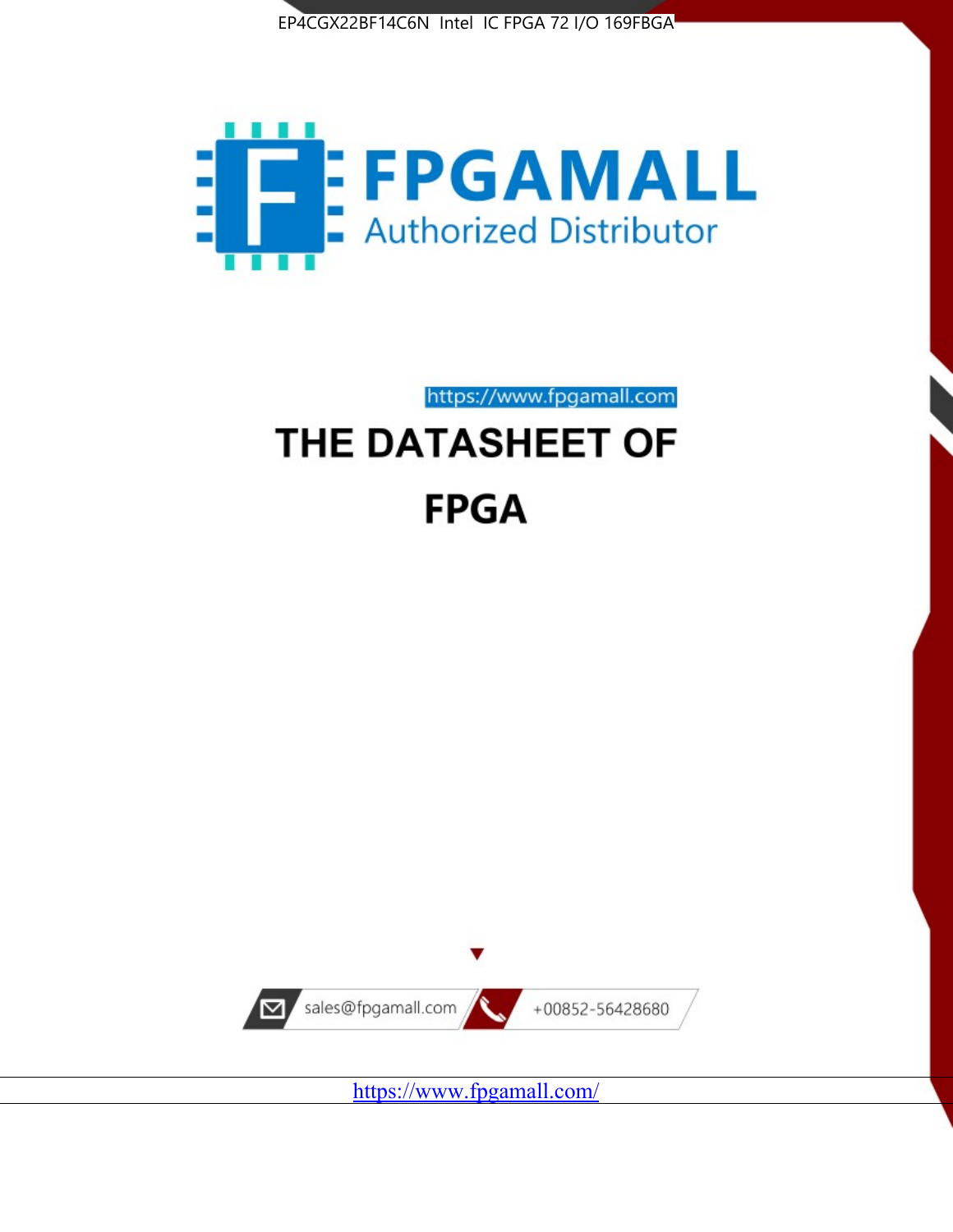

## **1. Cyclone IV Device Datasheet**

**CYIV-53001-2.0**

This chapter describes the electrical and switching characteristics for Cyclone<sup>®</sup> IV devices. Electrical characteristics include operating conditions and power consumption. Switching characteristics include transceiver specifications, core, and periphery performance. This chapter also describes I/O timing, including programmable I/O element (IOE) delay and programmable output buffer delay.

This chapter includes the following sections:

- "Operating Conditions" on page 1–1
- "Power Consumption" on page 1–16
- "Switching Characteristics" on page 1–16
- "I/O Timing" on page  $1-37$
- "Glossary" on page 1–37

## **Operating Conditions**

When Cyclone IV devices are implemented in a system, they are rated according to a set of defined parameters. To maintain the highest possible performance and reliability of Cyclone IV devices, you must consider the operating requirements described in this chapter.

Cyclone IV devices are offered in commercial, industrial, extended industrial and, automotive grades. Cyclone IV E devices offer –6 (fastest), –7, –8, –8L, and –9L speed grades for commercial devices, –8L speed grades for industrial devices, and –7 speed grade for extended industrial and automotive devices. Cyclone IV GX devices offer –6 (fastest), –7, and –8 speed grades for commercial devices and –7 speed grade for industrial devices.

**For more information about the supported speed grades for respective Cyclone IV** devices, refer to the *[Cyclone IV FPGA Device Family Overview](http://www.altera.com/literature/hb/cyclone-iv/cyiv-51001.pdf)* chapter.

**1** Cyclone IV E devices are offered in core voltages of 1.0 and 1.2 V. Cyclone IV E devices with a core voltage of 1.0 V have an 'L' prefix attached to the speed grade.

In this chapter, a prefix associated with the operating temperature range is attached to the speed grades; commercial with a "C" prefix, industrial with an "I" prefix, and automotive with an "A" prefix. Therefore, commercial devices are indicated as C6, C7, C8, C8L, or C9L per respective speed grade. Industrial devices are indicated as I7, I8, or I8L. Automotive devices are indicated as A7.

@2016 Altera Corporation. All rights reserved. ALTERA, ARRIA, CYCLONE, HARDCOPY, MAX, MEGACORE, NIOS, QUARTUS and STRATIX words and logos are trademarks of Altera Corporation and registered in the U.S. Patent and Trademark



Cyclone IV Device Handbook, Volume 3 March 2016

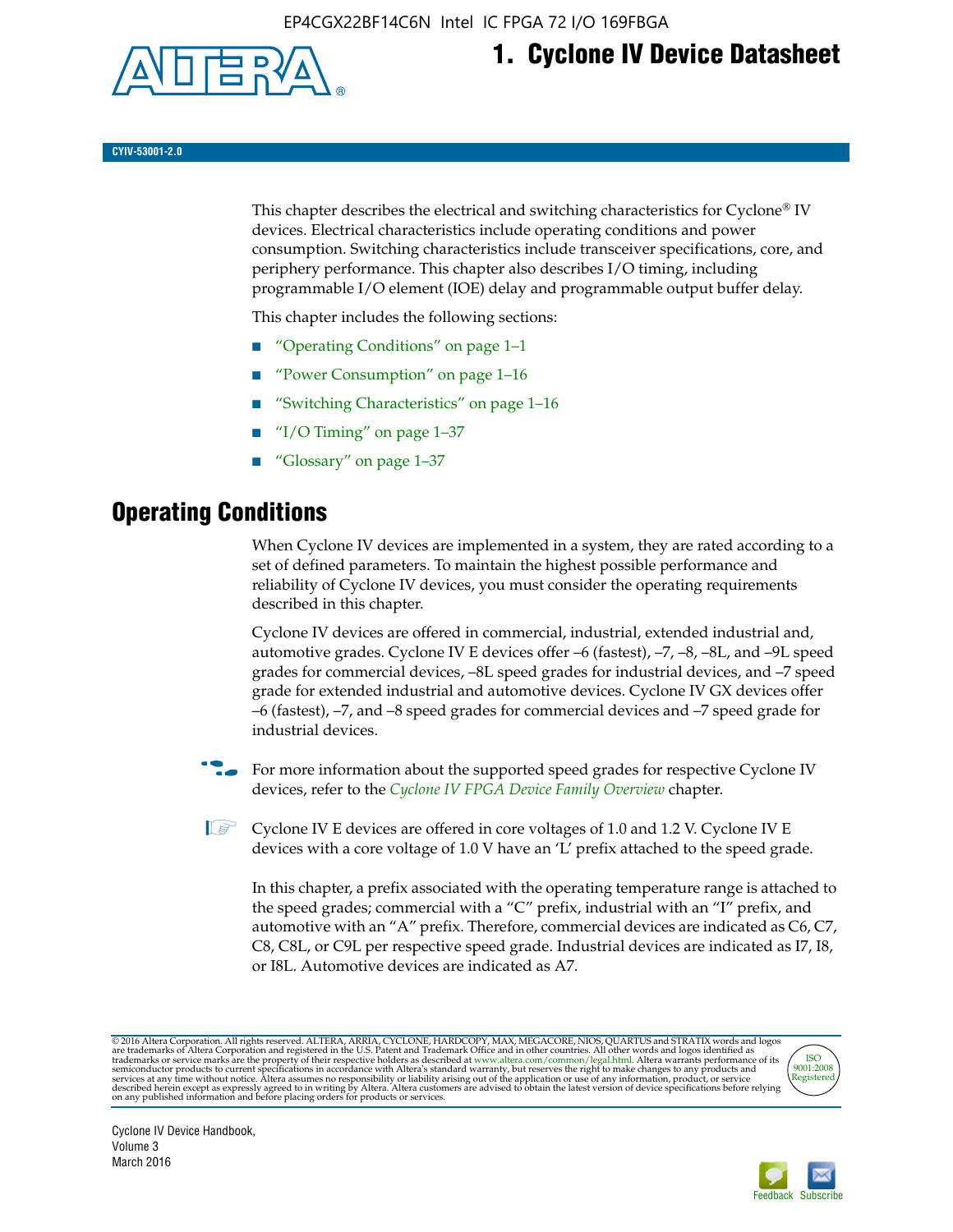**1 Cyclone IV E industrial devices I7 are offered with extended operating temperature** range.

## **Absolute Maximum Ratings**

Absolute maximum ratings define the maximum operating conditions for Cyclone IV devices. The values are based on experiments conducted with the device and theoretical modeling of breakdown and damage mechanisms. The functional operation of the device is not implied at these conditions. Table 1–1 lists the absolute maximum ratings for Cyclone IV devices.



Conditions beyond those listed in Table  $1-1$  cause permanent damage to the device. Additionally, device operation at the absolute maximum ratings for extended periods of time have adverse effects on the device.

| <b>Symbol</b>            | <b>Parameter</b>                                                                                                                | Min    | Max  | <b>Unit</b> |
|--------------------------|---------------------------------------------------------------------------------------------------------------------------------|--------|------|-------------|
| <b>V<sub>CCINT</sub></b> | Core voltage, PCI Express <sup>®</sup> (PCIe®) hard IP<br>block, and transceiver physical coding sublayer<br>(PCS) power supply | $-0.5$ | 1.8  | V           |
| $V_{CCA}$                | Phase-locked loop (PLL) analog power supply                                                                                     | $-0.5$ | 3.75 | $\vee$      |
| $V_{\text{CCD\_PLL}}$    | PLL digital power supply                                                                                                        | $-0.5$ | 1.8  | $\vee$      |
| V <sub>CCIO</sub>        | I/O banks power supply                                                                                                          | $-0.5$ | 3.75 | $\vee$      |
| V <sub>CC_CLKIN</sub>    | Differential clock input pins power supply                                                                                      | $-0.5$ | 4.5  | $\vee$      |
| $V_{\text{CCH_GXB}}$     | Transceiver output buffer power supply                                                                                          | $-0.5$ | 3.75 | V           |
| $V_{\text{CCA\_GXB}}$    | Transceiver physical medium attachment (PMA)<br>and auxiliary power supply                                                      | $-0.5$ | 3.75 | $\vee$      |
| $V_{CCL_GXB}$            | Transceiver PMA and auxiliary power supply                                                                                      | $-0.5$ | 1.8  | $\vee$      |
| $V_{1}$                  | DC input voltage                                                                                                                | $-0.5$ | 4.2  | $\vee$      |
| $I_{\text{OUT}}$         | DC output current, per pin                                                                                                      | $-25$  | 40   | mA          |
| $T_{\mathtt{STG}}$       | Storage temperature                                                                                                             | $-65$  | 150  | °C          |
| $T_{\rm J}$              | Operating junction temperature                                                                                                  | $-40$  | 125  | °C          |

**Table 1–1. Absolute Maximum Ratings for Cyclone IV Devices** *(1)*

**Note to Table 1–1:**

(1) Supply voltage specifications apply to voltage readings taken at the device pins with respect to ground, not at the power supply.

## **Maximum Allowed Overshoot or Undershoot Voltage**

During transitions, input signals may overshoot to the voltage shown in Table 1–2 and undershoot to –2.0 V for a magnitude of currents less than 100 mA and for periods shorter than 20 ns. Table 1–2 lists the maximum allowed input overshoot voltage and the duration of the overshoot voltage as a percentage over the lifetime of the device. The maximum allowed overshoot duration is specified as a percentage of high-time over the lifetime of the device.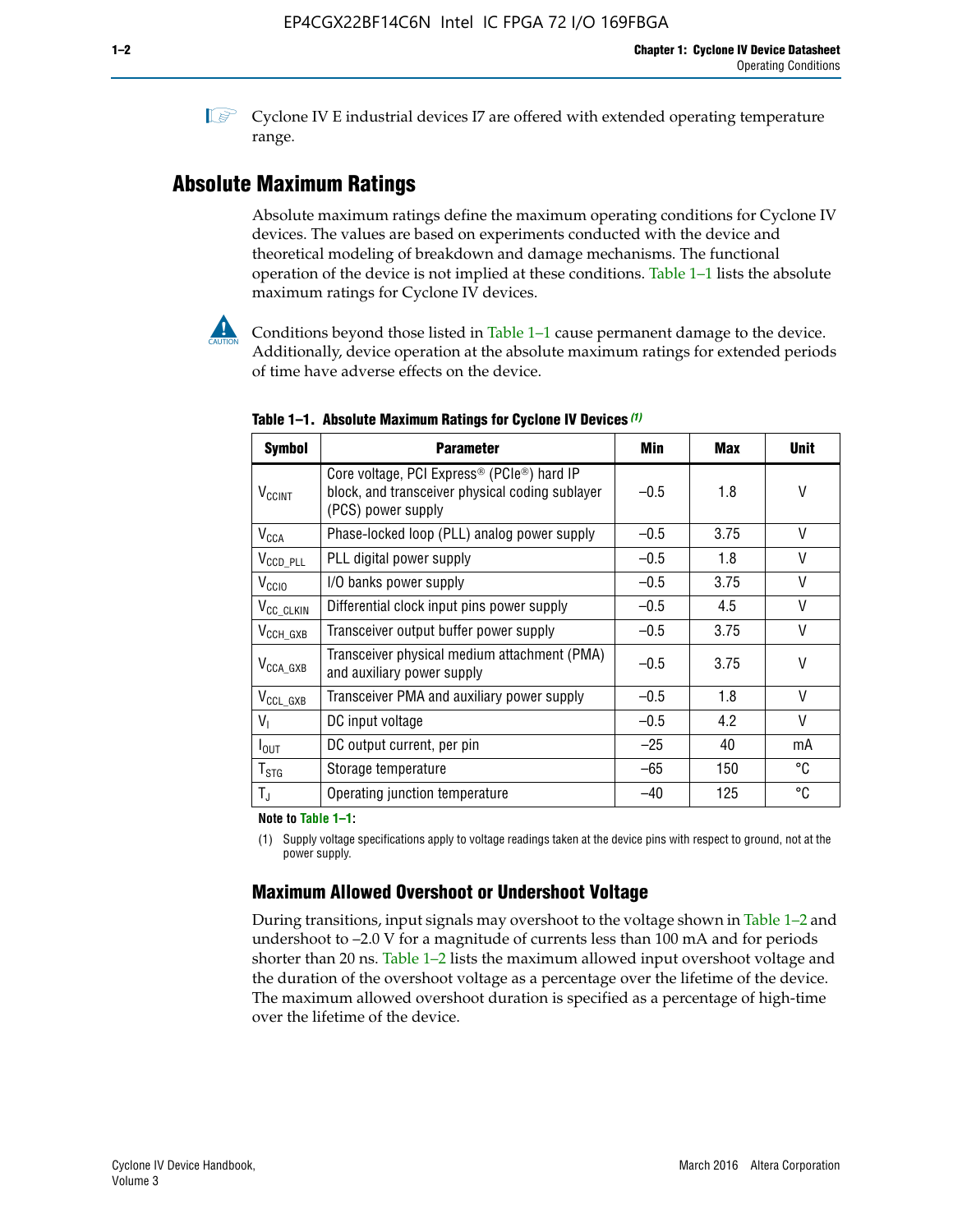$\mathbb{I}$  A DC signal is equivalent to 100% duty cycle. For example, a signal that overshoots to 4.3 V can only be at 4.3 V for 65% over the lifetime of the device; for a device lifetime of 10 years, this amounts to 65/10ths of a year.

| <b>Symbol</b> | <b>Parameter</b>           | <b>Condition (V)</b> | <b>Overshoot Duration as % of High Time</b> | <b>Unit</b>   |  |  |              |    |
|---------------|----------------------------|----------------------|---------------------------------------------|---------------|--|--|--------------|----|
|               |                            | $V_1 = 4.20$         | 100                                         | $\%$          |  |  |              |    |
|               |                            | $V_1 = 4.25$         | 98                                          | $\%$          |  |  |              |    |
| $V_i$         | <b>AC</b> Input<br>Voltage | $V_1 = 4.30$         | 65                                          | $\%$          |  |  |              |    |
|               |                            | $V_1 = 4.35$         | 43                                          | $\frac{0}{0}$ |  |  |              |    |
|               |                            |                      |                                             |               |  |  | $V_1 = 4.40$ | 29 |
|               |                            | $V_1 = 4.45$         | 20                                          | $\%$          |  |  |              |    |
|               |                            | $V_1 = 4.50$         | 13                                          | $\%$          |  |  |              |    |
|               |                            | $V_1 = 4.55$         | 9                                           | $\%$          |  |  |              |    |
|               |                            | $V_1 = 4.60$         | 6                                           | $\%$          |  |  |              |    |

**Table 1–2. Maximum Allowed Overshoot During Transitions over a 10**-**Year Time Frame for Cyclone IV Devices**

Figure 1–1 shows the methodology to determine the overshoot duration. The overshoot voltage is shown in red and is present on the input pin of the Cyclone IV device at over 4.3 V but below 4.4 V. From Table 1–2, for an overshoot of 4.3 V, the percentage of high time for the overshoot can be as high as 65% over a 10-year period. Percentage of high time is calculated as ([delta  $T$ ]/T)  $\times$  100. This 10-year period assumes that the device is always turned on with 100% I/O toggle rate and 50% duty cycle signal. For lower I/O toggle rates and situations in which the device is in an idle state, lifetimes are increased.



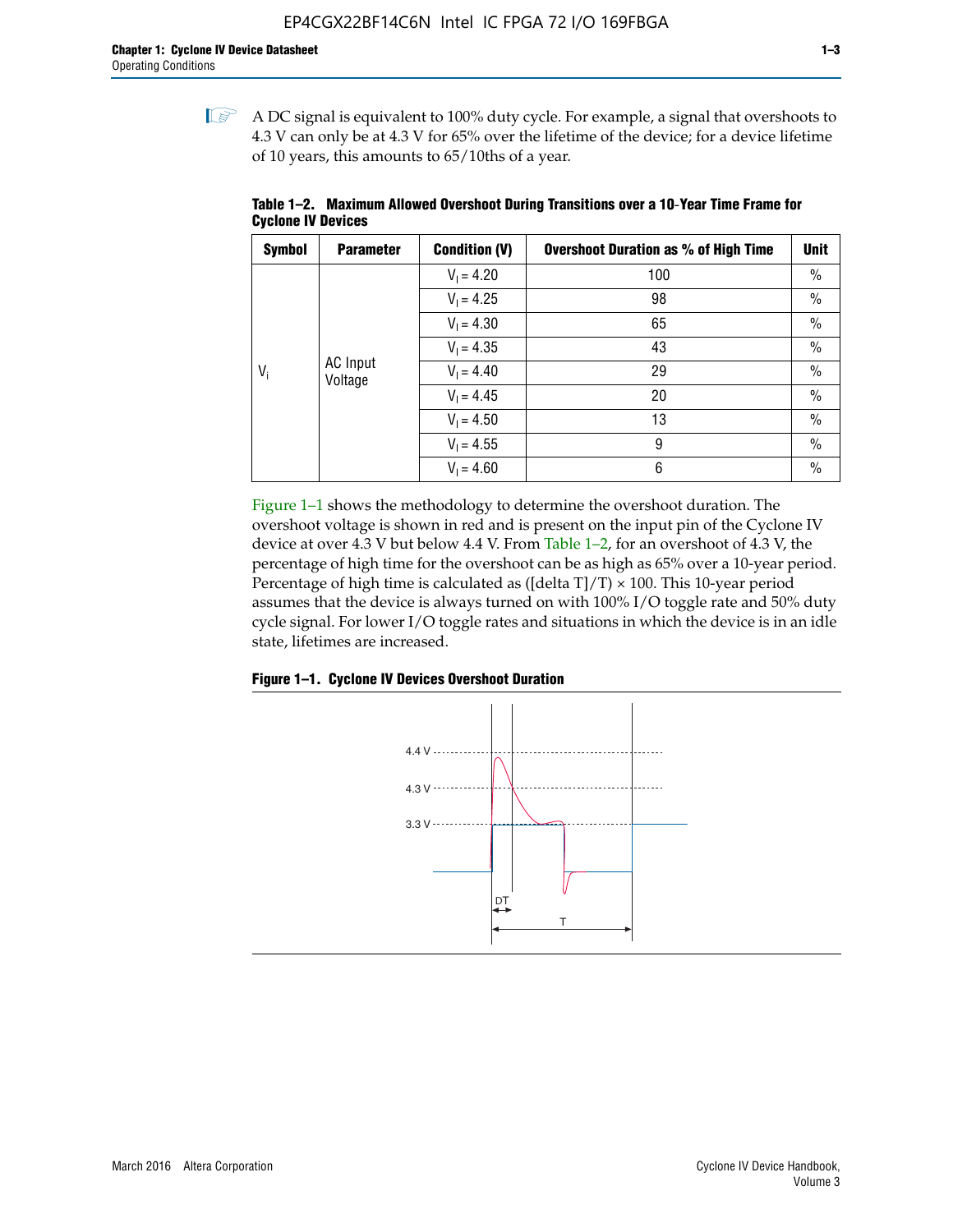## **Recommended Operating Conditions**

This section lists the functional operation limits for AC and DC parameters for Cyclone IV devices. Table 1–3 and Table 1–4 list the steady-state voltage and current values expected from Cyclone IV E and Cyclone IV GX devices. All supplies must be strictly monotonic without plateaus.

**Table 1–3. Recommended Operating Conditions for Cyclone IV E Devices** *(1)***,** *(2)* **(Part 1 of 2)**

| <b>Symbol</b>              | <b>Parameter</b>                                      | <b>Conditions</b>                        | <b>Min</b>  | <b>Typ</b>               | <b>Max</b>     | <b>Unit</b>  |
|----------------------------|-------------------------------------------------------|------------------------------------------|-------------|--------------------------|----------------|--------------|
|                            | Supply voltage for internal logic,<br>1.2-V operation |                                          | 1.15        | 1.2                      | 1.25           | $\mathsf{V}$ |
| $V_{CClNT}$ (3)            | Supply voltage for internal logic,<br>1.0-V operation |                                          | 0.97        | 1.0                      | 1.03           | $\mathsf{V}$ |
|                            | Supply voltage for output buffers,<br>3.3-V operation |                                          | 3.135       | 3.3                      | 3.465          | $\vee$       |
| $V_{\text{CC10}}$ (3), (4) | Supply voltage for output buffers,<br>3.0-V operation |                                          | 2.85        | 3                        | 3.15           | V            |
|                            | Supply voltage for output buffers,<br>2.5-V operation |                                          | 2.375       | 2.5                      | 2.625          | $\vee$       |
|                            | Supply voltage for output buffers,<br>1.8-V operation |                                          | 1.71        | 1.8                      | 1.89           | V            |
|                            | Supply voltage for output buffers,<br>1.5-V operation |                                          | 1.425       | 1.5                      | 1.575          | $\vee$       |
|                            | Supply voltage for output buffers,<br>1.2-V operation |                                          | 1.14        | 1.2                      | 1.26           | $\mathsf{V}$ |
| $V_{CCA}$ (3)              | Supply (analog) voltage for PLL<br>regulator          |                                          | 2.375       | 2.5                      | 2.625          | $\vee$       |
|                            | Supply (digital) voltage for PLL,<br>1.2-V operation  |                                          | 1.15        | 1.2                      | 1.25           | V            |
| $V_{\text{CCD\_PLL}}$ (3)  | Supply (digital) voltage for PLL,<br>1.0-V operation  |                                          | 0.97        | 1.0                      | 1.03           | $\vee$       |
| V <sub>1</sub>             | Input voltage                                         |                                          | $-0.5$      | $\overline{\phantom{0}}$ | 3.6            | $\mathsf{V}$ |
| $V_0$                      | Output voltage                                        |                                          | $\pmb{0}$   | —                        | $V_{\rm CClO}$ | $\mathsf{V}$ |
|                            |                                                       | For commercial use                       | $\mathbf 0$ |                          | 85             | °C           |
| $T_{\rm J}$                | Operating junction temperature                        | For industrial use                       | $-40$       |                          | 100            | °C           |
|                            |                                                       | For extended temperature                 | $-40$       |                          | 125            | °C           |
|                            |                                                       | For automotive use                       | $-40$       | $\qquad \qquad$          | 125            | °C           |
| $t_{\rm{RAMP}}$            | Power supply ramp time                                | Standard power-on reset<br>$(POR)$ $(5)$ | $50 \mu s$  |                          | 50 ms          |              |
|                            |                                                       | Fast POR (6)                             | $50 \mu s$  | $\overline{\phantom{0}}$ | 3 ms           |              |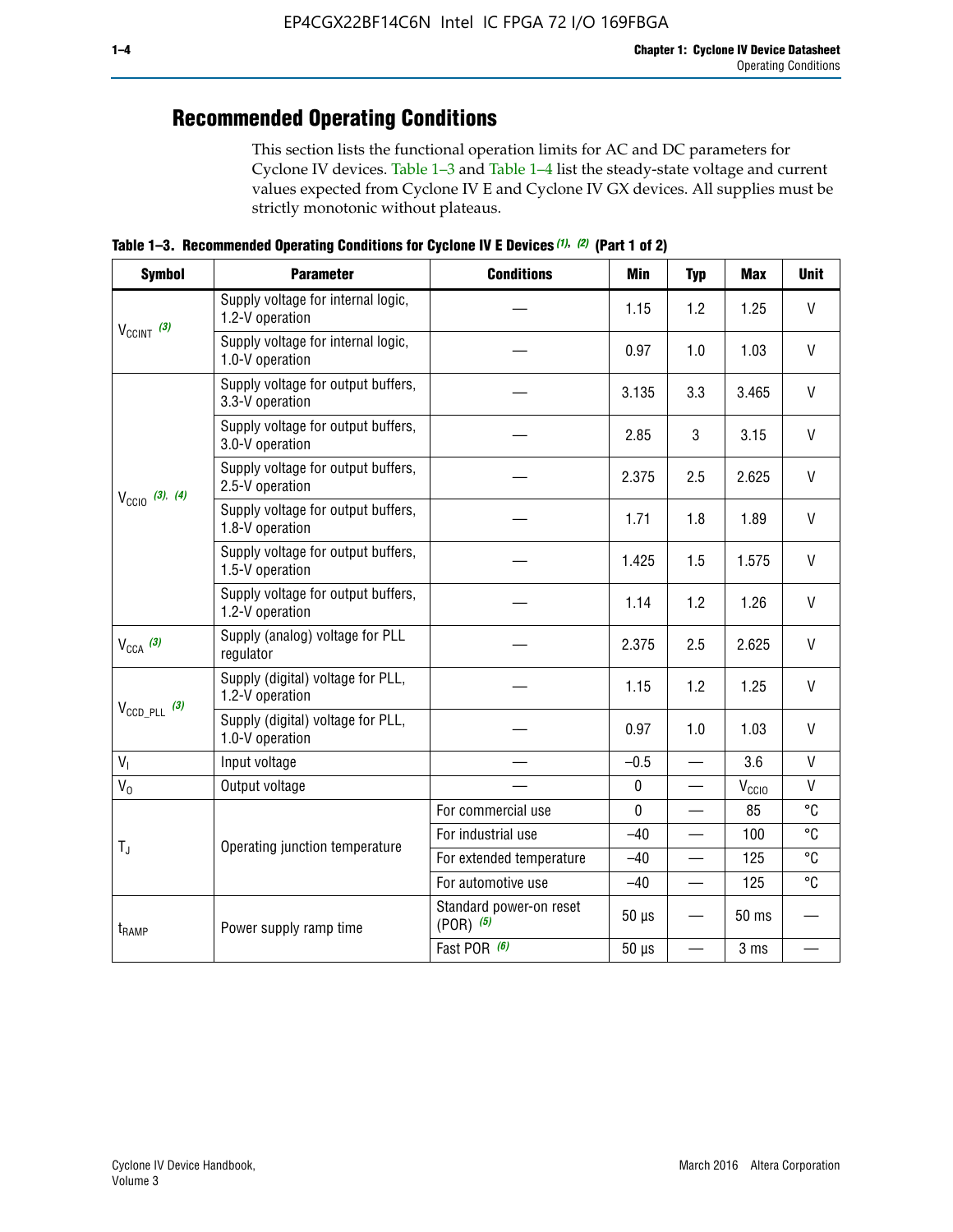#### **Table 1–3. Recommended Operating Conditions for Cyclone IV E Devices** *(1)***,** *(2)* **(Part 2 of 2)**

| Svmbol             | <b>Parameter</b>                                              | <b>Conditions</b> | Min | Typ | <b>Max</b> | Unit |
|--------------------|---------------------------------------------------------------|-------------------|-----|-----|------------|------|
| <sup>I</sup> Diode | Magnitude of DC current across<br>PCI-clamp diode when enable |                   |     |     | 10         | mA   |

### **Notes to Table 1–3:**

(1) Cyclone IV E 1.0 V core voltage devices only support C8L, C9L, and I8L speed grades. Cyclone IV E 1.2 V core voltage devices only support C6, C7, C8, I7, and A7 speed grades.

(2)  $V_{CCIO}$  for all I/O banks must be powered up during device operation. All vcca pins must be powered to 2.5 V (even when PLLs are not used) and must be powered up and powered down at the same time.

(3)  $V_{CC}$  must rise monotonically.

(4)  $V_{\text{CCIO}}$  powers all input buffers.

(5) The POR time for Standard POR ranges between 50 and 200 ms. Each individual power supply must reach the recommended operating range within 50 ms.

(6) The POR time for Fast POR ranges between 3 and 9 ms. Each individual power supply must reach the recommended operating range within 3 ms.

| <b>Symbol</b>                | <b>Parameter</b>                                                      | <b>Conditions</b> | Min   | <b>Typ</b> | <b>Max</b> | <b>Unit</b>  |
|------------------------------|-----------------------------------------------------------------------|-------------------|-------|------------|------------|--------------|
| $V_{\text{CCINT}}$ (3)       | Core voltage, PCIe hard IP block, and<br>transceiver PCS power supply |                   | 1.16  | 1.2        | 1.24       | V            |
| $V_{CCA}$ (1), (3)           | PLL analog power supply                                               |                   | 2.375 | 2.5        | 2.625      | V            |
| $V_{\text{CCD\_PLL}}$ (2)    | PLL digital power supply                                              |                   | 1.16  | 1.2        | 1.24       | $\mathsf{V}$ |
|                              | I/O banks power supply for 3.3-V<br>operation                         |                   | 3.135 | 3.3        | 3.465      | $\mathsf{V}$ |
| $V_{\text{CC10}}$ (3), (4)   | I/O banks power supply for 3.0-V<br>operation                         |                   | 2.85  | 3          | 3.15       | $\mathsf{V}$ |
|                              | I/O banks power supply for 2.5-V<br>operation                         |                   | 2.375 | 2.5        | 2.625      | V            |
|                              | I/O banks power supply for 1.8-V<br>operation                         |                   | 1.71  | 1.8        | 1.89       | V            |
|                              | I/O banks power supply for 1.5-V<br>operation                         |                   | 1.425 | 1.5        | 1.575      | V            |
|                              | I/O banks power supply for 1.2-V<br>operation                         |                   | 1.14  | 1.2        | 1.26       | V            |
|                              | Differential clock input pins power<br>supply for 3.3-V operation     |                   | 3.135 | 3.3        | 3.465      | V            |
|                              | Differential clock input pins power<br>supply for 3.0-V operation     |                   | 2.85  | 3          | 3.15       | $\mathsf{V}$ |
| V <sub>CC_CLKIN</sub>        | Differential clock input pins power<br>supply for 2.5-V operation     |                   | 2.375 | 2.5        | 2.625      | V            |
| (3), (5), (6)                | Differential clock input pins power<br>supply for 1.8-V operation     |                   | 1.71  | 1.8        | 1.89       | $\mathsf{V}$ |
|                              | Differential clock input pins power<br>supply for 1.5-V operation     |                   | 1.425 | 1.5        | 1.575      | V            |
|                              | Differential clock input pins power<br>supply for 1.2-V operation     |                   | 1.14  | 1.2        | 1.26       | $\vee$       |
| $V_{\text{CCH}\_\text{GXB}}$ | Transceiver output buffer power supply                                |                   | 2.375 | 2.5        | 2.625      | V            |

## **Table 1–4. Recommended Operating Conditions for Cyclone IV GX Devices (Part 1 of 2)**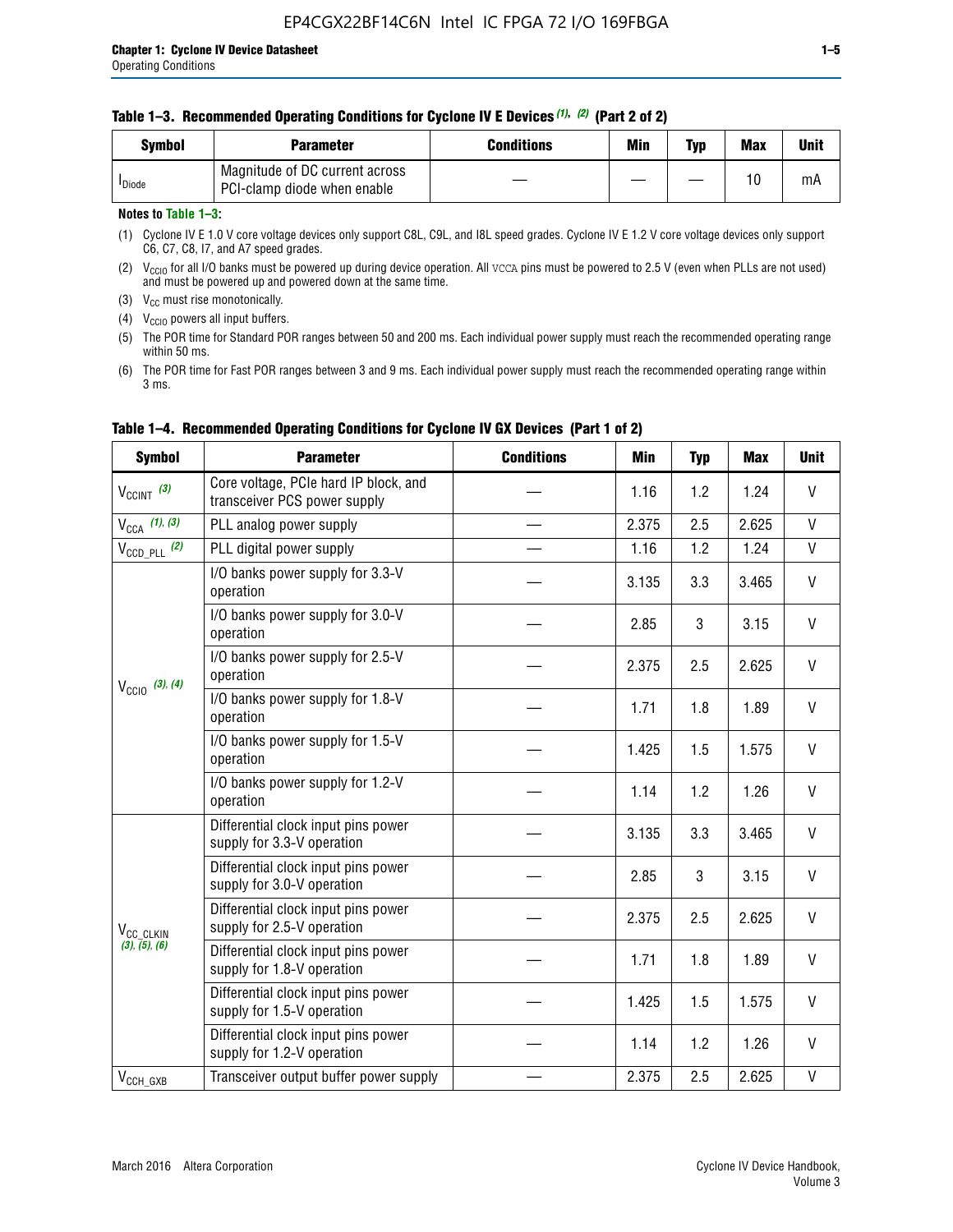| <b>Symbol</b>           | <b>Parameter</b>                                               | <b>Conditions</b>                        | Min          | Typ | Max               | <b>Unit</b> |
|-------------------------|----------------------------------------------------------------|------------------------------------------|--------------|-----|-------------------|-------------|
| $V_{\text{CCA\_GXB}}$   | Transceiver PMA and auxiliary power<br>supply                  |                                          | 2.375        | 2.5 | 2.625             | V           |
| $V_{\rm CCL\_GXB}$      | Transceiver PMA and auxiliary power<br>supply                  |                                          | 1.16         | 1.2 | 1.24              | V           |
| $V_{1}$                 | DC input voltage                                               |                                          | $-0.5$       |     | 3.6               | V           |
| $V_0$                   | DC output voltage                                              |                                          | $\mathbf{0}$ |     | V <sub>CCIO</sub> | ٧           |
|                         | Operating junction temperature                                 | For commercial use                       | $\mathbf{0}$ |     | 85                | °C          |
| $\mathsf{T}_\mathrm{J}$ |                                                                | For industrial use                       | $-40$        |     | 100               | °C          |
| $t_{\sf{RAMP}}$         | Power supply ramp time                                         | Standard power-on reset<br>$(POR)$ $(7)$ | $50 \mu s$   |     | $50$ ms           |             |
|                         |                                                                | Fast POR (8)                             | $50 \mu s$   |     | 3 <sub>ms</sub>   |             |
| <b>I</b> Diode          | Magnitude of DC current across<br>PCI-clamp diode when enabled |                                          |              |     | 10                | mA          |

**Table 1–4. Recommended Operating Conditions for Cyclone IV GX Devices (Part 2 of 2)**

#### **Notes to Table 1–4:**

- (1) All VCCA pins must be powered to 2.5 V (even when PLLs are not used) and must be powered up and powered down at the same time.
- (2) You must connect  $V_{CCD-PLL}$  to  $V_{CCINT}$  through a decoupling capacitor and ferrite bead.
- (3) Power supplies must rise monotonically.
- (4)  $V_{\text{CCIO}}$  for all I/O banks must be powered up during device operation. Configurations pins are powered up by V<sub>CCIO</sub> of I/O Banks 3, 8, and 9 where I/O Banks 3 and 9 only support V<sub>CCIO</sub> of 1.5, 1.8, 2.5, 3.0, and 3.3 V. For fast passive parallel (FPP) configuration mode, the V<sub>CCIO</sub> level of I/O<br>Bank 8 must be powered up to 1.5, 1.8, 2.5, 3.0, and 3.3 V.
- (5) You must set  $V_{CC_CCLKIN}$  to 2.5 V if you use CLKIN as a high-speed serial interface (HSSI) refclk or as a DIFFCLK input.
- (6) The CLKIN pins in I/O Banks 3B and 8B can support single-ended I/O standard when the pins are used to clock left PLLs in non-transceiver applications.
- (7) The POR time for Standard POR ranges between 50 and 200 ms.  $V_{\text{CCIA}}$ ,  $V_{\text{CCIA}}$ , and  $V_{\text{CCIO}}$  of I/O Banks 3, 8, and 9 must reach the recommended operating range within 50 ms.
- (8) The POR time for Fast POR ranges between 3 and 9 ms.  $V_{\text{CCH},T}$ ,  $V_{\text{CCA}}$ , and  $V_{\text{CCI}}$  of I/O Banks 3, 8, and 9 must reach the recommended operating range within 3 ms.

## **ESD Performance**

This section lists the electrostatic discharge (ESD) voltages using the human body model (HBM) and charged device model (CDM) for Cyclone IV devices general purpose I/Os (GPIOs) and high-speed serial interface (HSSI) I/Os. Table 1–5 lists the ESD for Cyclone IV devices GPIOs and HSSI I/Os.

|  |  |  |  | Table 1–5. ESD for Cyclone IV Devices GPIOs and HSSI I/Os |  |
|--|--|--|--|-----------------------------------------------------------|--|
|--|--|--|--|-----------------------------------------------------------|--|

| <b>Symbol</b>  | <b>Parameter</b>                      | <b>Passing Voltage</b> | <b>Unit</b> |
|----------------|---------------------------------------|------------------------|-------------|
|                | ESD voltage using the HBM (GPIOs) (1) | ± 2000                 |             |
| <b>VESDHBM</b> | ESD using the HBM (HSSI I/Os) (2)     | ± 1000                 |             |
|                | ESD using the CDM (GPIOs)             | ± 500                  |             |
| <b>VESDCDM</b> | ESD using the CDM (HSSI I/Os) (2)     | ± 250                  |             |

#### **Notes to Table 1–5:**

(1) The passing voltage for EP4CGX15 and EP4CGX30 row I/Os is ±1000V.

(2) This value is applicable only to Cyclone IV GX devices.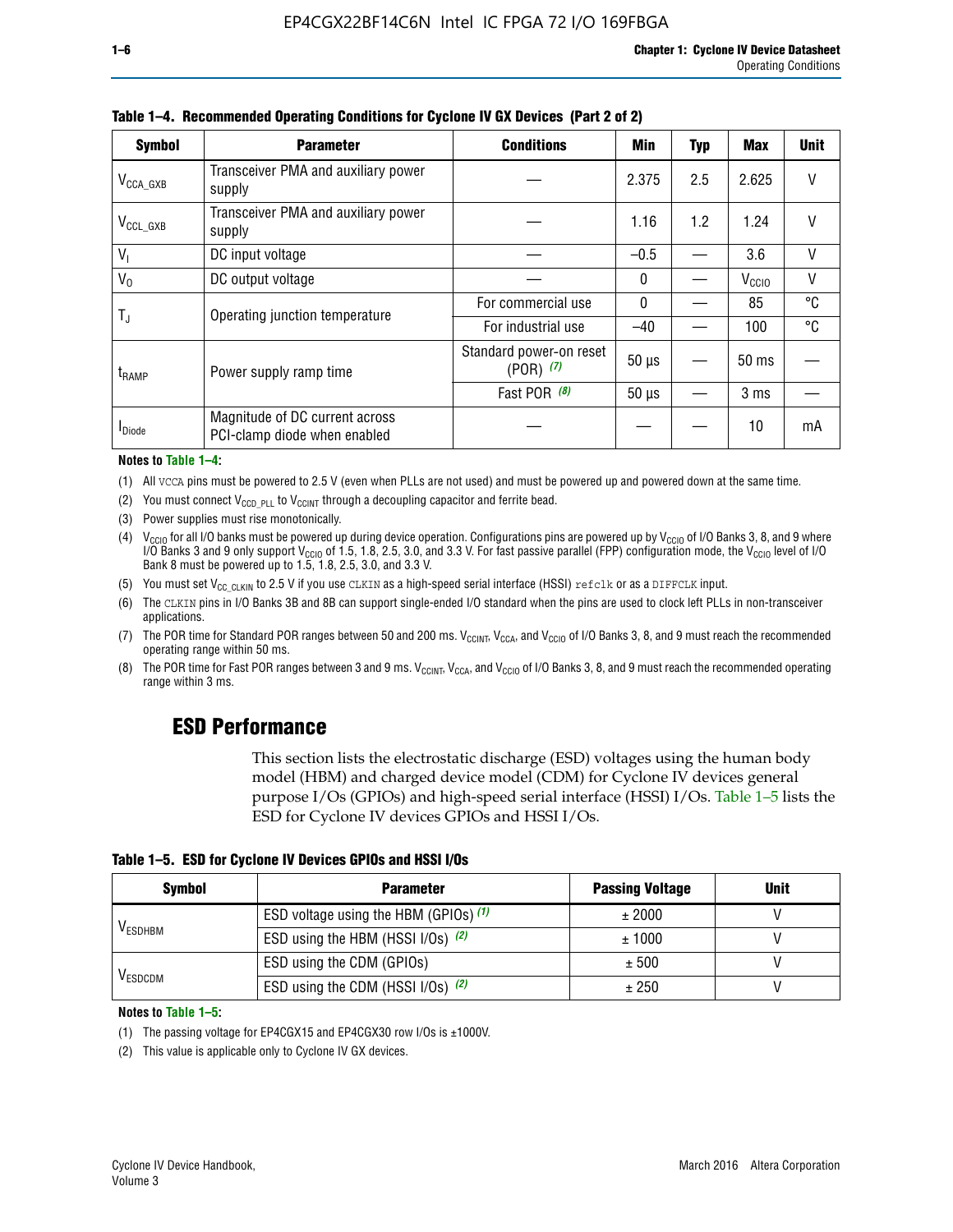## **DC Characteristics**

This section lists the I/O leakage current, pin capacitance, on-chip termination (OCT) tolerance, and bus hold specifications for Cyclone IV devices.

## **Supply Current**

The device supply current requirement is the minimum current drawn from the power supply pins that can be used as a reference for power size planning. Use the Excel-based early power estimator (EPE) to get the supply current estimates for your design because these currents vary greatly with the resources used. Table 1–6 lists the I/O pin leakage current for Cyclone IV devices.

**Table 1–6. I/O Pin Leakage Current for Cyclone IV Devices** *(1)***,** *(2)*

| <b>Symbol</b> | <b>Parameter</b>                     | <b>Conditions</b>                     | <b>Device</b> | Min   | Typ | <b>Max</b> | <b>Unit</b> |
|---------------|--------------------------------------|---------------------------------------|---------------|-------|-----|------------|-------------|
| -lı           | Input pin leakage current            | $V_1 = 0$ V to $V_{\text{CCIOMAX}}$   |               | $-10$ |     | 10         | μA          |
| $I_{0Z}$      | Tristated I/O pin leakage<br>current | $V_0 = 0 V$ to $V_{\text{CCIOMAX}}$ I |               | $-10$ |     | 10         | μA          |

**Notes to Table 1–6:**

(1) This value is specified for normal device operation. The value varies during device power-up. This applies for all V<sub>CCIO</sub> settings (3.3, 3.0, 2.5, 1.8, 1.5, and 1.2 V).

(2) The 10 µA I/O leakage current limit is applicable when the internal clamping diode is off. A higher current can be observed when the diode is on.

## **Bus Hold**

The bus hold retains the last valid logic state after the source driving it either enters the high impedance state or is removed. Each I/O pin has an option to enable bus hold in user mode. Bus hold is always disabled in configuration mode.

Table 1–7 lists bus hold specifications for Cyclone IV devices.

|                                                   |                                  | $V_{CClO}$ (V) |            |       |            |            |            |            |            |       |            |       |            |             |
|---------------------------------------------------|----------------------------------|----------------|------------|-------|------------|------------|------------|------------|------------|-------|------------|-------|------------|-------------|
| <b>Parameter</b>                                  | <b>Condition</b>                 | $1.2$          |            | 1.5   |            | 1.8        |            | 2.5        |            | 3.0   |            | 3.3   |            | <b>Unit</b> |
|                                                   |                                  | <b>Min</b>     | <b>Max</b> | Min   | <b>Max</b> | <b>Min</b> | <b>Max</b> | <b>Min</b> | <b>Max</b> | Min   | <b>Max</b> | Min   | <b>Max</b> |             |
| <b>Bus hold</b><br>low,<br>sustaining<br>current  | $V_{IN}$ > $V_{IL}$<br>(maximum) | 8              |            | 12    |            | $30\,$     |            | 50         |            | 70    |            | 70    |            | μA          |
| <b>Bus hold</b><br>high,<br>sustaining<br>current | $V_{IN}$ < $V_{IL}$<br>(minimum) | $-8$           |            | $-12$ |            | $-30$      |            | $-50$      |            | $-70$ |            | $-70$ |            | μA          |
| <b>Bus hold</b><br>low,<br>overdrive<br>current   | $0 V < V_{IN} < V_{CG10}$        |                | 125        |       | 175        |            | 200        |            | 300        |       | 500        |       | 500        | μA          |
| <b>Bus hold</b><br>high,<br>overdrive<br>current  | $0 V < V_{IN} < V_{CG10}$        |                | $-125$     |       | $-175$     |            | $-200$     |            | $-300$     |       | $-500$     |       | $-500$     | μA          |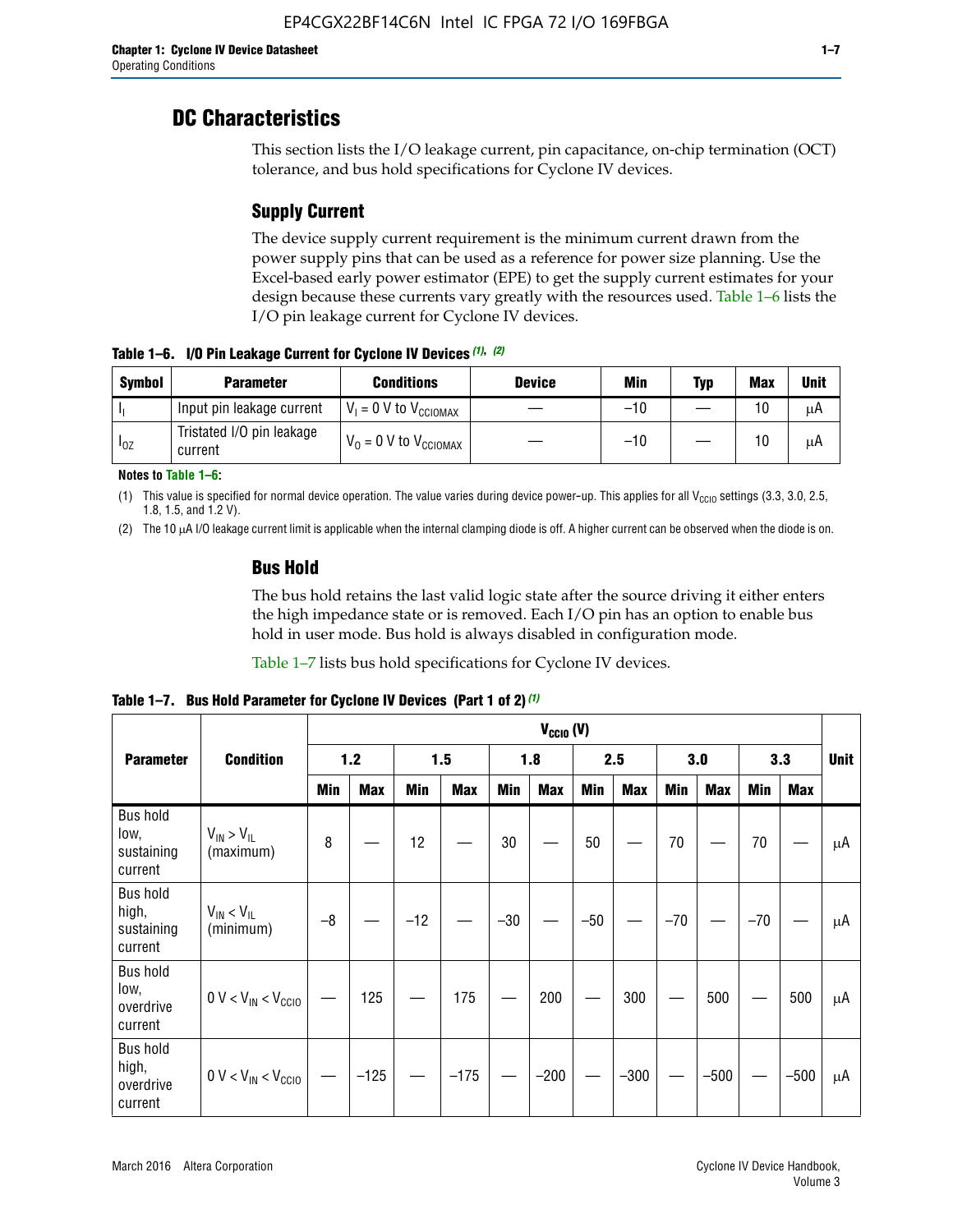| <b>Parameter</b>       | <b>Condition</b> |            | $V_{CGI0} (V)$ |            |            |      |            |     |            |            |            |            |     |             |
|------------------------|------------------|------------|----------------|------------|------------|------|------------|-----|------------|------------|------------|------------|-----|-------------|
|                        |                  | 1.2        |                | 1.5        |            | 1.8  |            | 2.5 |            | 3.0        |            | 3.3        |     | <b>Unit</b> |
|                        |                  | <b>Min</b> | <b>Max</b>     | <b>Min</b> | <b>Max</b> | Min  | <b>Max</b> | Min | <b>Max</b> | <b>Min</b> | <b>Max</b> | <b>Min</b> | Max |             |
| Bus hold trip<br>point |                  | 0.3        | 0.9            | 0.375      | 1.125      | 0.68 | 1.07       | 0.7 | 1.7        | 0.8        |            | 0.8        |     |             |

**Table 1–7. Bus Hold Parameter for Cyclone IV Devices (Part 2 of 2)** *(1)*

**Note to Table 1–7:**

(1) Bus hold trip points are based on the calculated input voltages from the JEDEC standard.

## **OCT Specifications**

Table 1–8 lists the variation of OCT without calibration across process, temperature, and voltage (PVT).

**Table 1–8. Series OCT Without Calibration Specifications for Cyclone IV Devices**

|                                   |                       | <b>Resistance Tolerance</b> |                                                                             |               |
|-----------------------------------|-----------------------|-----------------------------|-----------------------------------------------------------------------------|---------------|
| <b>Description</b>                | $V_{\text{CCIO}}$ (V) | <b>Commercial Maximum</b>   | <b>Industrial, Extended</b><br>industrial, and<br><b>Automotive Maximum</b> | <b>Unit</b>   |
|                                   | 3.0                   | ±30                         | ±40                                                                         | $\frac{0}{0}$ |
|                                   | 2.5                   | ±30                         | ±40                                                                         | $\frac{0}{0}$ |
| Series OCT without<br>calibration | 1.8                   | ±40                         | ±50                                                                         | $\frac{0}{0}$ |
|                                   | 1.5                   | ±50                         | ±50                                                                         | $\frac{0}{0}$ |
|                                   | 1.2                   | ±50                         | ±50                                                                         | $\frac{0}{0}$ |

OCT calibration is automatically performed at device power-up for OCT-enabled I/Os.

Table 1–9 lists the OCT calibration accuracy at device power-up.

|  | Table 1–9.  Series OCT with Calibration at Device Power-Up Specifications for Cyclone IV Devices |  |  |  |
|--|--------------------------------------------------------------------------------------------------|--|--|--|
|--|--------------------------------------------------------------------------------------------------|--|--|--|

|                       |                | <b>Calibration Accuracy</b> |                                                                             |               |
|-----------------------|----------------|-----------------------------|-----------------------------------------------------------------------------|---------------|
| <b>Description</b>    | $V_{CGI0} (V)$ | <b>Commercial Maximum</b>   | <b>Industrial, Extended</b><br>industrial, and<br><b>Automotive Maximum</b> | Unit          |
|                       | 3.0            | ±10                         | ±10                                                                         | $\%$          |
| Series OCT with       | 2.5            | ±10                         | ±10                                                                         | $\%$          |
| calibration at device | 1.8            | ±10                         | ±10                                                                         | $\frac{0}{0}$ |
| power-up              | 1.5            | ±10                         | ±10                                                                         | $\frac{0}{0}$ |
|                       | 1.2            | ±10                         | ±10                                                                         | $\frac{0}{0}$ |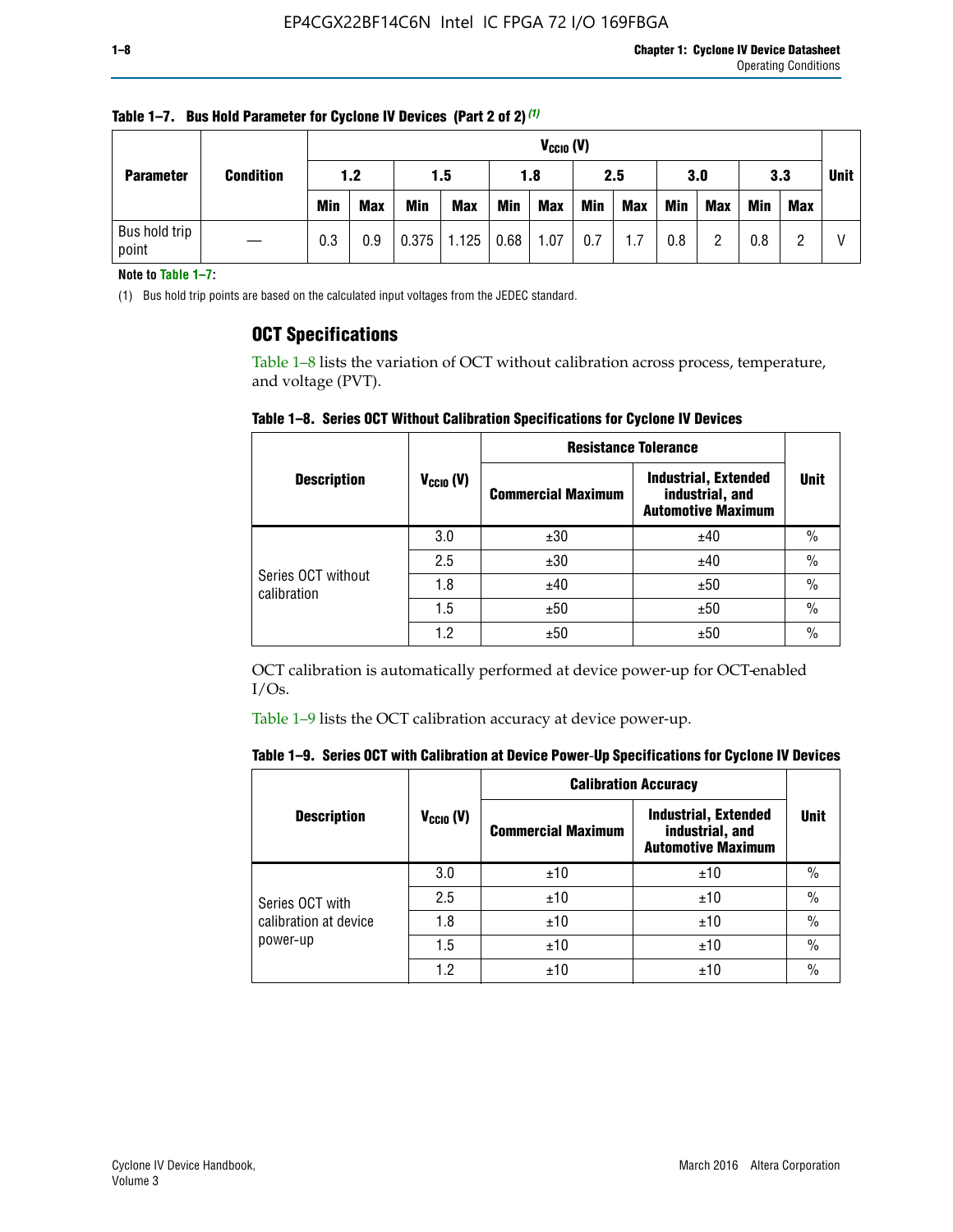The OCT resistance may vary with the variation of temperature and voltage after calibration at device power-up. Use Table 1–10 and Equation 1–1 to determine the final OCT resistance considering the variations after calibration at device power-up. Table 1–10 lists the change percentage of the OCT resistance with voltage and temperature.

**Table 1–10. OCT Variation After Calibration at Device Power**-**Up for Cyclone IV Devices**

| <b>Nominal Voltage</b> | dR/dT (%/°C) | $dR/dV$ (%/mV) |
|------------------------|--------------|----------------|
| 3.0                    | 0.262        | $-0.026$       |
| 2.5                    | 0.234        | $-0.039$       |
| 1.8                    | 0.219        | $-0.086$       |
| 1.5                    | 0.199        | $-0.136$       |
| 1.2                    | 0.161        | $-0.288$       |

#### **Equation 1–1. Final OCT Resistance** *(1)***,** *(2)***,** *(3)***,** *(4)***,** *(5)***,** *(6)*

 $\Delta R_V = (V_2 - V_1) \times 1000 \times dR/dV$  ––––––––––––(7)  $\Delta R_T = (T_2 - T_1) \times dR/dT$  ––––––– (8) For  $\Delta R_x < 0$ ; MF<sub>x</sub> = 1/ ( $|\Delta R_x|/100 + 1$ ) –––––– (9) For  $\Delta R_x > 0$ ;  $\text{MF}_x = \Delta R_x / 100 + 1$  ——– (10)  $MF = MF_V \times MF_T$  –––––––––––(11) Rfinal = Rinitial × MF ––––– *(12)*

#### **Notes to Equation 1–1:**

- (1)  $T_2$  is the final temperature.
- (2)  $T_1$  is the initial temperature.
- (3) MF is multiplication factor.
- (4)  $R<sub>final</sub>$  is final resistance.
- (5) Rinitial is initial resistance.
- (6) Subscript x refers to both  $\sqrt{v}$  and  $\sqrt{v}$ .
- (7)  $\Delta R_V$  is a variation of resistance with voltage.
- (8)  $\Delta R_T$  is a variation of resistance with temperature.
- (9) dR/dT is the change percentage of resistance with temperature after calibration at device power-up.
- (10) dR/dV is the change percentage of resistance with voltage after calibration at device power-up.
- (11)  $V_2$  is final voltage.
- (12)  $V_1$  is the initial voltage.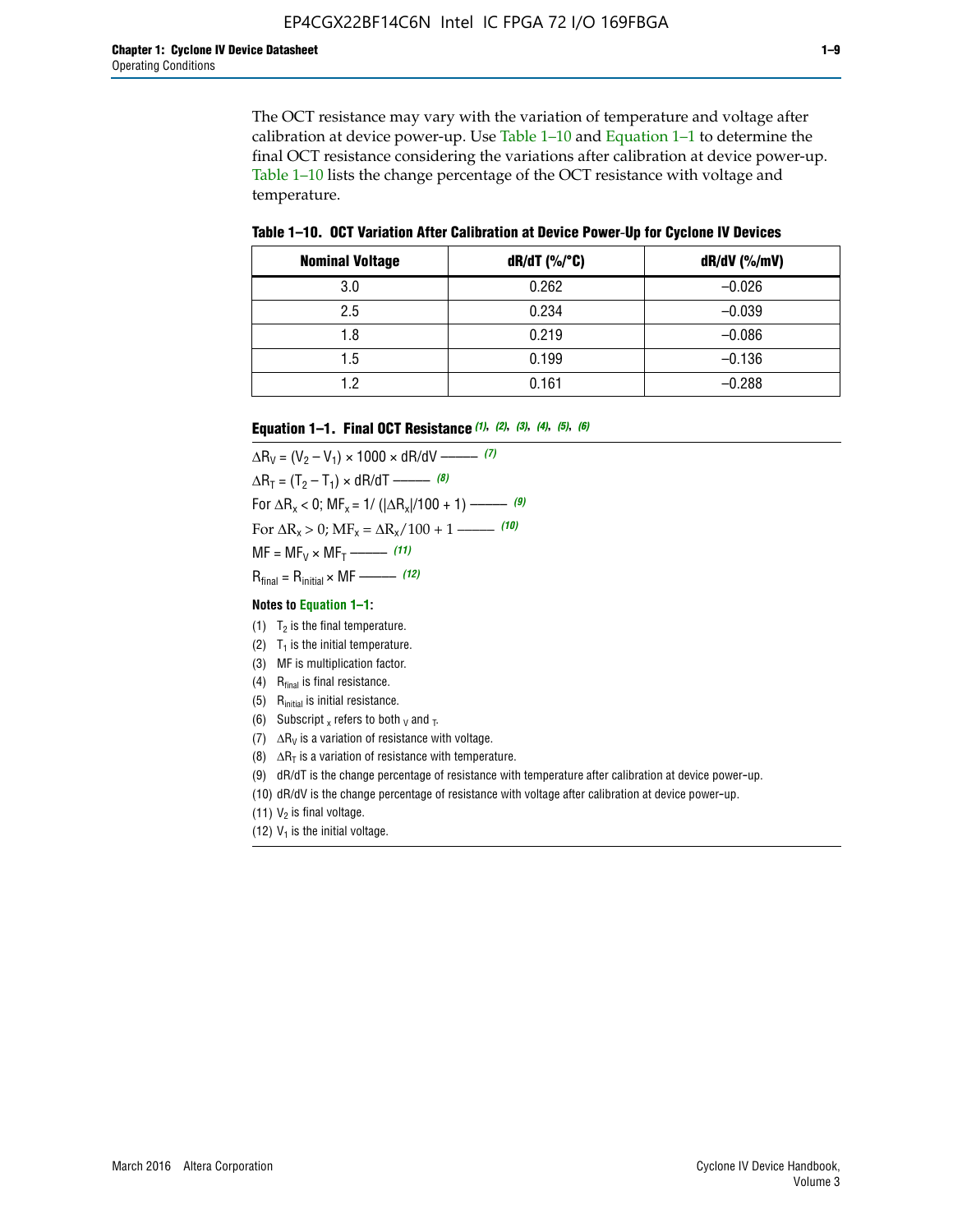Example 1-1 shows how to calculate the change of  $50$ - $\Omega$  I/O impedance from 25°C at 3.0 V to 85°C at 3.15 V.

### **Example 1–1. Impedance Change**

 $\Delta R_V = (3.15 - 3) \times 1000 \times -0.026 = -3.83$  $\Delta R_T = (85 - 25) \times 0.262 = 15.72$ Because  $\Delta R_V$  is negative,  $MF_V = 1 / (3.83/100 + 1) = 0.963$ Because  $\Delta R_T$  is positive,  $MF_T = 15.72/100 + 1 = 1.157$  $MF = 0.963 \times 1.157 = 1.114$  $R_{final} = 50 \times 1.114 = 55.71 \Omega$ 

## **Pin Capacitance**

Table 1–11 lists the pin capacitance for Cyclone IV devices.

**Table 1–11. Pin Capacitance for Cyclone IV Devices** *(1)*

| <b>Symbol</b>       | <b>Parameter</b>                                                                                    | Typical-<br><b>Quad Flat</b><br><b>Pack</b><br>(QFP) | Typical-<br><b>Quad Flat</b><br><b>No Leads</b><br>(QFN) | Typical-<br><b>Ball-Grid</b><br><b>Array</b><br>(BGA) | <b>Unit</b> |
|---------------------|-----------------------------------------------------------------------------------------------------|------------------------------------------------------|----------------------------------------------------------|-------------------------------------------------------|-------------|
| C <sub>IOTB</sub>   | Input capacitance on top and bottom I/O pins                                                        |                                                      |                                                          | 6                                                     | рF          |
| $C_{IOLR}$          | Input capacitance on right I/O pins                                                                 |                                                      |                                                          | 5                                                     | pF          |
| $C_{LVDSLR}$        | Input capacitance on right I/O pins with dedicated LVDS output                                      | 8                                                    | 8                                                        | 7                                                     | рF          |
| $C_{VREFLR}$<br>(2) | Input capacitance on right dual-purpose VREF pin when used as<br>$V_{BFF}$ or user I/O pin          | 21                                                   | 21                                                       | 21                                                    | pF          |
| $C_{VREFTB}$<br>(2) | Input capacitance on top and bottom dual-purpose VREF pin when<br>used as $V_{BFF}$ or user I/O pin | 23(3)                                                | 23                                                       | 23                                                    | рF          |
| $C_{CLKTB}$         | Input capacitance on top and bottom dedicated clock input pins                                      |                                                      | 7                                                        | 6                                                     | рF          |
| $C_{CLKLR}$         | Input capacitance on right dedicated clock input pins                                               | 6                                                    | 6                                                        | 5                                                     | рF          |

#### **Notes to Table 1–11:**

(1) The pin capacitance applies to FBGA, UBGA, and MBGA packages.

(2) When you use the VREF pin as a regular input or output, you can expect a reduced performance of toggle rate and  $t_{\rm CO}$  because of higher pin capacitance.

(3) CVREFTB for the EP4CE22 device is 30 pF.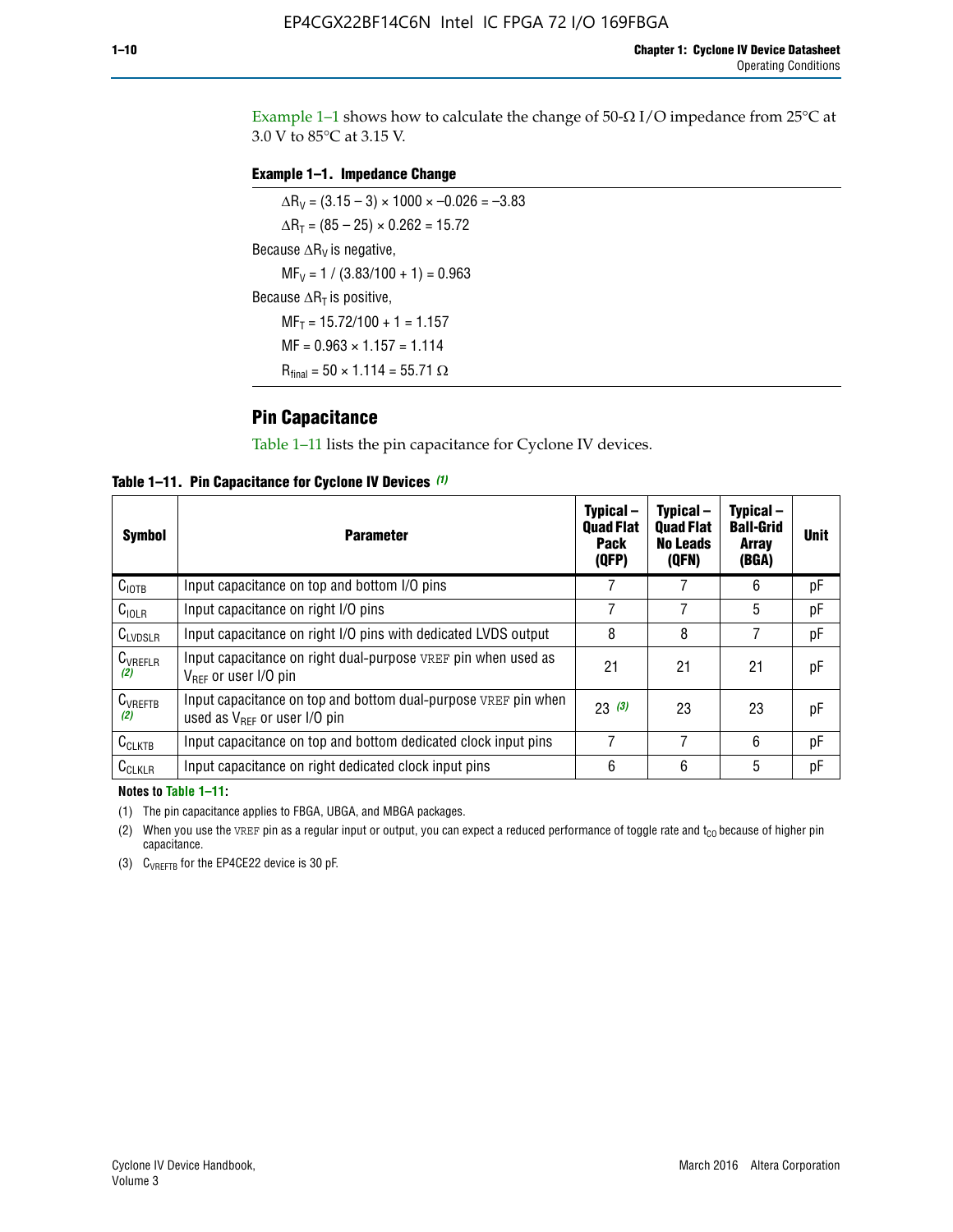## **Internal Weak Pull-Up and Weak Pull-Down Resistor**

Table 1–12 lists the weak pull-up and pull-down resistor values for Cyclone IV devices.

**Table 1–12. Internal Weak Pull**-**Up and Weak Pull**-**Down Resistor Values for Cyclone IV Devices** *(1)*

| <b>Symbol</b> | <b>Parameter</b>                                                            | <b>Conditions</b>                                  | Min | Typ | <b>Max</b> | <b>Unit</b> |
|---------------|-----------------------------------------------------------------------------|----------------------------------------------------|-----|-----|------------|-------------|
|               |                                                                             | $V_{\text{CC10}} = 3.3 \text{ V} \pm 5\%$ (2), (3) | 7   | 25  | 41         | kΩ          |
|               | Value of the I/O pin pull-up resistor                                       | $V_{\text{CC10}} = 3.0 \text{ V} \pm 5\%$ (2), (3) | 7   | 28  | 47         | kΩ          |
|               | before and during configuration, as                                         | $V_{\text{CC10}} = 2.5 V \pm 5\%$ (2), (3)         | 8   | 35  | 61         | kΩ          |
| $R_{PU}$      | well as user mode if you enable the<br>programmable pull-up resistor option | $V_{\text{CC10}} = 1.8 V \pm 5\%$ (2), (3)         | 10  | 57  | 108        | kΩ          |
|               |                                                                             | $V_{\text{CC10}} = 1.5 \text{ V} \pm 5\%$ (2), (3) | 13  | 82  | 163        | kΩ          |
|               |                                                                             | $V_{\text{CC10}} = 1.2 \text{ V} \pm 5\%$ (2), (3) | 19  | 143 | 351        | kΩ          |
|               |                                                                             | $V_{\text{CC10}} = 3.3 V \pm 5\%$ (4)              | 6   | 19  | 30         | kΩ          |
|               |                                                                             | $V_{\text{CC10}} = 3.0 V \pm 5\%$ (4)              | 6   | 22  | 36         | kΩ          |
| $R_{PD}$      | Value of the I/O pin pull-down resistor<br>before and during configuration  | $V_{\text{CC10}} = 2.5 V \pm 5\%$ (4)              | 6   | 25  | 43         | kΩ          |
|               |                                                                             | $V_{\text{CC10}} = 1.8 \text{ V} \pm 5\%$ (4)      | 7   | 35  | 71         | kΩ          |
|               |                                                                             | $V_{\text{CC10}} = 1.5 V \pm 5\%$ (4)              | 8   | 50  | 112        | kΩ          |

#### **Notes to Table 1–12:**

- (1) All I/O pins have an option to enable weak pull-up except the configuration, test, and JTAG pins. The weak pull-down feature is only available for JTAG TCK.
- (2) Pin pull-up resistance values may be lower if an external source drives the pin higher than  $V_{\text{CCIO}}$ .
- (3)  $R_{PU} = (V_{CC10} V_1)/I_{R_PU}$ Minimum condition: –40°C; V<sub>CCIO</sub> = V<sub>CC</sub> + 5%, V<sub>I</sub> = V<sub>CC</sub> + 5% – 50 mV; Typical condition: 25°C; V<sub>CCIO</sub> = V<sub>CC</sub>, V<sub>I</sub> = 0 V; Maximum condition: 100°C;  $V_{\text{CCIO}} = V_{\text{CC}} - 5\%$ ,  $V_1 = 0$  V; in which  $V_1$  refers to the input voltage at the I/O pin.
- (4)  $R_{PD} = V_I/I_{R_PD}$ Minimum condition:  $-40^{\circ}$ C; V<sub>CCIO</sub> = V<sub>CC</sub> + 5%, V<sub>I</sub> = 50 mV; Typical condition: 25°C;  $V_{\text{CCIO}} = V_{\text{CC}}$ ,  $V_{\text{I}} = V_{\text{CC}} - 5\%$ ; Maximum condition: 100°C; V<sub>CClO</sub> = V<sub>CC</sub> – 5%, V<sub>I</sub> = V<sub>CC</sub> – 5%; in which V<sub>I</sub> refers to the input voltage at the I/O pin.

## **Hot-Socketing**

Table 1–13 lists the hot-socketing specifications for Cyclone IV devices.

**Table 1–13. Hot**-**Socketing Specifications for Cyclone IV Devices**

| <b>Symbol</b> | <b>Maximum</b>                    |             |
|---------------|-----------------------------------|-------------|
| $I$ IOPIN(DC) | DC current per I/O pin            | $300 \mu A$ |
| $I$ IOPIN(AC) | AC current per I/O pin            | 8 mA $(1)$  |
| IXCVRTX(DC)   | DC current per transceiver TX pin | 100 mA      |
| IXCVRRX(DC)   | DC current per transceiver RX pin | 50 mA       |

**Note to Table 1–13:**

(1) The I/O ramp rate is 10 ns or more. For ramp rates faster than 10 ns, |IIOPIN| = C dv/dt, in which C is the I/O pin capacitance and dv/dt is the slew rate.

 $\mathbb{I} \rightarrow \mathbb{I}$  During hot-socketing, the I/O pin capacitance is less than 15 pF and the clock pin capacitance is less than 20 pF.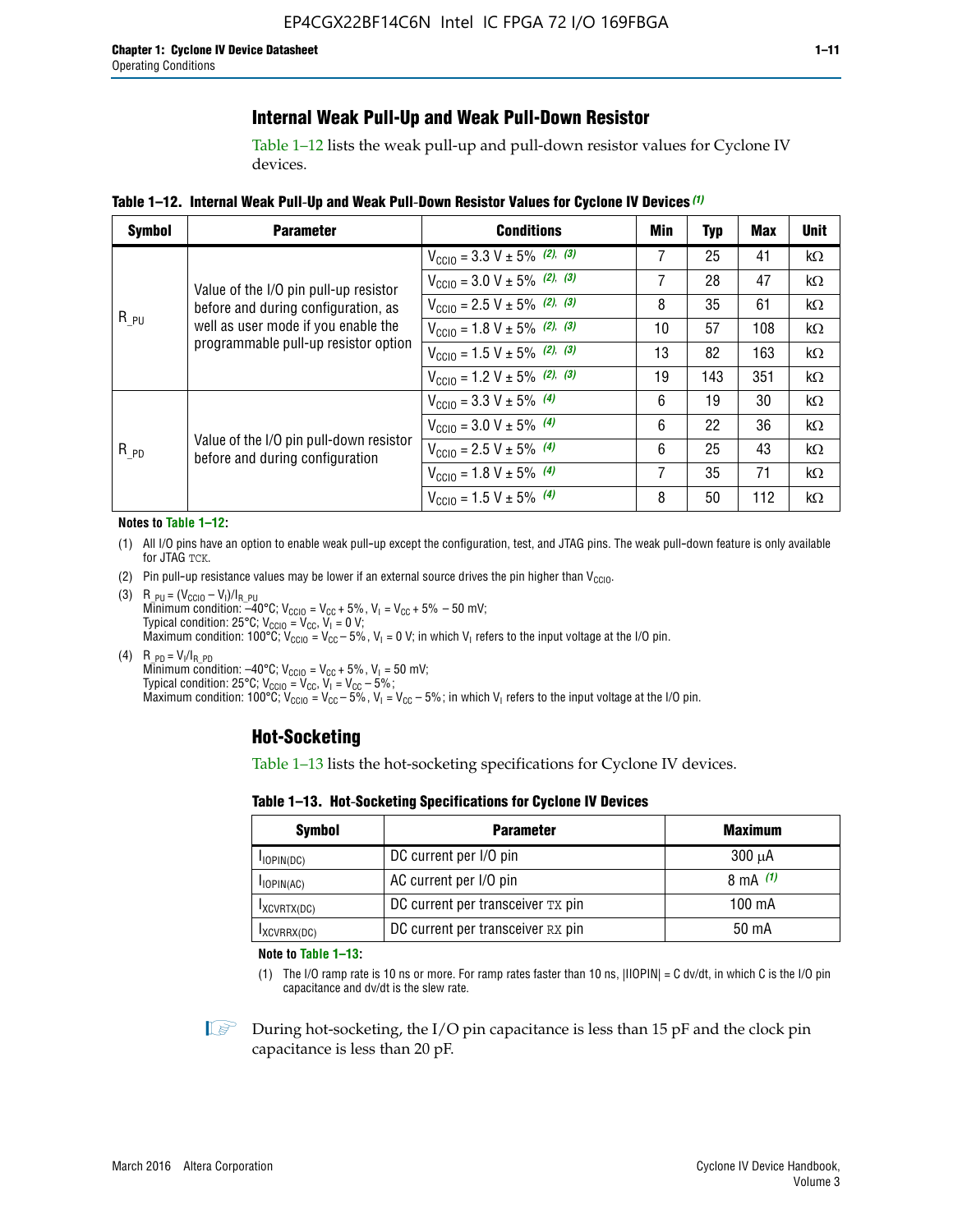## **Schmitt Trigger Input**

Cyclone IV devices support Schmitt trigger input on the TDI, TMS, TCK, nSTATUS, nCONFIG, nCE, CONF\_DONE, and DCLK pins. A Schmitt trigger feature introduces hysteresis to the input signal for improved noise immunity, especially for signals with slow edge rate. Table 1–14 lists the hysteresis specifications across the supported  $V<sub>CCIO</sub>$  range for Schmitt trigger inputs in Cyclone IV devices.

**Table 1–14. Hysteresis Specifications for Schmitt Trigger Input in Cyclone IV Devices**

| <b>Symbol</b>                  | <b>Parameter</b>               | <b>Conditions (V)</b>   | <b>Minimum</b> | <b>Unit</b> |
|--------------------------------|--------------------------------|-------------------------|----------------|-------------|
| $\mathsf{V}_{\mathsf{SCHMIT}}$ |                                | $V_{\text{CGI0}} = 3.3$ | 200            | mV          |
|                                | Hysteresis for Schmitt trigger | $V_{\text{CGI0}} = 2.5$ | 200            | mV          |
|                                | input                          | $V_{\text{CCIO}} = 1.8$ | 140            | mV          |
|                                |                                | $V_{\text{CC10}} = 1.5$ | 110            | mV          |

## **I/O Standard Specifications**

The following tables list input voltage sensitivities ( $V<sub>IH</sub>$  and  $V<sub>II</sub>$ ), output voltage ( $V<sub>OH</sub>$ and  $V_{OL}$ ), and current drive characteristics ( $I_{OH}$  and  $I_{OL}$ ), for various I/O standards supported by Cyclone IV devices. Table 1–15 through Table 1–20 provide the I/O standard specifications for Cyclone IV devices.

|                   | $V_{CClO}(V)$ |     | $V_{IL}(V)$ |        |                            | $V_{IH} (V)$               | $V_{OL}(V)$             | $V_{OH} (V)$                 | l <sub>OL</sub>              | l <sub>oh</sub> |             |
|-------------------|---------------|-----|-------------|--------|----------------------------|----------------------------|-------------------------|------------------------------|------------------------------|-----------------|-------------|
| I/O Standard      | Min           | Typ | <b>Max</b>  | Min    | <b>Max</b>                 | Min                        | <b>Max</b>              | Max                          | Min                          | (mA)<br>(4)     | (mA)<br>(4) |
| 3.3-V LVTTL (3)   | 3.135         | 3.3 | 3.465       |        | 0.8                        | 1.7                        | 3.6                     | 0.45                         | 2.4                          | 4               | $-4$        |
| 3.3-V LVCMOS (3)  | 3.135         | 3.3 | 3.465       |        | 0.8                        | 1.7                        | 3.6                     | 0.2                          | $V_{\text{CCIO}} - 0.2$      | $\overline{2}$  | $-2$        |
| 3.0-V LVTTL $(3)$ | 2.85          | 3.0 | 3.15        | $-0.3$ | 0.8                        | 1.7                        | $V_{\text{CC10}} + 0.3$ | 0.45                         | 2.4                          | 4               | $-4$        |
| 3.0-V LVCMOS (3)  | 2.85          | 3.0 | 3.15        | $-0.3$ | 0.8                        | 1.7                        | $V_{\text{CCI}0}$ + 0.3 | 0.2                          | $V_{\text{CC10}} - 0.2$      | 0.1             | $-0.1$      |
| $2.5 V$ (3)       | 2.375         | 2.5 | 2.625       | $-0.3$ | 0.7                        | 1.7                        | $V_{\text{CCI}0}$ + 0.3 | 0.4                          | 2.0                          | 1               | $-1$        |
| 1.8V              | 1.71          | 1.8 | 1.89        | $-0.3$ | 0.35x<br>V <sub>CCIO</sub> | 0.65x<br>V <sub>CCIO</sub> | 2.25                    | 0.45                         | $V_{CGIO}$ –<br>0.45         | $\overline{2}$  | $-2$        |
| 1.5V              | 1.425         | 1.5 | 1.575       | $-0.3$ | 0.35x<br>V <sub>CCIO</sub> | 0.65x<br>V <sub>CCIO</sub> | $V_{\text{CC10}} + 0.3$ | 0.25x<br>$V_{\rm CClO}$      | 0.75x<br>V <sub>CCIO</sub>   | $\overline{2}$  | $-2$        |
| 1.2V              | 1.14          | 1.2 | 1.26        | $-0.3$ | 0.35x<br>V <sub>CCIO</sub> | 0.65x<br>V <sub>CCIO</sub> | $V_{\text{CGI0}} + 0.3$ | 0.25x<br>$V_{\rm CClO}$      | 0.75x<br>V <sub>CCIO</sub>   | $\overline{2}$  | $-2$        |
| 3.0-V PCI         | 2.85          | 3.0 | 3.15        |        | 0.3x<br>V <sub>CCIO</sub>  | 0.5x<br>V <sub>CCIO</sub>  | $V_{\text{CC10}} + 0.3$ | $0.1 \times V_{CC10}$        | $0.9 \times V_{\text{CC10}}$ | 1.5             | $-0.5$      |
| 3.0-V PCI-X       | 2.85          | 3.0 | 3.15        |        | 0.35x<br>V <sub>CCIO</sub> | 0.5x<br>V <sub>CCIO</sub>  | $V_{\text{CC}10} + 0.3$ | $0.1 \times V_{\text{CC10}}$ | $0.9 \times V_{\text{CC10}}$ | 1.5             | $-0.5$      |

**Table 1–15. Single**-**Ended I/O Standard Specifications for Cyclone IV Devices** *(1)***,** *(2)*

#### **Notes to Table 1–15:**

(1) For voltage-referenced receiver input waveform and explanation of terms used in Table 1–15, refer to "Glossary" on page 1–37.

(2) AC load  $CL = 10$  pF

(3) For more information about interfacing Cyclone IV devices with 3.3/3.0/2.5-V LVTTL/LVCMOS I/O standards, refer to *[AN 447: Interfacing Cyclone III](http://www.altera.com/literature/an/an447.pdf)  [and Cyclone IV Devices with 3.3/3.0/2.5-V LVTTL/LVCMOS I/O Systems](http://www.altera.com/literature/an/an447.pdf)*.

(4) To meet the IOL and IOH specifications, you must set the current strength settings accordingly. For example, to meet the **3.3-V LVTTL** specification (4 mA), set the current strength settings to 4 mA or higher. Setting at lower current strength may not meet the lou and lon specifications in the handbook.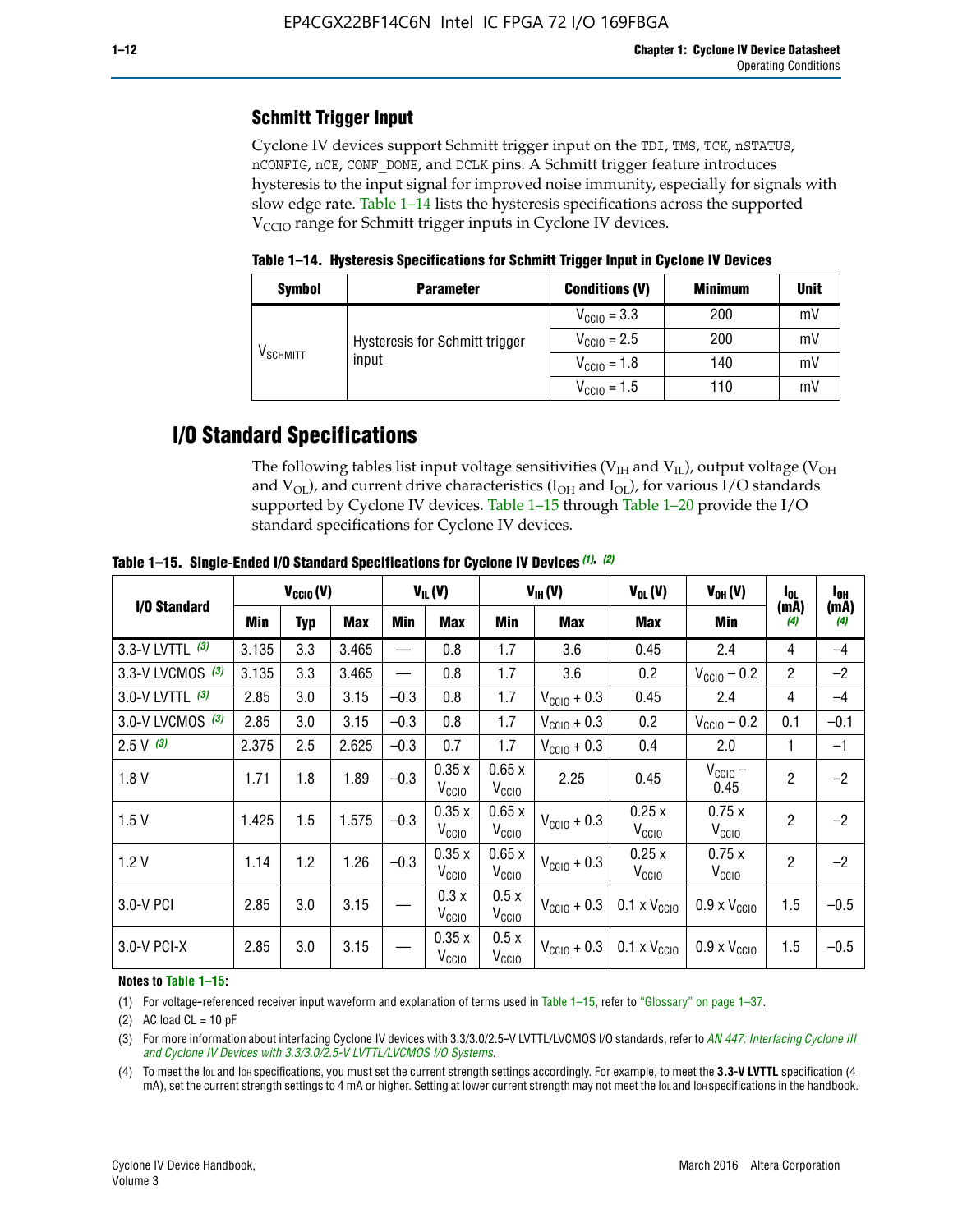| 1/0                    | $V_{CGI0}(V)$ |            |       |                                                                        | $V_{REF}(V)$                                                         |                                                                        |                     |                           | $V_{TT} (V)$ (2)    |  |  |  |
|------------------------|---------------|------------|-------|------------------------------------------------------------------------|----------------------------------------------------------------------|------------------------------------------------------------------------|---------------------|---------------------------|---------------------|--|--|--|
| <b>Standard</b>        | <b>Min</b>    | <b>Typ</b> | Max   | Min                                                                    | <b>Typ</b>                                                           | <b>Max</b>                                                             | Min                 | <b>Typ</b>                | Max                 |  |  |  |
| SSTL-2<br>Class I, II  | 2.375         | 2.5        | 2.625 | 1.19                                                                   | 1.25                                                                 | 1.31                                                                   | $V_{REF}$ –<br>0.04 | V <sub>REF</sub>          | $V_{REF}$ +<br>0.04 |  |  |  |
| SSTL-18<br>Class I, II | 1.7           | 1.8        | 1.9   | 0.833                                                                  | 0.9                                                                  | 0.969                                                                  | $V_{REF}$ –<br>0.04 | V <sub>REF</sub>          | $V_{REF}$ +<br>0.04 |  |  |  |
| HSTL-18<br>Class I, II | 1.71          | 1.8        | .89   | 0.85                                                                   | 0.9                                                                  | 0.95                                                                   | 0.85                | 0.9                       | 0.95                |  |  |  |
| HSTL-15<br>Class I, II | 1.425         | 1.5        | 1.575 | 0.71                                                                   | 0.75                                                                 | 0.79                                                                   | 0.71                | 0.75                      | 0.79                |  |  |  |
| HSTL-12<br>Class I, II | 1.14          | 1.2        | 1.26  | $0.48 \times V_{\text{CC10}}$ (3)<br>$0.47 \times V_{\text{CC10}}$ (4) | $0.5 \times V_{\text{CC10}}$ (3)<br>$0.5 \times V_{\text{CC10}}$ (4) | $0.52 \times V_{\text{CC10}}$ (3)<br>$0.53 \times V_{\text{CC10}}$ (4) |                     | 0.5x<br>V <sub>CCIO</sub> |                     |  |  |  |

|  |  |  |  | Table 1–16. Single-Ended SSTL and HSTL I/O Reference Voltage Specifications for Cyclone IV Devices (1) |
|--|--|--|--|--------------------------------------------------------------------------------------------------------|
|--|--|--|--|--------------------------------------------------------------------------------------------------------|

#### **Notes to Table 1–16:**

(1) For an explanation of terms used in Table 1–16, refer to "Glossary" on page 1–37.

(2)  $V_{TT}$  of the transmitting device must track  $V_{REF}$  of the receiving device.

(3) Value shown refers to DC input reference voltage,  $V_{REF(DC)}$ .

(4) Value shown refers to AC input reference voltage,  $V_{REF(AC)}$ .

|  | Table 1–17.  Single-Ended SSTL and HSTL I/O Standards Signal Specifications for Cyclone IV Devices |  |  |  |  |  |
|--|----------------------------------------------------------------------------------------------------|--|--|--|--|--|
|--|----------------------------------------------------------------------------------------------------|--|--|--|--|--|

| $\mathbf{I}/\mathbf{0}$    |            | $V_{IL(DC)}(V)$      |                      | $V_{IH(DC)}(V)$       |         | $V_{IL(AC)}(V)$     |                     | $V_{IH(AC)}(V)$      | $V_{OL}(V)$                        | $V_{OH} (V)$                       | $I_{0L}$ | $I_{0H}$ |
|----------------------------|------------|----------------------|----------------------|-----------------------|---------|---------------------|---------------------|----------------------|------------------------------------|------------------------------------|----------|----------|
| <b>Standard</b>            | <b>Min</b> | Max                  | <b>Min</b>           | <b>Max</b>            | Min     | <b>Max</b>          | Min                 | <b>Max</b>           | <b>Max</b>                         | Min                                | (mA)     | (mA)     |
| SSTL-2<br>Class I          |            | $V_{REF}$ –<br>0.18  | $V_{REF} +$<br>0.18  |                       |         | $V_{REF}-$<br>0.35  | $V_{REF} +$<br>0.35 |                      | $V_{TT}$ –<br>0.57                 | $V_{TT}$ +<br>0.57                 | 8.1      | $-8.1$   |
| SSTL-2<br>Class II         |            | $V_{REF}$ –<br>0.18  | $V_{REF} +$<br>0.18  |                       |         | $V_{REF}$ –<br>0.35 | $V_{REF} +$<br>0.35 |                      | $V_{TT}$ –<br>0.76                 | $V_{TT}$ +<br>0.76                 | 16.4     | $-16.4$  |
| SSTL-18<br>Class I         |            | $V_{REF}$ –<br>0.125 | $V_{REF} +$<br>0.125 |                       |         | $V_{REF}$ –<br>0.25 | $V_{REF} +$<br>0.25 |                      | $V_{TT}$ –<br>0.475                | $V_{TT}$ +<br>0.475                | 6.7      | $-6.7$   |
| SSTL-18<br>Class II        |            | $V_{REF}$ –<br>0.125 | $V_{REF}$ +<br>0.125 |                       |         | $V_{REF}$ –<br>0.25 | $V_{REF}$ +<br>0.25 |                      | 0.28                               | $V_{CC10}$ –<br>0.28               | 13.4     | $-13.4$  |
| <b>HSTL-18</b><br>Class I  |            | $V_{REF}$ –<br>0.1   | $V_{REF}$ +<br>0.1   |                       |         | $V_{REF}$ –<br>0.2  | $V_{REF}$ +<br>0.2  |                      | 0.4                                | $V_{CCIO}$ –<br>0.4                | 8        | $-8$     |
| HSTL-18<br>Class II        |            | $V_{REF}$ –<br>0.1   | $V_{REF}$ +<br>0.1   |                       |         | $V_{REF}$ –<br>0.2  | $V_{REF} +$<br>0.2  |                      | 0.4                                | $V_{CCIO}$ $-$<br>0.4              | 16       | $-16$    |
| HSTL-15<br>Class I         |            | $V_{REF}$ –<br>0.1   | $V_{REF}$ +<br>0.1   |                       |         | $V_{REF}$ –<br>0.2  | $V_{REF}$ +<br>0.2  |                      | 0.4                                | $V_{CC10} -$<br>0.4                | 8        | $-8$     |
| HSTL-15<br>Class II        |            | $V_{REF}$ –<br>0.1   | $V_{REF} +$<br>0.1   |                       |         | $V_{REF}$ –<br>0.2  | $V_{REF}$ +<br>0.2  |                      | 0.4                                | $V_{CC10}$ –<br>0.4                | 16       | $-16$    |
| <b>HSTL-12</b><br>Class I  | $-0.15$    | $V_{REF}-$<br>0.08   | $V_{REF} +$<br>0.08  | $V_{\rm CClO} + 0.15$ | $-0.24$ | $V_{REF}$ –<br>0.15 | $V_{REF} +$<br>0.15 | $V_{CC10} +$<br>0.24 | $0.25 \times$<br>$V_{\rm CClO}$    | $0.75 \times$<br>V <sub>CCIO</sub> | 8        | $-8$     |
| <b>HSTL-12</b><br>Class II | $-0.15$    | $V_{REF}-$<br>0.08   | $V_{REF} +$<br>0.08  | $V_{CGI0} + 0.15$     | $-0.24$ | $V_{REF}$ –<br>0.15 | $V_{REF} +$<br>0.15 | $V_{CC10}$ +<br>0.24 | $0.25 \times$<br>V <sub>CCIO</sub> | $0.75 \times$<br>V <sub>CCIO</sub> | 14       | $-14$    |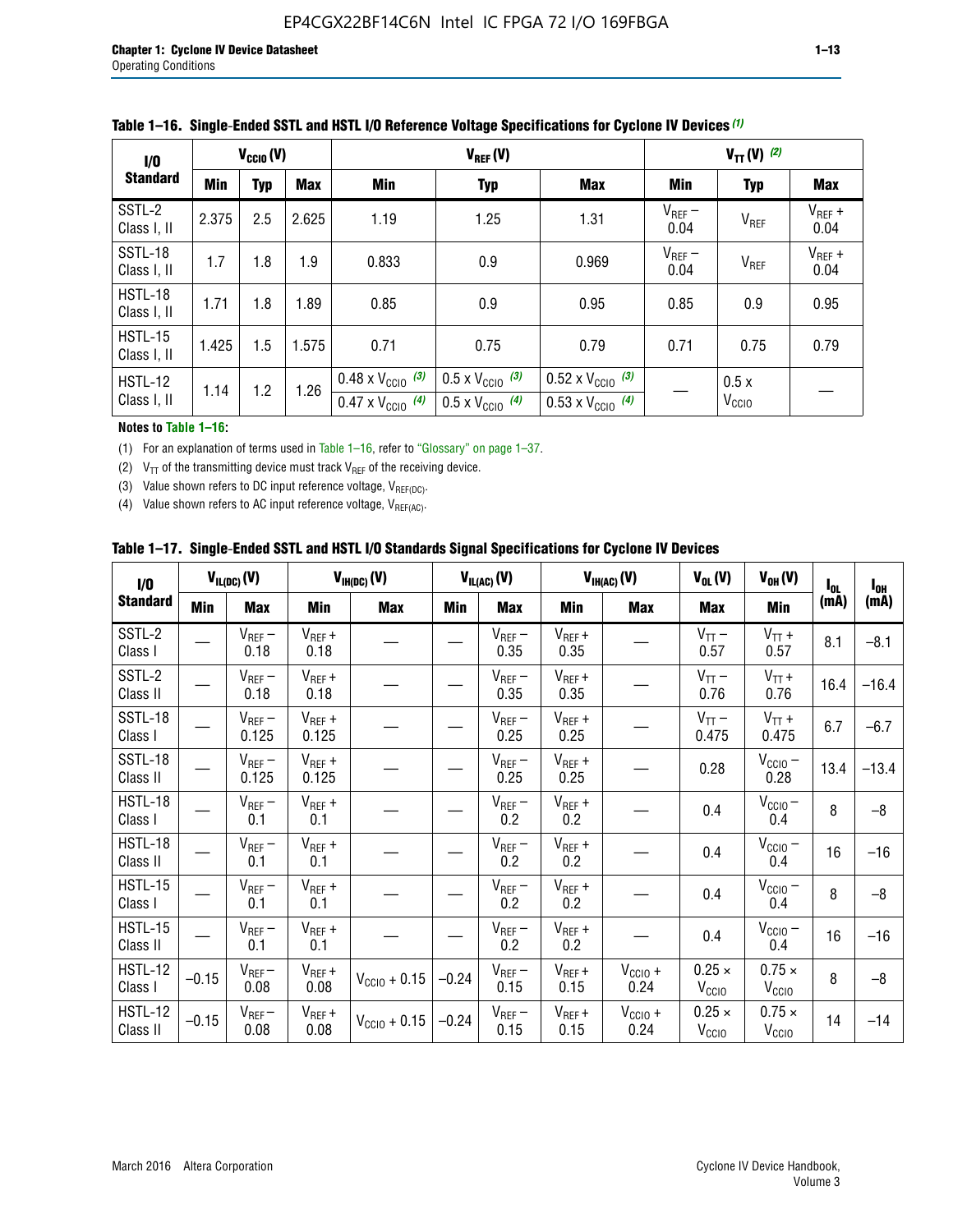**f For more information about receiver input and transmitter output waveforms, and for** other differential I/O standards, refer to the *[I/O Features in Cyclone IV Devices](http://www.altera.com/literature/hb/cyclone-iv/cyiv-51006.pdf)* chapter*.*

**Table 1–18. Differential SSTL I/O Standard Specifications for Cyclone IV Devices** *(1)*

| I/O Standard           |       | $V_{\text{CCIO}}(V)$ |            |      | $V_{\text{Swing(DC)}}(V)$ |                           |            | $V_{X(AC)}(V)$                  |     | $V_{\text{Swing}(AC)}$<br>(V) | $V_{OX(AC)}(V)$                |            |                                 |  |
|------------------------|-------|----------------------|------------|------|---------------------------|---------------------------|------------|---------------------------------|-----|-------------------------------|--------------------------------|------------|---------------------------------|--|
|                        | Min   | Typ                  | <b>Max</b> | Min  | <b>Max</b>                | <b>Min</b>                | <b>Typ</b> | <b>Max</b>                      | Min | <b>Max</b>                    | Min                            | <b>Typ</b> | <b>Max</b>                      |  |
| SSTL-2<br>Class I, II  | 2.375 | 2.5                  | 2.625      | 0.36 | V <sub>CCIO</sub>         | $V_{\text{CC10}}/2 - 0.2$ |            | $V_{\text{CC10}}/2$<br>$+0.2$   | 0.7 | $V_{\text{CCI}}$<br>$\Omega$  | $V_{\text{CC10}}/2 -$<br>0.125 |            | $V_{\text{CC10}}/2$<br>$+0.125$ |  |
| SSTL-18<br>Class I, II | 1.7   | .8                   | .90        | 0.25 | V <sub>CCIO</sub>         | $V_{CC10}/2 -$<br>0.175   |            | $V_{\text{CC10}}/2$<br>$+0.175$ | 0.5 | $V_{\text{CCI}}$<br>0         | $V_{\text{CC10}}/2 -$<br>0.125 |            | $V_{\text{CC10}}/2$<br>$+0.125$ |  |

#### **Note to Table 1–18:**

(1) Differential SSTL requires a  $V_{REF}$  input.

**Table 1–19. Differential HSTL I/O Standard Specifications for Cyclone IV Devices** *(1)*

|                               | $V_{CClO}(V)$ |     |            | $V_{\text{DIF(DC)}}(V)$ |                   | $V_{X(AC)}(V)$                |            |                            | $V_{CM(DC)}(V)$            |            |                            |         | $V_{\text{DIF(AC)}}(V)$    |  |
|-------------------------------|---------------|-----|------------|-------------------------|-------------------|-------------------------------|------------|----------------------------|----------------------------|------------|----------------------------|---------|----------------------------|--|
| I/O Standard                  | Min           | Typ | <b>Max</b> | Min                     | <b>Max</b>        | Min                           | <b>Typ</b> | <b>Max</b>                 | Min                        | <b>Typ</b> | <b>Max</b>                 | Mi<br>n | <b>Max</b>                 |  |
| HSTL-18<br>Class I, II        | 1.71          | 1.8 | .89        | 0.2                     |                   | 0.85                          |            | 0.95                       | 0.85                       |            | 0.95                       | 0.4     |                            |  |
| <b>HSTL-15</b><br>Class I, II | 1.425         | 1.5 | .575       | $0.2\,$                 |                   | 0.71                          |            | 0.79                       | 0.71                       |            | 0.79                       | 0.4     |                            |  |
| <b>HSTL-12</b><br>Class I, II | 1.14          | 1.2 | 1.26       | 0.16                    | V <sub>CCIO</sub> | $0.48 \times V_{\text{CC10}}$ |            | 0.52x<br>V <sub>CCIO</sub> | 0.48x<br>V <sub>CCIO</sub> |            | 0.52x<br>V <sub>CCIO</sub> | 0.3     | 0.48x<br>V <sub>CCIO</sub> |  |

### **Note to Table 1–19:**

(1) Differential HSTL requires a  $V_{REF}$  input.

**Table 1–20. Differential I/O Standard Specifications for Cyclone IV Devices** *(1)* **(Part 1 of 2)**

| I/O Standard                            |       | $V_{CCl0} (V)$ |            |            | $V_{\text{lcm}}(V)^{(2)}$<br>$V_{ID}$ (mV) |      | $V_{0D}$ (mV) $(3)$                                 |            |     | $V_{0S} (V)^{(3)}$ |     |       |            |       |
|-----------------------------------------|-------|----------------|------------|------------|--------------------------------------------|------|-----------------------------------------------------|------------|-----|--------------------|-----|-------|------------|-------|
|                                         | Min   | Typ            | <b>Max</b> | <b>Min</b> | <b>Max</b>                                 | Min  | <b>Condition</b>                                    | <b>Max</b> | Min | Typ                | Max | Min   | <b>Typ</b> | Max   |
|                                         |       |                |            |            |                                            | 0.05 | $D_{MAX} \leq 500$ Mbps                             | 1.80       |     |                    |     |       |            |       |
| <b>LVPECL</b><br>(Row I/Os)<br>(6)      | 2.375 | 2.5            | 2.625      | 100        |                                            | 0.55 | 500 Mbps $\leq$ D <sub>MAX</sub><br>$\leq$ 700 Mbps | 1.80       |     |                    |     |       |            |       |
|                                         |       |                |            |            |                                            | 1.05 | $D_{MAX}$ > 700 Mbps                                | 1.55       |     |                    |     |       |            |       |
|                                         |       |                |            |            |                                            | 0.05 | $D_{MAX} \leq 500$ Mbps                             | 1.80       |     |                    |     |       |            |       |
| <b>LVPECL</b><br>(Column<br>$1/Os)$ (6) | 2.375 | 2.5            | 2.625      | 100        |                                            | 0.55 | 500 Mbps $\leq D_{MAX}$<br>$\leq$ 700 Mbps          | 1.80       |     |                    |     |       |            |       |
|                                         |       |                |            |            |                                            | 1.05 | $D_{MAX}$ > 700 Mbps                                | 1.55       |     |                    |     |       |            |       |
|                                         |       |                |            |            |                                            | 0.05 | $D_{MAX} \leq 500$ Mbps                             | 1.80       |     |                    |     |       |            |       |
| LVDS (Row<br>I/Os)                      | 2.375 | 2.5            | 2.625      | 100        |                                            | 0.55 | 500 Mbps $\leq D_{MAX}$<br>$\leq 700$ Mbps          | 1.80       | 247 |                    | 600 | 1.125 | 1.25       | 1.375 |
|                                         |       |                |            |            |                                            | 1.05 | $D_{MAX}$ > 700 Mbps                                | 1.55       |     |                    |     |       |            |       |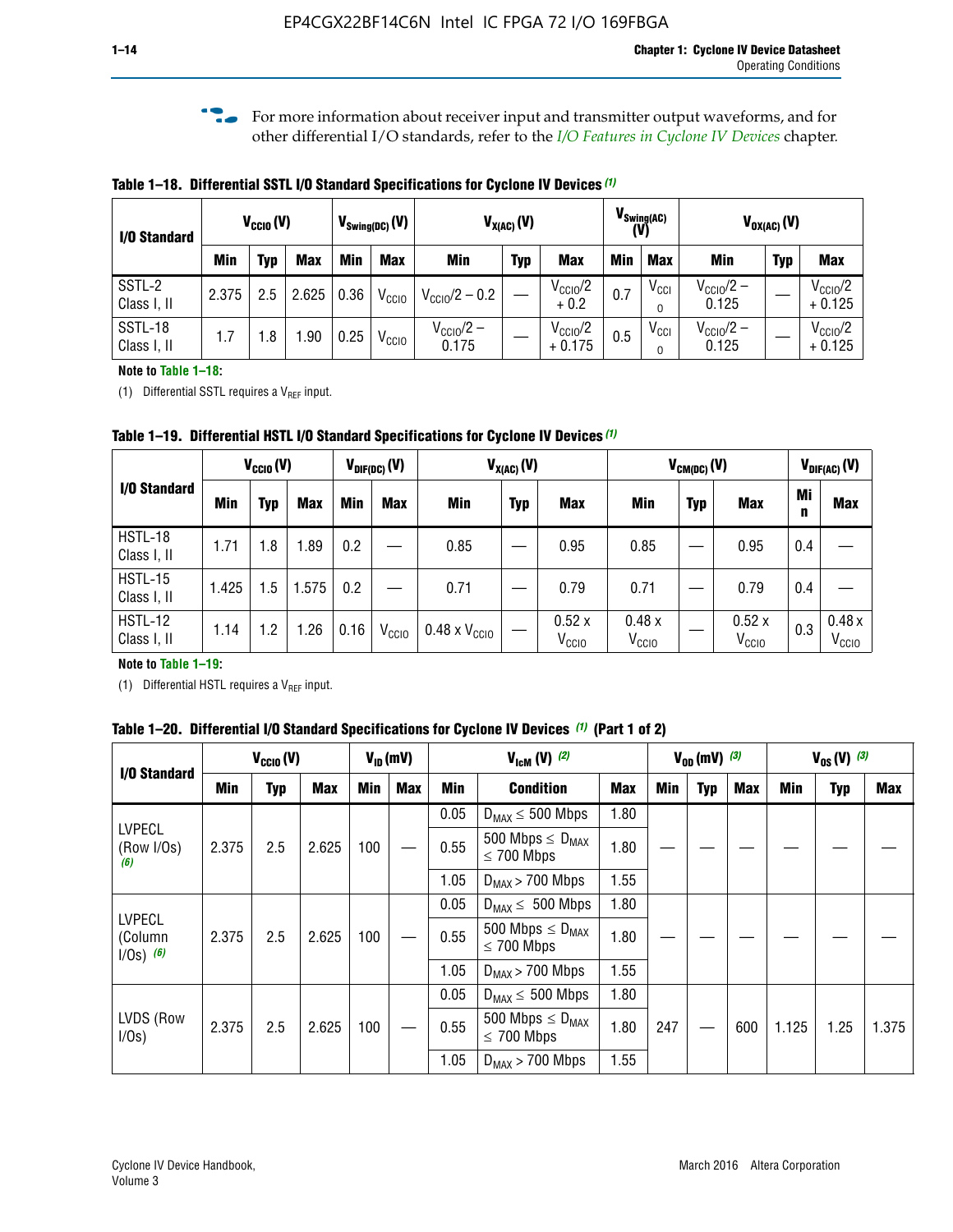## EP4CGX22BF14C6N Intel IC FPGA 72 I/O 169FBGA

|                                         |            | $V_{\text{CCIO}}(V)$ |            |            | $V_{ID}(mV)$ | $V_{\text{lcm}}(V)^{(2)}$ |                                            |            | $V_{0D}$ (mV) $(3)$ |            | $V_{0S} (V)$ (3) |       |            |            |
|-----------------------------------------|------------|----------------------|------------|------------|--------------|---------------------------|--------------------------------------------|------------|---------------------|------------|------------------|-------|------------|------------|
| I/O Standard                            | <b>Min</b> | <b>Typ</b>           | <b>Max</b> | <b>Min</b> | <b>Max</b>   | <b>Min</b>                | <b>Condition</b>                           | <b>Max</b> | Min                 | <b>Typ</b> | <b>Max</b>       | Min   | <b>Typ</b> | <b>Max</b> |
|                                         |            |                      |            |            |              | 0.05                      | $D_{MAX} \leq 500$ Mbps                    | 1.80       |                     |            |                  |       |            |            |
| <b>LVDS</b><br>(Column<br>$I/Os$ )      | 2.375      | 2.5                  | 2.625      | 100        |              | 0.55                      | 500 Mbps $\leq D_{MAX}$<br>$\leq 700$ Mbps | 1.80       | 247                 |            | 600              | 1.125 | 1.25       | 1.375      |
|                                         |            |                      |            |            |              | 1.05                      | $D_{MAX}$ > 700 Mbps                       | 1.55       |                     |            |                  |       |            |            |
| <b>BLVDS (Row</b><br>$1/0s)$ (4)        | 2.375      | 2.5                  | 2.625      | 100        |              |                           |                                            |            |                     |            |                  |       |            |            |
| <b>BLVDS</b><br>(Column<br>$1/0s)$ (4)  | 2.375      | 2.5                  | 2.625      | 100        |              |                           |                                            |            |                     |            |                  |       |            |            |
| mini-LVDS<br>(Row I/Os)<br>(5)          | 2.375      | 2.5                  | 2.625      |            |              |                           |                                            |            | 300                 |            | 600              | 1.0   | 1.2        | 1.4        |
| mini-LVDS<br>(Column<br>$1/0s)$ (5)     | 2.375      | 2.5                  | 2.625      |            |              |                           |                                            |            | 300                 |            | 600              | 1.0   | 1.2        | 1.4        |
| RSDS <sup>®</sup> (Row<br>$1/0s)$ $(5)$ | 2.375      | 2.5                  | 2.625      |            |              |                           |                                            |            | 100                 | 200        | 600              | 0.5   | 1.2        | 1.5        |
| <b>RSDS</b><br>(Column<br>$1/0s)$ (5)   | 2.375      | 2.5                  | 2.625      |            |              |                           |                                            |            | 100                 | 200        | 600              | 0.5   | 1.2        | 1.5        |
| PPDS (Row<br>$1/Os)$ (5)                | 2.375      | 2.5                  | 2.625      |            |              |                           |                                            |            | 100                 | 200        | 600              | 0.5   | 1.2        | 1.4        |
| <b>PPDS</b><br>(Column<br>$1/Os)$ (5)   | 2.375      | 2.5                  | 2.625      |            |              |                           |                                            |            | 100                 | 200        | 600              | 0.5   | 1.2        | 1.4        |

#### **Table 1–20. Differential I/O Standard Specifications for Cyclone IV Devices** *(1)* **(Part 2 of 2)**

### **Notes to Table 1–20:**

(1) For an explanation of terms used in Table 1–20, refer to "Glossary" on page 1–37.

(2)  $V_{IN}$  range: 0  $V \le V_{IN} \le 1.85$  V.

(3) R<sub>L</sub> range:  $90 \le R_L \le 110 \Omega$ .

(4) There are no fixed  $V_{IN}$ ,  $V_{OD}$ , and  $V_{OS}$  specifications for BLVDS. They depend on the system topology.

(5) The Mini-LVDS, RSDS, and PPDS standards are only supported at the output pins.

(6) The LVPECL I/O standard is only supported on dedicated clock input pins. This I/O standard is not supported for output pins.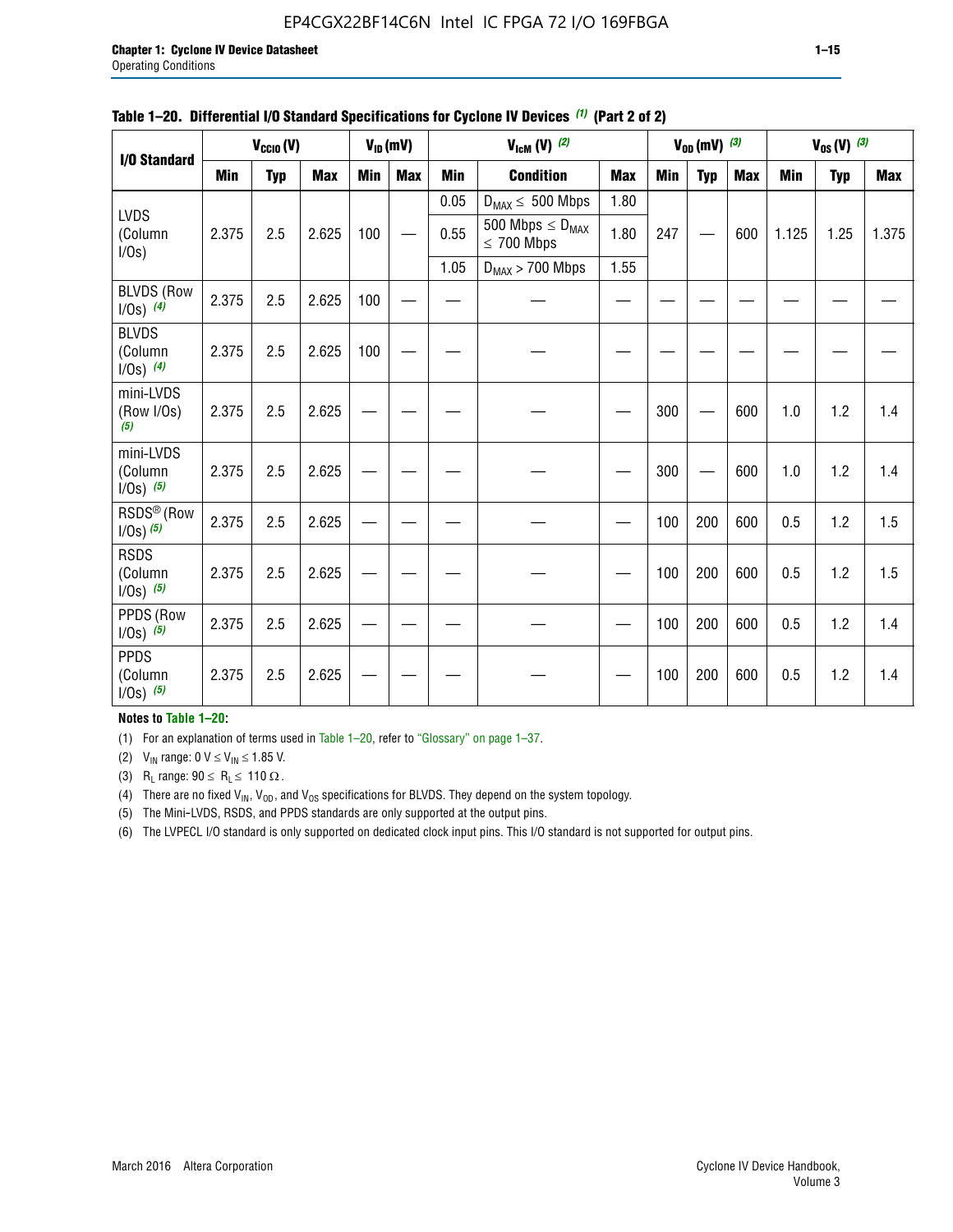## **Power Consumption**

Use the following methods to estimate power for a design:

- the Excel-based EPE
- the Quartus® II PowerPlay power analyzer feature

The interactive Excel-based EPE is used prior to designing the device to get a magnitude estimate of the device power. The Quartus II PowerPlay power analyzer provides better quality estimates based on the specifics of the design after place-and-route is complete. The PowerPlay power analyzer can apply a combination of user-entered, simulation-derived, and estimated signal activities that, combined with detailed circuit models, can yield very accurate power estimates.

f For more information about power estimation tools, refer to the *[Early Power Estimator](http://www.altera.com/literature/ug/ug_epe.pdf
)  [User Guide](http://www.altera.com/literature/ug/ug_epe.pdf
)* and the *[PowerPlay Power Analysis](http://www.altera.com/literature/hb/qts/qts_qii53013.pdf)* chapter in volume 3 of the *Quartus II Handboo*k.

## **Switching Characteristics**

This section provides performance characteristics of Cyclone IV core and periphery blocks for commercial grade devices.

These characteristics can be designated as Preliminary or Final.

- Preliminary characteristics are created using simulation results, process data, and other known parameters. The upper-right hand corner of these tables show the designation as "Preliminary".
- Final numbers are based on actual silicon characterization and testing. The numbers reflect the actual performance of the device under worst-case silicon process, voltage, and junction temperature conditions. There are no designations on finalized tables.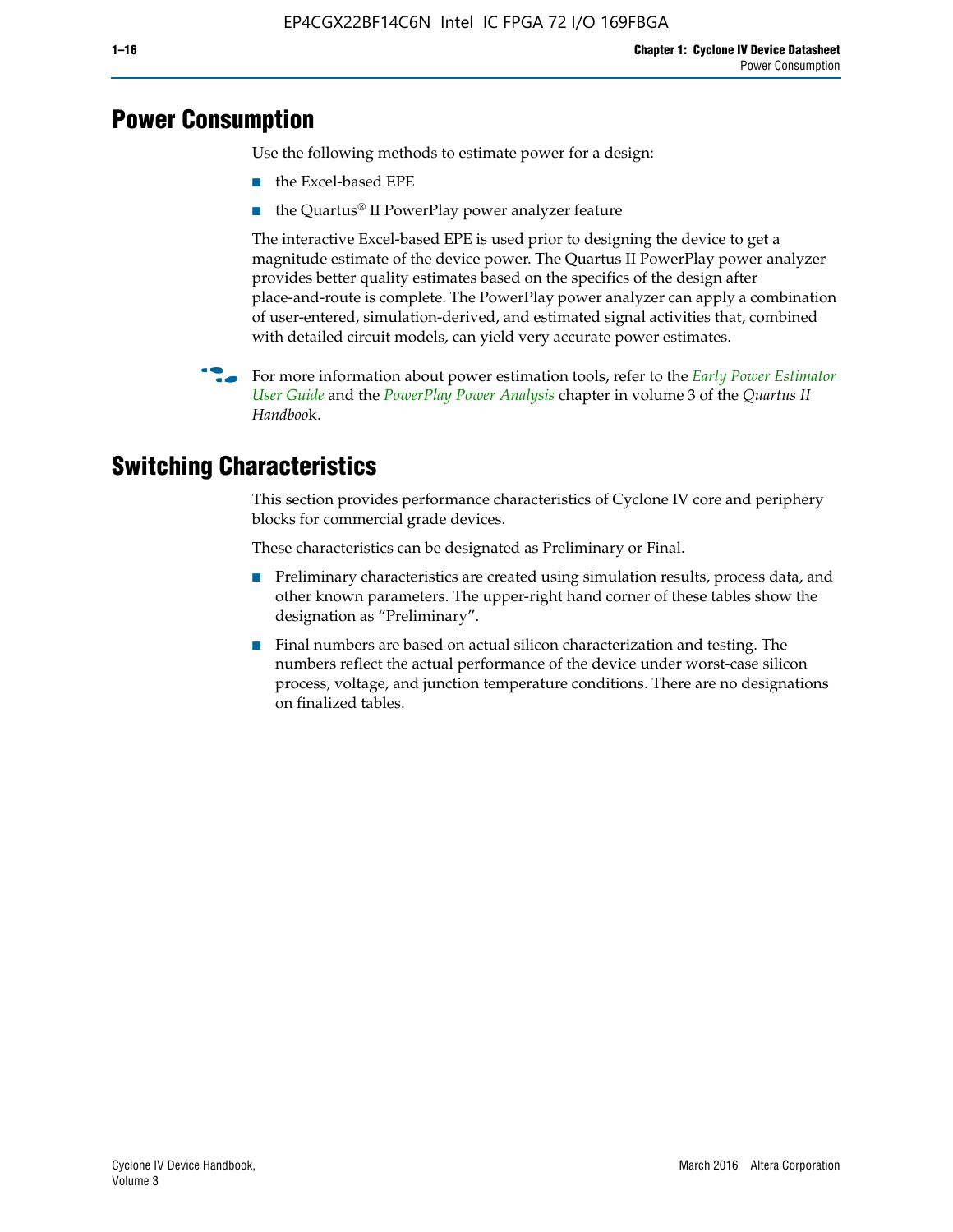## **Transceiver Performance Specifications**

Table 1–21 lists the Cyclone IV GX transceiver specifications.

|  |  |  |  | Table 1-21. Transceiver Specification for Cyclone IV GX Devices (Part 1 of 4) |  |
|--|--|--|--|-------------------------------------------------------------------------------|--|
|--|--|--|--|-------------------------------------------------------------------------------|--|

| Symbol/                                                   | <b>Conditions</b>                                    |                     | C <sub>6</sub>  |                                                                     |                     | C7, I7          |                          |                     | C <sub>8</sub>  |                | <b>Unit</b>  |
|-----------------------------------------------------------|------------------------------------------------------|---------------------|-----------------|---------------------------------------------------------------------|---------------------|-----------------|--------------------------|---------------------|-----------------|----------------|--------------|
| <b>Description</b>                                        |                                                      | Min                 | <b>Typ</b>      | <b>Max</b>                                                          | <b>Min</b>          | <b>Typ</b>      | <b>Max</b>               | <b>Min</b>          | <b>Typ</b>      | <b>Max</b>     |              |
| <b>Reference Clock</b>                                    |                                                      |                     |                 |                                                                     |                     |                 |                          |                     |                 |                |              |
| Supported I/O<br><b>Standards</b>                         |                                                      |                     |                 | 1.2 V PCML, 1.5 V PCML, 3.3 V PCML, Differential LVPECL, LVDS, HCSL |                     |                 |                          |                     |                 |                |              |
| Input frequency<br>from REFCLK input<br>pins              |                                                      | 50                  |                 | 156.25                                                              | 50                  |                 | 156.25                   | 50                  |                 | 156.25         | <b>MHz</b>   |
| Spread-spectrum<br>modulating clock<br>frequency          | Physical interface<br>for PCI Express<br>(PIPE) mode | 30                  |                 | 33                                                                  | 30                  |                 | 33                       | 30                  |                 | 33             | kHz          |
| Spread-spectrum<br>downspread                             | PIPE mode                                            |                     | 0 to<br>$-0.5%$ |                                                                     |                     | 0 to<br>$-0.5%$ | $\overline{\phantom{0}}$ |                     | 0 to<br>$-0.5%$ |                |              |
| Peak-to-peak<br>differential input<br>voltage             |                                                      | 0.1                 |                 | 1.6                                                                 | 0.1                 |                 | 1.6                      | 0.1                 |                 | 1.6            | $\mathsf{V}$ |
| V <sub>ICM</sub> (AC coupled)                             |                                                      |                     | $1100 \pm 5\%$  |                                                                     |                     | $1100 \pm 5\%$  |                          |                     | $1100 \pm 5\%$  |                | mV           |
| $V_{ICM}$ (DC coupled)                                    | HCSL I/O<br>standard for PCIe<br>reference clock     | 250                 |                 | 550                                                                 | 250                 |                 | 550                      | 250                 |                 | 550            | mV           |
| <b>Transmitter REFCLK</b><br>Phase Noise (1)              | Frequency offset                                     |                     |                 | $-123$                                                              |                     |                 | $-123$                   |                     |                 | $-123$         | dBc/Hz       |
| <b>Transmitter REFCLK</b><br>Total Jitter (1)             | $= 1$ MHz $- 8$ MHZ                                  |                     |                 | 42.3                                                                |                     |                 | 42.3                     |                     |                 | 42.3           | ps           |
| $R_{ref}$                                                 |                                                      |                     | 2000<br>±1%     |                                                                     |                     | 2000<br>± 1%    |                          |                     | 2000<br>± 1%    |                | $\Omega$     |
| <b>Transceiver Clock</b>                                  |                                                      |                     |                 |                                                                     |                     |                 |                          |                     |                 |                |              |
| cal blk clk clock<br>frequency                            |                                                      | 10                  |                 | 125                                                                 | 10                  |                 | 125                      | 10                  |                 | 125            | <b>MHz</b>   |
| fixedclk Clock<br>frequency                               | <b>PCIe Receiver</b><br>Detect                       |                     | 125             |                                                                     |                     | 125             |                          |                     | 125             |                | <b>MHz</b>   |
| reconfig_clk<br>clock frequency                           | Dynamic<br>reconfiguration<br>clock frequency        | 2.5/<br>37.5<br>(2) |                 | 50                                                                  | 2.5/<br>37.5<br>(2) |                 | $50\,$                   | 2.5/<br>37.5<br>(2) |                 | 50             | MHz          |
| Delta time between<br>reconfig clk                        |                                                      |                     |                 | $\overline{2}$                                                      |                     |                 | $\overline{2}$           |                     |                 | $\overline{2}$ | ms           |
| Transceiver block<br>minimum<br>power-down pulse<br>width |                                                      |                     | $\mathbf{1}$    |                                                                     |                     | 1               |                          |                     | $\mathbf{1}$    |                | $\mu s$      |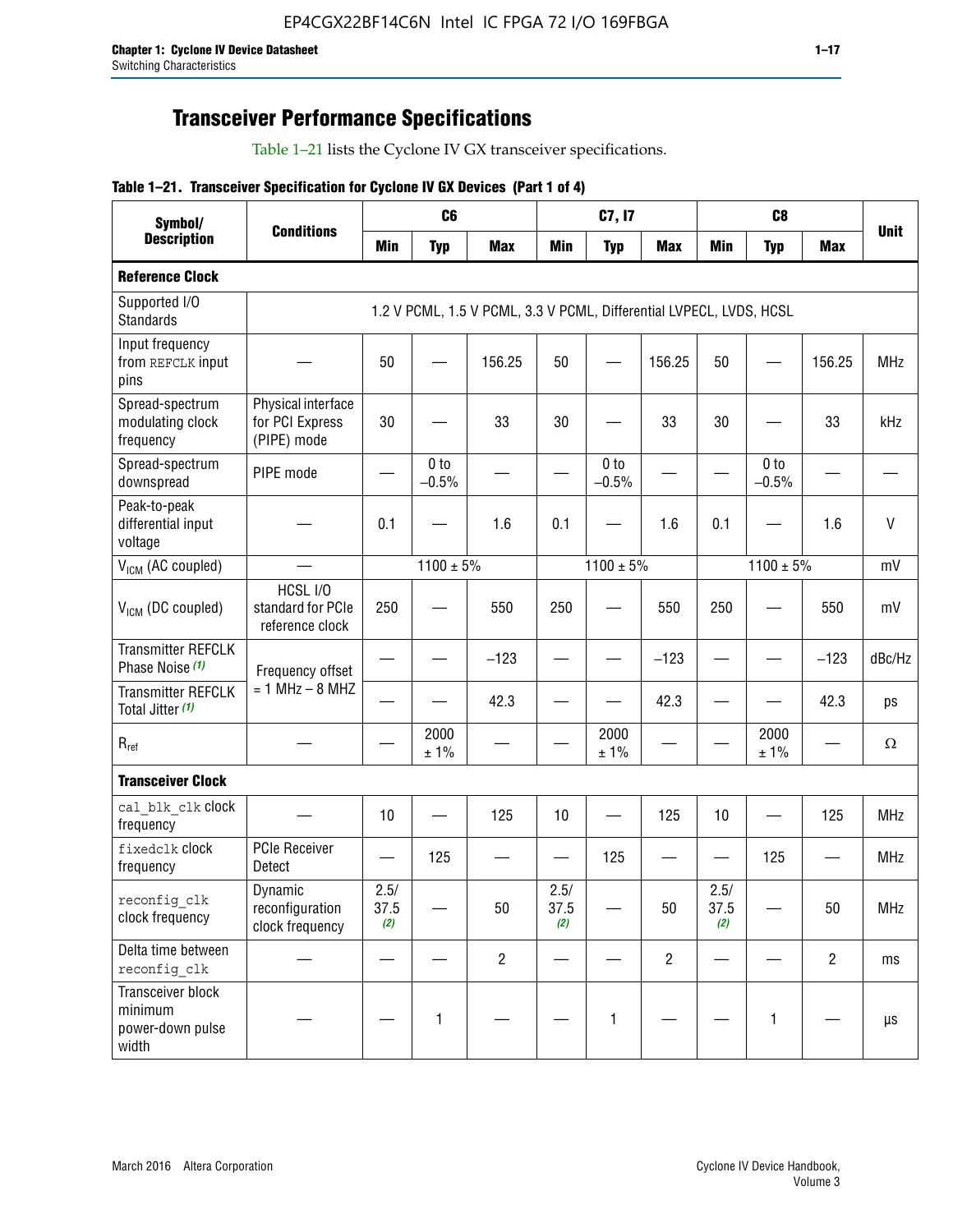| Symbol/                                                                                        |                                                                           | C <sub>6</sub><br>C7, I7<br>C <sub>8</sub> |                          |                                    |                          |                                    |                                     |                          |                          |                                                |              |
|------------------------------------------------------------------------------------------------|---------------------------------------------------------------------------|--------------------------------------------|--------------------------|------------------------------------|--------------------------|------------------------------------|-------------------------------------|--------------------------|--------------------------|------------------------------------------------|--------------|
| <b>Description</b>                                                                             | <b>Conditions</b>                                                         | Min                                        | <b>Typ</b>               | <b>Max</b>                         | <b>Min</b>               | <b>Typ</b>                         | <b>Max</b>                          | <b>Min</b>               | <b>Typ</b>               | <b>Max</b>                                     | <b>Unit</b>  |
| <b>Receiver</b>                                                                                |                                                                           |                                            |                          |                                    |                          |                                    |                                     |                          |                          |                                                |              |
| Supported I/O<br>Standards                                                                     | 1.4 V PCML,<br>1.5 V PCML,<br>2.5 V PCML,<br>LVPECL, LVDS                 |                                            |                          |                                    |                          |                                    |                                     |                          |                          |                                                |              |
| Data rate (F324 and<br>smaller package) (15)                                                   |                                                                           | 600                                        |                          | 2500                               | 600                      |                                    | 2500                                | 600                      |                          | 2500                                           | <b>Mbps</b>  |
| Data rate (F484 and<br>larger package) (15)                                                    |                                                                           | 600                                        |                          | 3125                               | 600                      |                                    | 3125                                | 600                      |                          | 2500                                           | <b>Mbps</b>  |
| Absolute V <sub>MAX</sub> for a<br>receiver pin $(3)$                                          |                                                                           |                                            |                          | 1.6                                |                          |                                    | 1.6                                 |                          |                          | 1.6                                            | $\mathsf{V}$ |
| Operational V <sub>MAX</sub> for<br>a receiver pin                                             |                                                                           |                                            |                          | 1.5                                |                          |                                    | 1.5                                 |                          |                          | 1.5                                            | $\mathsf{V}$ |
| Absolute V <sub>MIN</sub> for a<br>receiver pin                                                |                                                                           | $-0.4$                                     |                          |                                    | $-0.4$                   |                                    |                                     | $-0.4$                   |                          |                                                | $\mathsf{V}$ |
| Peak-to-peak<br>differential input<br>voltage V <sub>ID</sub> (diff p-p)                       | $V_{ICM} = 0.82 V$<br>setting, Data Rate<br>$= 600$ Mbps to<br>3.125 Gbps | 0.1                                        |                          | 2.7                                | 0.1                      |                                    | 2.7                                 | 0.1                      |                          | 2.7                                            | $\vee$       |
| $\rm V_{IGM}$                                                                                  | $V_{IGM} = 0.82 V$<br>setting                                             |                                            | $820 \pm$<br>10%         |                                    |                          | 820 $\pm$<br>10%                   |                                     |                          | $820 \pm$<br>10%         |                                                | mV           |
| Differential on-chip                                                                           | 100 $-\Omega$ setting                                                     | $\overline{\phantom{0}}$                   | 100                      | —                                  |                          | 100                                | —                                   | $\overline{\phantom{0}}$ | 100                      |                                                | $\Omega$     |
| termination resistors                                                                          | 150 $-\Omega$ setting                                                     |                                            | 150                      |                                    |                          | 150                                |                                     |                          | 150                      |                                                | $\Omega$     |
| Differential and<br>common mode<br>return loss                                                 | PIPE, Serial<br>Rapid I/O SR,<br>SATA, CPRI LV,<br>SDI, XAUI              |                                            |                          |                                    |                          | Compliant                          |                                     |                          |                          |                                                |              |
| Programmable ppm<br>detector $(4)$                                                             |                                                                           |                                            |                          |                                    |                          | ± 62.5, 100, 125, 200,<br>250, 300 |                                     |                          |                          |                                                | ppm          |
| Clock data recovery<br>(CDR) ppm<br>tolerance (without<br>spread-spectrum<br>clocking enabled) |                                                                           |                                            |                          | $\pm 300$ (5),<br>±350<br>(6), (7) |                          |                                    | ±300<br>$(5)$ ,<br>±350<br>(6), (7) |                          |                          | ±300<br>$(5)$ <sub>,</sub><br>±350<br>(6), (7) | ppm          |
| CDR ppm tolerance<br>(with synchronous<br>spread-spectrum<br>clocking enabled) $(8)$           |                                                                           |                                            |                          | 350 to<br>$-5350$<br>(7), (9)      |                          |                                    | 350 to<br>$-5350$<br>(7), (9)       |                          |                          | 350 to<br>$-5350$<br>(7), (9)                  | ppm          |
| Run length                                                                                     |                                                                           | $\overline{\phantom{0}}$                   | 80                       |                                    | $\overline{\phantom{0}}$ | 80                                 | $\overline{\phantom{0}}$            |                          | 80                       | $\overline{\phantom{0}}$                       | UI           |
|                                                                                                | No Equalization                                                           |                                            |                          | 1.5                                | $\overline{\phantom{0}}$ | —                                  | 1.5                                 | $\overline{\phantom{0}}$ | $\overline{\phantom{0}}$ | 1.5                                            | dB           |
| Programmable                                                                                   | Medium Low                                                                | —                                          | $\overline{\phantom{0}}$ | 4.5                                |                          | —                                  | 4.5                                 | —                        |                          | 4.5                                            | dB           |
| equalization                                                                                   | Medium High                                                               | $\overline{\phantom{0}}$                   | $\qquad \qquad$          | 5.5                                | $\overline{\phantom{0}}$ | $\qquad \qquad$                    | 5.5                                 | $\overline{\phantom{0}}$ | $\overline{\phantom{0}}$ | 5.5                                            | dB           |
|                                                                                                | High                                                                      | —                                          | —                        | $\overline{7}$                     | —                        | $\overline{\phantom{0}}$           | $\boldsymbol{7}$                    | —                        | $\equiv$                 | $\overline{7}$                                 | dB           |

### **Table 1–21. Transceiver Specification for Cyclone IV GX Devices (Part 2 of 4)**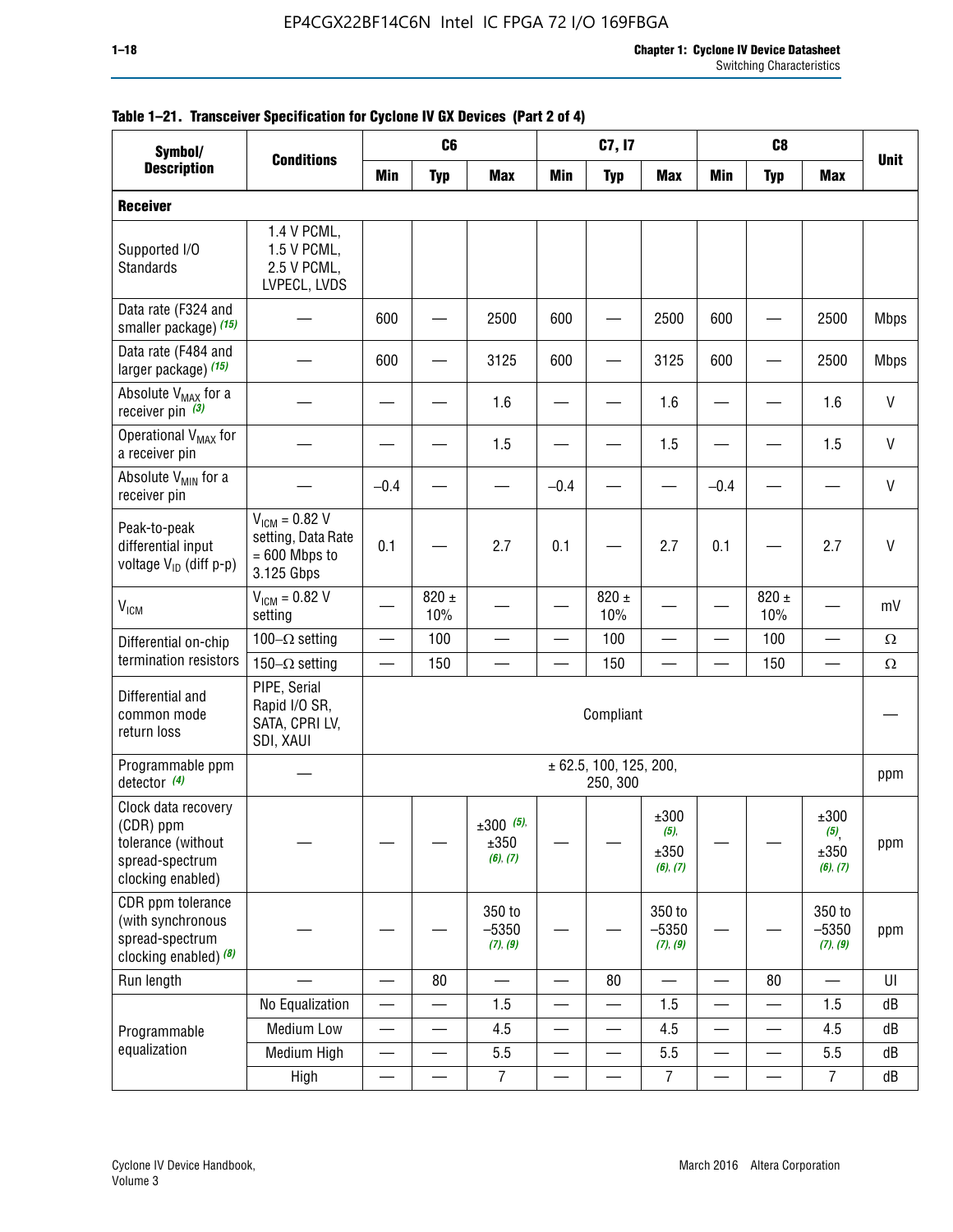| Symbol/                                                                 | <b>Conditions</b>                                                   |           | C <sub>6</sub>           |                        |                          | C7, I7                   |            |                          | C <sub>8</sub>           |            | <b>Unit</b>                    |
|-------------------------------------------------------------------------|---------------------------------------------------------------------|-----------|--------------------------|------------------------|--------------------------|--------------------------|------------|--------------------------|--------------------------|------------|--------------------------------|
| <b>Description</b>                                                      |                                                                     | Min       | <b>Typ</b>               | <b>Max</b>             | <b>Min</b>               | <b>Typ</b>               | <b>Max</b> | <b>Min</b>               | <b>Typ</b>               | <b>Max</b> |                                |
| Signal detect/loss<br>threshold                                         | PIPE mode                                                           | 65        |                          | 175                    | 65                       |                          | 175        | 65                       |                          | 175        | mV                             |
| $t_{LTR}$ (10)                                                          |                                                                     |           |                          | 75                     |                          |                          | 75         |                          |                          | 75         | $\mu s$                        |
| $t_{\text{LTR-LTD\_Manual}}$<br>(11)                                    |                                                                     | 15        |                          |                        | 15                       |                          |            | 15                       |                          |            | μs                             |
| $t_{LTD}$ (12)                                                          |                                                                     | $\pmb{0}$ | 100                      | 4000                   | $\pmb{0}$                | 100                      | 4000       | 0                        | 100                      | 4000       | ns                             |
| $t_{\text{LTD\_Manual}}$ (13)                                           | $\overline{\phantom{0}}$                                            |           |                          | 4000                   | $\qquad \qquad$          | $\overline{\phantom{0}}$ | 4000       | —                        | $\overline{\phantom{0}}$ | 4000       | ns                             |
| $t_{\text{LTD\_Auto}}$ (14)                                             |                                                                     |           | $\overline{\phantom{0}}$ | 4000                   | $\overline{\phantom{0}}$ | $\overline{\phantom{0}}$ | 4000       | —                        | $\overline{\phantom{0}}$ | 4000       | ns                             |
| Receiver buffer and<br>CDR offset<br>cancellation time<br>(per channel) |                                                                     |           |                          | 17000                  |                          |                          | 17000      |                          |                          | 17000      | recon<br>fig_c<br>1k<br>cycles |
|                                                                         | DC Gain Setting =<br>0                                              |           | $\mathbf 0$              |                        |                          | 0                        |            |                          | $\mathbf 0$              |            | dB                             |
| Programmable DC<br>gain                                                 | DC Gain Setting $=$<br>1                                            |           | 3                        |                        |                          | 3                        |            |                          | $\mathbf 3$              |            | dB                             |
|                                                                         | DC Gain Setting =<br>2                                              |           | $\,6\,$                  |                        |                          | 6                        |            |                          | 6                        |            | dB                             |
| <b>Transmitter</b>                                                      |                                                                     |           |                          |                        |                          |                          |            |                          |                          |            |                                |
| Supported I/O<br>Standards                                              | 1.5 V PCML                                                          |           |                          |                        |                          |                          |            |                          |                          |            |                                |
| Data rate (F324 and<br>smaller package)                                 |                                                                     | 600       |                          | 2500                   | 600                      |                          | 2500       | 600                      |                          | 2500       | <b>Mbps</b>                    |
| Data rate (F484 and<br>larger package)                                  |                                                                     | 600       |                          | 3125                   | 600                      |                          | 3125       | 600                      |                          | 2500       | <b>Mbps</b>                    |
| $\mathsf{V}_{\mathsf{OCM}}$                                             | 0.65 V setting                                                      | —         | 650                      | $\qquad \qquad \qquad$ | $\equiv$                 | 650                      |            | $\overline{\phantom{0}}$ | 650                      | —          | mV                             |
| Differential on-chip                                                    | 100 $-\Omega$ setting                                               |           | 100                      |                        |                          | 100                      |            |                          | 100                      |            | $\Omega$                       |
| termination resistors                                                   | 150 $-\Omega$ setting                                               |           | 150                      |                        |                          | 150                      |            |                          | 150                      |            | $\Omega$                       |
| Differential and<br>common mode<br>return loss                          | PIPE, CPRI LV,<br>Serial Rapid I/O<br>SR, SDI, XAUI,<br><b>SATA</b> |           |                          |                        |                          | Compliant                |            |                          |                          |            |                                |
| Rise time                                                               |                                                                     | $50\,$    |                          | 200                    | 50                       | —                        | 200        | 50                       |                          | 200        | ps                             |
| Fall time                                                               |                                                                     | 50        |                          | 200                    | 50                       |                          | 200        | 50                       |                          | 200        | ps                             |
| Intra-differential pair<br>skew                                         |                                                                     |           |                          | 15                     |                          |                          | 15         |                          |                          | 15         | ps                             |
| Intra-transceiver<br>block skew                                         |                                                                     |           |                          | 120                    |                          |                          | 120        |                          |                          | 120        | ps                             |

### **Table 1–21. Transceiver Specification for Cyclone IV GX Devices (Part 3 of 4)**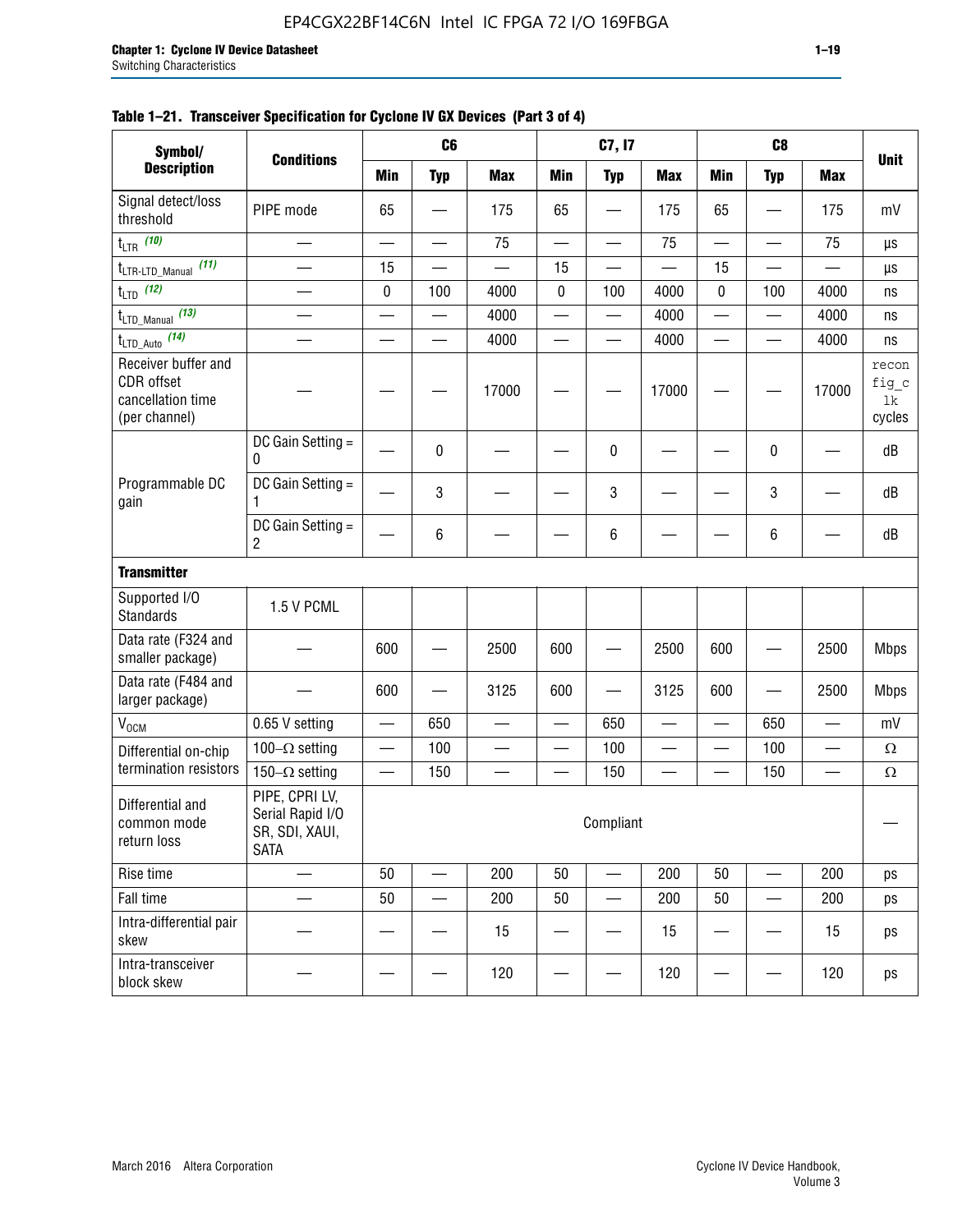### **Table 1–21. Transceiver Specification for Cyclone IV GX Devices (Part 4 of 4)**

| Symbol/                                          | <b>Conditions</b> | C <sub>6</sub>                     |     |            | C7, I7 |            |            | C8         |     |            | <b>Unit</b> |
|--------------------------------------------------|-------------------|------------------------------------|-----|------------|--------|------------|------------|------------|-----|------------|-------------|
| <b>Description</b>                               |                   | Min                                | Typ | <b>Max</b> | Min    | <b>Typ</b> | <b>Max</b> | <b>Min</b> | Typ | <b>Max</b> |             |
| <b>PLD-Transceiver Interface</b>                 |                   |                                    |     |            |        |            |            |            |     |            |             |
| Interface speed<br>(F324 and smaller<br>package) |                   | 25                                 |     | 125        | 25     |            | 125        | 25         |     | 125        | <b>MHz</b>  |
| Interface speed<br>(F484 and larger<br>package)  |                   | 25                                 |     | 156.25     | 25     |            | 156.25     | 25         |     | 156.25     | <b>MHz</b>  |
| Digital reset pulse<br>width                     |                   | Minimum is 2 parallel clock cycles |     |            |        |            |            |            |     |            |             |

#### **Notes to Table 1–21:**

(1) This specification is valid for transmitter output jitter specification with a maximum total jitter value of 112 ps, typically for 3.125 Gbps SRIO and XAUI protocols.

(2) The minimum reconfig\_clk frequency is 2.5 MHz if the transceiver channel is configured in **Transmitter Only** mode. The minimum reconfig\_clk frequency is 37.5 MHz if the transceiver channel is configured in **Receiver Only** or **Receiver and Transmitter** mode.

(3) The device cannot tolerate prolonged operation at this absolute maximum.

- (4) The rate matcher supports only up to  $\pm 300$  parts per million (ppm).
- (5) Supported for the F169 and F324 device packages only.
- (6) Supported for the F484, F672, and F896 device packages only. Pending device characterization.
- (7) To support CDR ppm tolerance greater than ±300 ppm, implement ppm detector in user logic and configure CDR to Manual Lock Mode.
- (8) Asynchronous spread-spectrum clocking is not supported.
- (9) For the EP4CGX30 (F484 package only), EP4CGX50, and EP4CGX75 devices, the CDR ppl tolerance is ±200 ppm.
- (10) Time taken until pll\_locked goes high after pll\_powerdown deasserts.
- (11) Time that the CDR must be kept in lock-to-reference mode after rx analogreset deasserts and before rx locktodata is asserted in manual mode.

(12) Time taken to recover valid data after the rx locktodata signal is asserted in manual mode (Figure 1–2), or after rx freqlocked signal goes high in automatic mode (Figure 1–3).

(13) Time taken to recover valid data after the rx locktodata signal is asserted in manual mode.

- (14) Time taken to recover valid data after the rx freqlocked signal goes high in automatic mode.
- (15) To support data rates lower than the minimum specification through oversampling, use the CDR in LTR mode only.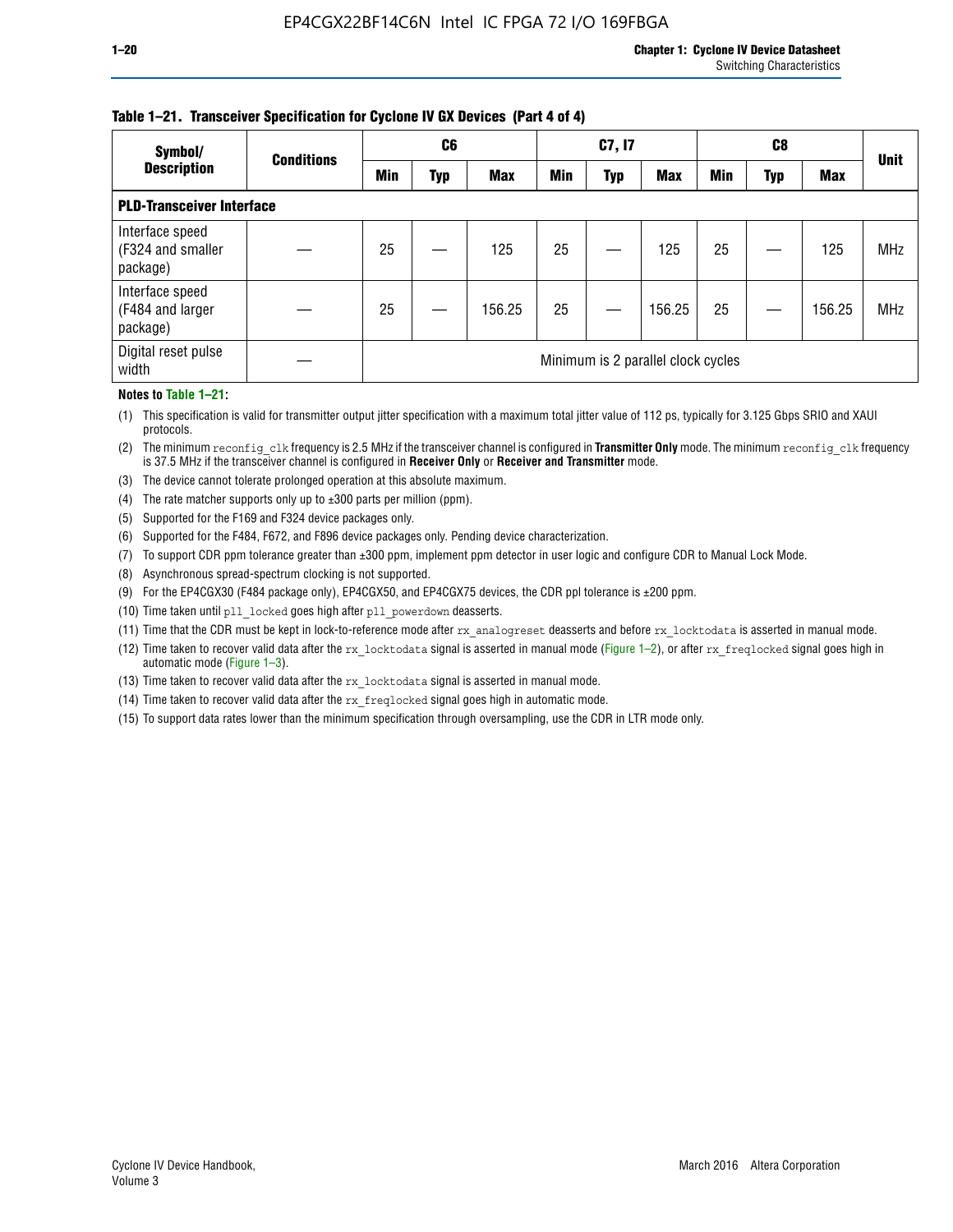Figure 1–2 shows the lock time parameters in manual mode.

 $\Box$  LTD = lock-to-data. LTR = lock-to-reference.





Figure 1–3 shows the lock time parameters in automatic mode.

**Figure 1–3. Lock Time Parameters for Automatic Mode**

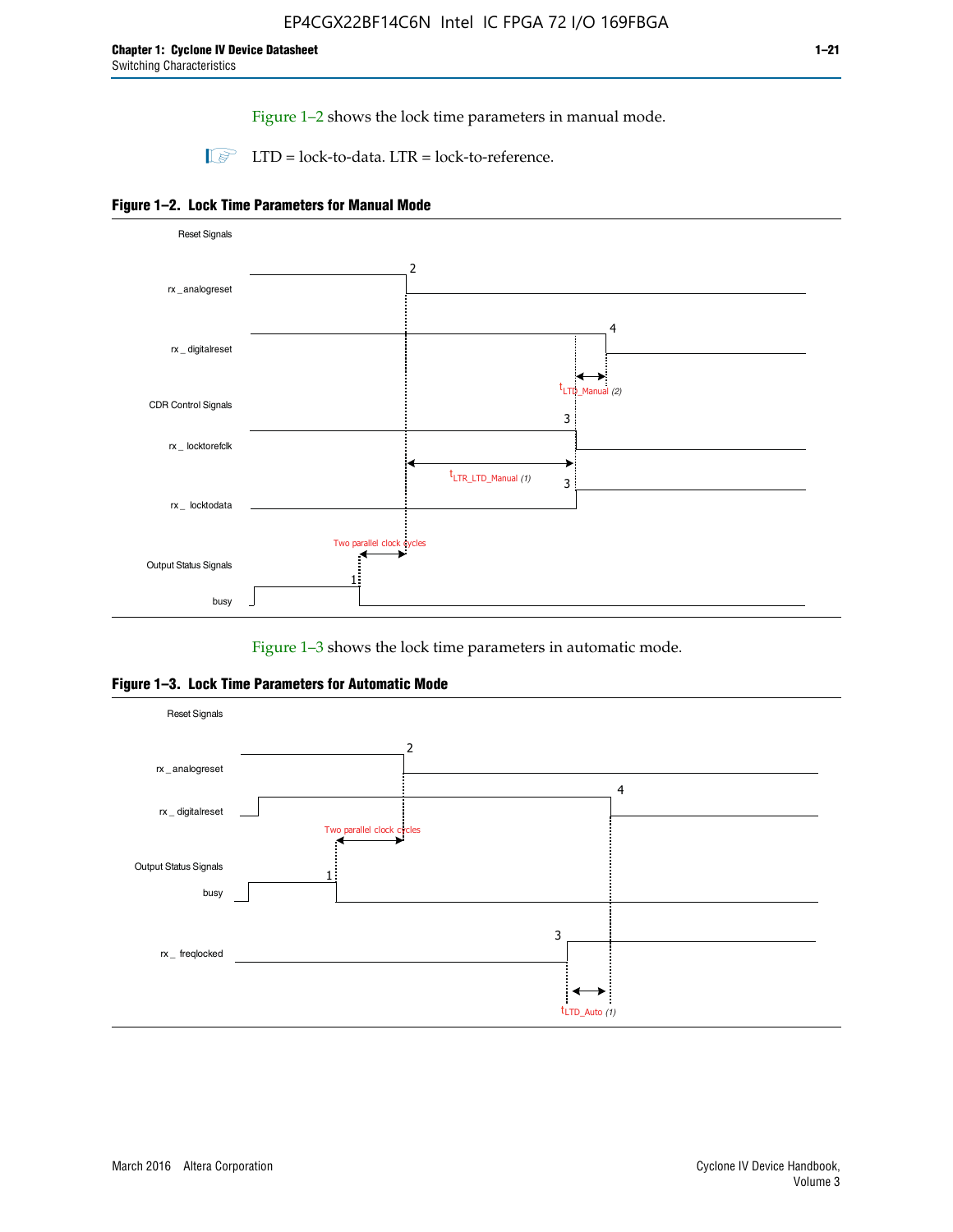### Figure 1–4 shows the differential receiver input waveform.





Figure 1–5 shows the transmitter output waveform.





Table 1–22 lists the typical V<sub>OD</sub> for Tx term that equals 100  $\Omega$ .

| Table 1–22. Typical V <sub>0D</sub> Setting, Tx Term = 100 $\Omega$ |  |  |  |  |  |  |  |
|---------------------------------------------------------------------|--|--|--|--|--|--|--|
|---------------------------------------------------------------------|--|--|--|--|--|--|--|

|                                                        |     |     |     | V <sub>on</sub> Setting (mV) |      |      |
|--------------------------------------------------------|-----|-----|-----|------------------------------|------|------|
| <b>Symbol</b>                                          |     |     |     | 4(1)                         |      |      |
| $\rm V_{OD}$ differential peak<br>to peak typical (mV) | 400 | 600 | 800 | 900                          | 1000 | 1200 |

**Note to Table 1–22:**

(1) This setting is required for compliance with the PCIe protocol.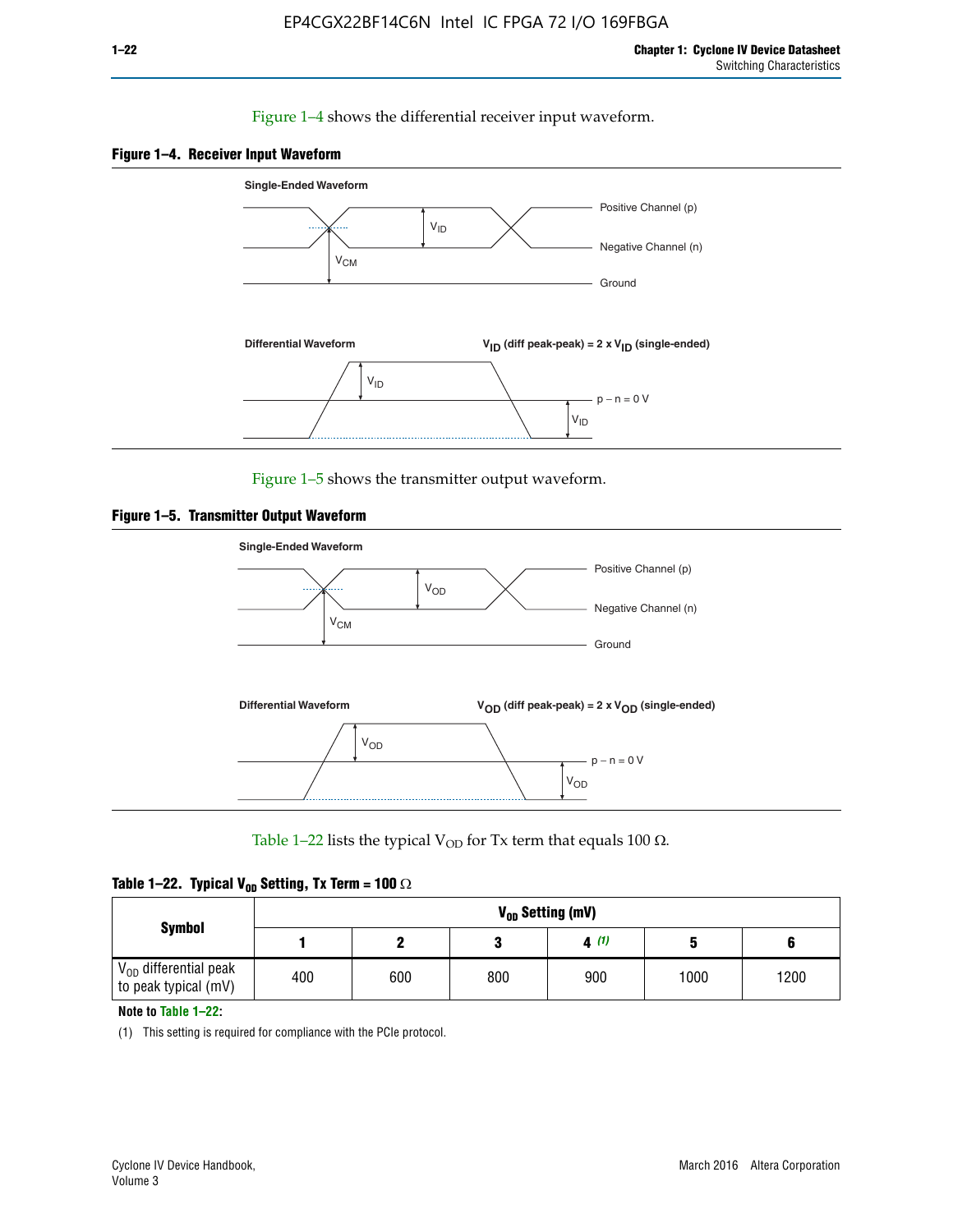Table 1–23 lists the Cyclone IV GX transceiver block AC specifications.

| Symbol/                                                                 | <b>Conditions</b>  |       | C <sub>6</sub> |            | C7, I7 |            |       | C <sub>8</sub> |            |       |             |
|-------------------------------------------------------------------------|--------------------|-------|----------------|------------|--------|------------|-------|----------------|------------|-------|-------------|
| <b>Description</b>                                                      |                    | Min   | <b>Typ</b>     | <b>Max</b> | Min    | <b>Typ</b> | Max   | Min            | <b>Typ</b> | Max   | <b>Unit</b> |
| PCIe Transmit Jitter Generation (3)                                     |                    |       |                |            |        |            |       |                |            |       |             |
| Total jitter at 2.5 Gbps<br>(Gen1)                                      | Compliance pattern |       |                | 0.25       |        |            | 0.25  |                |            | 0.25  | UI          |
| PCIe Receiver Jitter Tolerance (3)                                      |                    |       |                |            |        |            |       |                |            |       |             |
| Total jitter at 2.5 Gbps<br>(Gen1)                                      | Compliance pattern | > 0.6 |                | > 0.6      |        | > 0.6      |       |                | UI         |       |             |
| <b>GIGE Transmit Jitter Generation (4)</b>                              |                    |       |                |            |        |            |       |                |            |       |             |
| Deterministic jitter                                                    | Pattern = CRPAT    |       |                | 0.14       |        |            | 0.14  |                |            | 0.14  | UI          |
| (peak-to-peak)                                                          |                    |       |                |            |        |            |       |                |            |       |             |
| Total jitter (peak-to-peak)                                             | Pattern = CRPAT    |       |                | 0.279      |        |            | 0.279 |                |            | 0.279 | UI          |
| <b>GIGE Receiver Jitter Tolerance (4)</b>                               |                    |       |                |            |        |            |       |                |            |       |             |
| Deterministic jitter<br>tolerance (peak-to-peak)                        | Pattern = CJPAT    |       | > 0.4          |            |        | > 0.4      |       |                | > 0.4      |       | U           |
| Combined deterministic<br>and random jitter<br>tolerance (peak-to-peak) | Pattern = CJPAT    |       | > 0.66         |            |        | > 0.66     |       |                | > 0.66     |       | UI          |

### **Table 1–23. Transceiver Block AC Specification for Cyclone IV GX Devices** *(1)***,** *(2)*

**Notes to Table 1–23:**

(1) Dedicated refclk pins were used to drive the input reference clocks.

(2) The jitter numbers specified are valid for the stated conditions only.

(3) The jitter numbers for PIPE are compliant to the PCIe Base Specification 2.0.

(4) The jitter numbers for GIGE are compliant to the IEEE802.3-2002 Specification.

## **Core Performance Specifications**

The following sections describe the clock tree specifications, PLLs, embedded multiplier, memory block, and configuration specifications for Cyclone IV Devices.

## **Clock Tree Specifications**

Table 1–24 lists the clock tree specifications for Cyclone IV devices.

**Table 1–24. Clock Tree Performance for Cyclone IV Devices** *(Part 1 of 2)*

|               | <b>Performance</b> |       |     |           |             |               |                  |     |             |
|---------------|--------------------|-------|-----|-----------|-------------|---------------|------------------|-----|-------------|
| <b>Device</b> | C6                 | C7    | C8  | $C8L$ (1) | $C9L$ $(1)$ | $\mathsf{I}7$ | <b>18L</b> $(1)$ | A7  | <b>Unit</b> |
| EP4CE6        | 500                | 437.5 | 402 | 362       | 265         | 437.5         | 362              | 402 | <b>MHz</b>  |
| EP4CE10       | 500                | 437.5 | 402 | 362       | 265         | 437.5         | 362              | 402 | <b>MHz</b>  |
| EP4CE15       | 500                | 437.5 | 402 | 362       | 265         | 437.5         | 362              | 402 | <b>MHz</b>  |
| EP4CE22       | 500                | 437.5 | 402 | 362       | 265         | 437.5         | 362              | 402 | <b>MHz</b>  |
| EP4CE30       | 500                | 437.5 | 402 | 362       | 265         | 437.5         | 362              | 402 | <b>MHz</b>  |
| EP4CE40       | 500                | 437.5 | 402 | 362       | 265         | 437.5         | 362              | 402 | <b>MHz</b>  |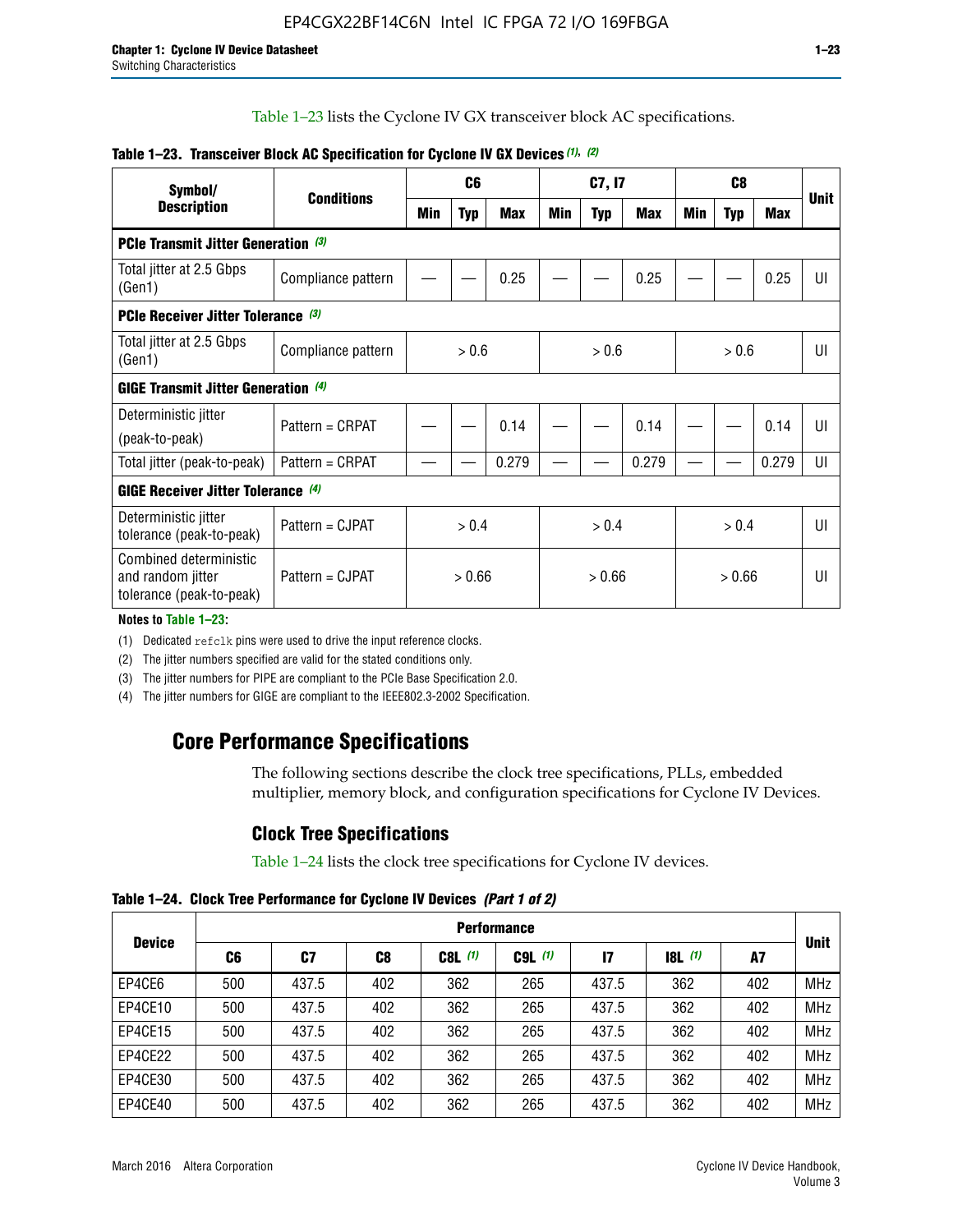|               | <b>Performance</b> |       |     |             |             |       |       |    |             |  |
|---------------|--------------------|-------|-----|-------------|-------------|-------|-------|----|-------------|--|
| <b>Device</b> | C6                 | C7    | C8  | $C8L$ $(1)$ | $C9L$ $(1)$ | 17    | 8L(1) | A7 | <b>Unit</b> |  |
| EP4CE55       | 500                | 437.5 | 402 | 362         | 265         | 437.5 | 362   |    | <b>MHz</b>  |  |
| EP4CE75       | 500                | 437.5 | 402 | 362         | 265         | 437.5 | 362   |    | <b>MHz</b>  |  |
| EP4CE115      |                    | 437.5 | 402 | 362         | 265         | 437.5 | 362   |    | <b>MHz</b>  |  |
| EP4CGX15      | 500                | 437.5 | 402 |             |             | 437.5 |       |    | <b>MHz</b>  |  |
| EP4CGX22      | 500                | 437.5 | 402 |             |             | 437.5 |       |    | <b>MHz</b>  |  |
| EP4CGX30      | 500                | 437.5 | 402 |             |             | 437.5 |       |    | <b>MHz</b>  |  |
| EP4CGX50      | 500                | 437.5 | 402 |             |             | 437.5 |       |    | <b>MHz</b>  |  |
| EP4CGX75      | 500                | 437.5 | 402 |             |             | 437.5 |       |    | MHz         |  |
| EP4CGX110     | 500                | 437.5 | 402 |             |             | 437.5 |       |    | MHz         |  |
| EP4CGX150     | 500                | 437.5 | 402 |             |             | 437.5 |       |    | <b>MHz</b>  |  |

**Table 1–24. Clock Tree Performance for Cyclone IV Devices** *(Part 2 of 2)*

**Note to Table 1–24:**

(1) Cyclone IV E 1.0 V core voltage devices only support C8L, C9L, and I8L speed grades.

## **PLL Specifications**

Table 1–25 lists the PLL specifications for Cyclone IV devices when operating in the commercial junction temperature range (0°C to 85°C), the industrial junction temperature range (–40°C to 100°C), the extended industrial junction temperature range (–40°C to 125°C), and the automotive junction temperature range (–40°C to 125°C). For more information about the PLL block, refer to "Glossary" on page 1–37.

|  |  | Table 1–25. PLL Specifications for Cyclone IV Devices $(1)$ , $(2)$ (Part 1 of 2) |  |
|--|--|-----------------------------------------------------------------------------------|--|
|--|--|-----------------------------------------------------------------------------------|--|

| <b>Symbol</b>                                          | <b>Parameter</b>                                            | Min | <b>Typ</b>               | <b>Max</b> | <b>Unit</b>   |
|--------------------------------------------------------|-------------------------------------------------------------|-----|--------------------------|------------|---------------|
|                                                        | Input clock frequency $(-6, -7, -8)$ speed grades)          | 5   | $\qquad \qquad$          | 472.5      | <b>MHz</b>    |
| $f_{\text{IN}}(3)$                                     | Input clock frequency (-8L speed grade)                     | 5   |                          | 362        | <b>MHz</b>    |
|                                                        | Input clock frequency (-9L speed grade)                     | 5   |                          | 265        | <b>MHz</b>    |
| f <sub>INPFD</sub>                                     | PFD input frequency                                         | 5   | $\overline{\phantom{0}}$ | 325        | <b>MHz</b>    |
| $f_{VCO}$ (4)                                          | PLL internal VCO operating range                            | 600 |                          | 1300       | <b>MHz</b>    |
| f <sub>INDUTY</sub>                                    | Input clock duty cycle                                      | 40  |                          | 60         | $\frac{0}{0}$ |
| $t_{\text{INJITTER\_CCJ}}$ (5)                         | Input clock cycle-to-cycle jitter<br>$F_{REF} \geq 100$ MHz |     |                          | 0.15       | UI            |
|                                                        | $F_{RFF}$ < 100 MHz                                         |     |                          | ±750       | ps            |
| $f_{\text{OUT\_EXT}}$ (external clock<br>output) $(3)$ | PLL output frequency                                        |     |                          | 472.5      | <b>MHz</b>    |
|                                                        | PLL output frequency (-6 speed grade)                       |     |                          | 472.5      | <b>MHz</b>    |
|                                                        | PLL output frequency (-7 speed grade)                       |     |                          | 450        | <b>MHz</b>    |
| $f_{OUT}$ (to global clock)                            | PLL output frequency (-8 speed grade)                       |     |                          | 402.5      | <b>MHz</b>    |
|                                                        | PLL output frequency (-8L speed grade)                      |     |                          | 362        | <b>MHz</b>    |
|                                                        | PLL output frequency (-9L speed grade)                      |     |                          | 265        | <b>MHz</b>    |
| t <sub>outduty</sub>                                   | Duty cycle for external clock output (when set to 50%)      | 45  | 50                       | 55         | $\frac{0}{0}$ |
| $t_{\text{LOCK}}$                                      | Time required to lock from end of device configuration      |     |                          |            | ms            |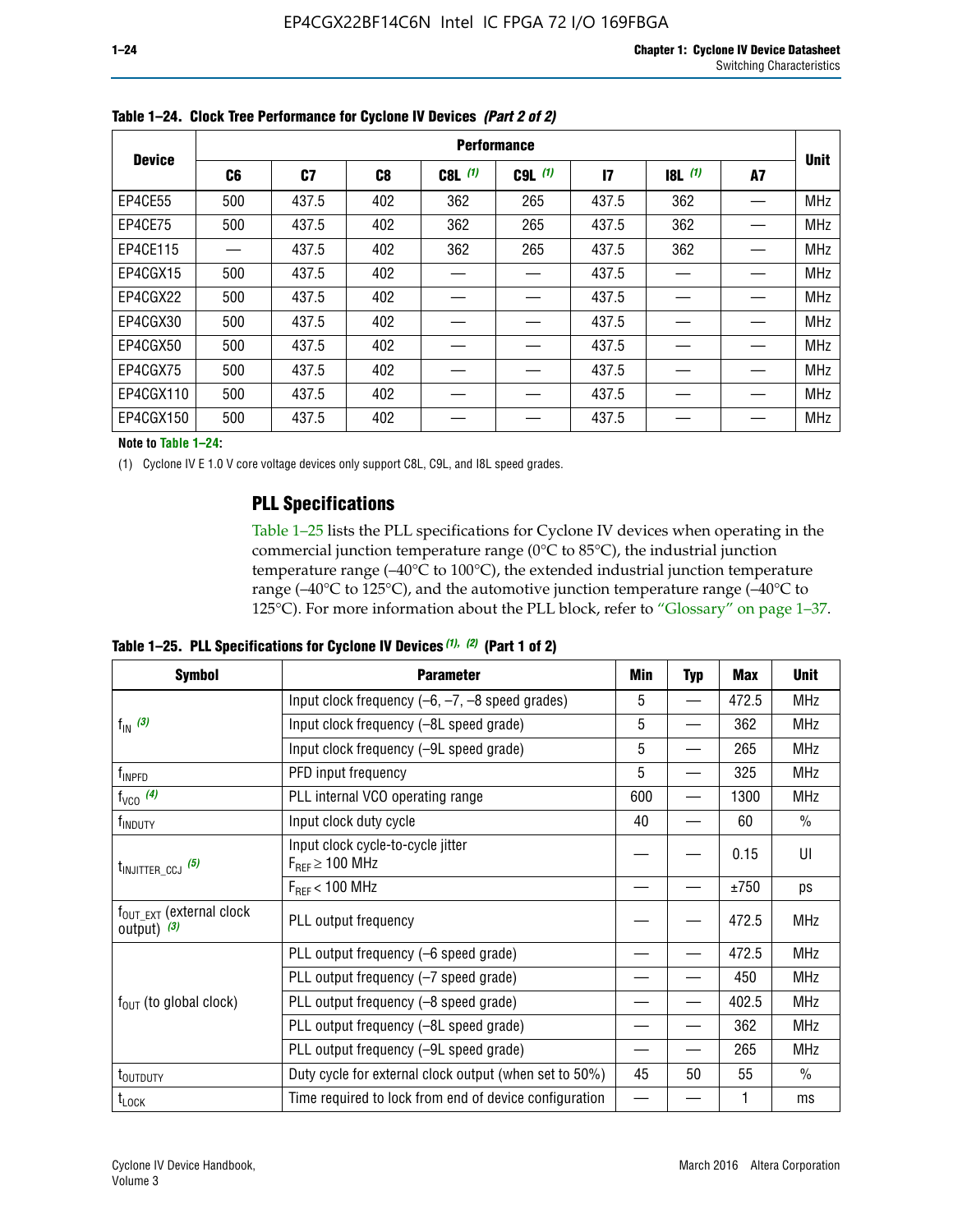| i. PLL Specifications for Cyclone IV Devices (1), (2) (Part 2 of 2) |                                                                                                                                      |     |            |            |             |  |  |  |
|---------------------------------------------------------------------|--------------------------------------------------------------------------------------------------------------------------------------|-----|------------|------------|-------------|--|--|--|
| Svmbol                                                              | <b>Parameter</b>                                                                                                                     | Min | <b>Typ</b> | <b>Max</b> | <b>Unit</b> |  |  |  |
|                                                                     | Time required to lock dynamically (after switchover,<br>reconfiguring any non-post-scale counters/delays or<br>areset is deasserted) |     |            |            | ms          |  |  |  |
| $P_{EPI2D} P_{EPI2L}$                                               | Dedicated clock output period jitter<br>$F_{OUT} \geq 100$ MHz                                                                       |     |            | 300        | ps          |  |  |  |

#### **Table 1–25. PLL Specifications for Cyclone IV Devices** *(1), (2)* **(Part 2 of 2)**

| t <sub>DLOCK</sub>                                                                                                 | Time required to lock dynamically (after switchover,<br>reconfiguring any non-post-scale counters/delays or<br>areset is deasserted) |                                                                                        |     |     | ms                       |
|--------------------------------------------------------------------------------------------------------------------|--------------------------------------------------------------------------------------------------------------------------------------|----------------------------------------------------------------------------------------|-----|-----|--------------------------|
| t <sub>outjitter_period_dedclk</sub> (6)                                                                           | Dedicated clock output period jitter<br>$F_{OUT} \geq 100$ MHz                                                                       |                                                                                        |     | 300 | ps                       |
|                                                                                                                    | $F_{OUT}$ < 100 MHz                                                                                                                  | 30<br>300<br>30<br>650<br>75<br>650<br>75<br>±50<br>10<br>3.5(7)<br>100<br>425<br>42.5 | mUI |     |                          |
| t <sub>outjitter_ccj_dedclk</sub> (6)<br>t <sub>outjitter_period_io</sub> (6)<br>t <sub>outjitter_ccj_io</sub> (6) | Dedicated clock output cycle-to-cycle jitter<br>$F_{\text{OUT}} \geq 100 \text{ MHz}$                                                |                                                                                        |     |     | ps                       |
|                                                                                                                    | $F_{OUT}$ < 100 MHz                                                                                                                  |                                                                                        |     |     | mUI                      |
|                                                                                                                    | Regular I/O period jitter<br>$F_{\text{OUT}} \geq 100 \text{ MHz}$                                                                   |                                                                                        |     |     | ps                       |
|                                                                                                                    | $F_{OUT}$ < 100 MHz                                                                                                                  |                                                                                        |     |     | mUI                      |
|                                                                                                                    | Regular I/O cycle-to-cycle jitter<br>$F_{\text{OUT}} \geq 100 \text{ MHz}$                                                           |                                                                                        |     |     | ps                       |
|                                                                                                                    | $F_{OUT}$ < 100 MHz                                                                                                                  |                                                                                        |     | mUI |                          |
| t <sub>PLL_PSERR</sub>                                                                                             | Accuracy of PLL phase shift                                                                                                          |                                                                                        |     |     | ps                       |
| t <sub>ARESET</sub>                                                                                                | Minimum pulse width on areset signal.                                                                                                |                                                                                        |     |     | ns                       |
| <b><i>LCONFIGPLL</i></b>                                                                                           | Time required to reconfigure scan chains for PLLs                                                                                    |                                                                                        |     |     | <b>SCANCLK</b><br>cycles |
| f <sub>SCANCLK</sub>                                                                                               | scanclk frequency                                                                                                                    |                                                                                        |     |     | <b>MHz</b>               |
| ICASC OUTJITTER PERIOD DEDCLK                                                                                      | Period jitter for dedicated clock output in cascaded<br>PLLs ( $F_{OUT} \ge 100$ MHz)                                                |                                                                                        |     |     | ps                       |
| (8), (9)                                                                                                           | Period jitter for dedicated clock output in cascaded<br>PLLs ( $F_{OUT}$ < 100 MHz)                                                  |                                                                                        |     |     | mUI                      |

#### **Notes to Table 1–25:**

- (1) This table is applicable for general purpose PLLs and multipurpose PLLs.
- (2) You must connect  $V_{CCD-PLL}$  to  $V_{CCINT}$  through the decoupling capacitor and ferrite bead.
- (3) This parameter is limited in the Quartus II software by the I/O maximum frequency. The maximum I/O frequency is different for each I/O standard.
- (4) The V<sub>CO</sub> frequency reported by the Quartus II software in the PLL Summary section of the compilation report takes into consideration the V<sub>CO</sub> post-scale counter K value. Therefore, if the counter K has a value of 2, the frequency reported can be lower than the f<sub>VCO</sub> specification.
- (5) A high input jitter directly affects the PLL output jitter. To have low PLL output clock jitter, you must provide a clean clock source that is less than 200 ps.
- (6) Peak-to-peak jitter with a probability level of 10–12 (14 sigma, 99.99999999974404% confidence level). The output jitter specification applies to the intrinsic jitter of the PLL when an input jitter of 30 ps is applied.
- (7) With 100-MHz scanclk frequency.
- (8) The cascaded PLLs specification is applicable only with the following conditions:
	- **■** Upstream PLL—0.59 MHz  $\leq$  Upstream PLL bandwidth  $<$  1 MHz
	- Downstream PLL—Downstream PLL bandwidth > 2 MHz
- (9) PLL cascading is not supported for transceiver applications.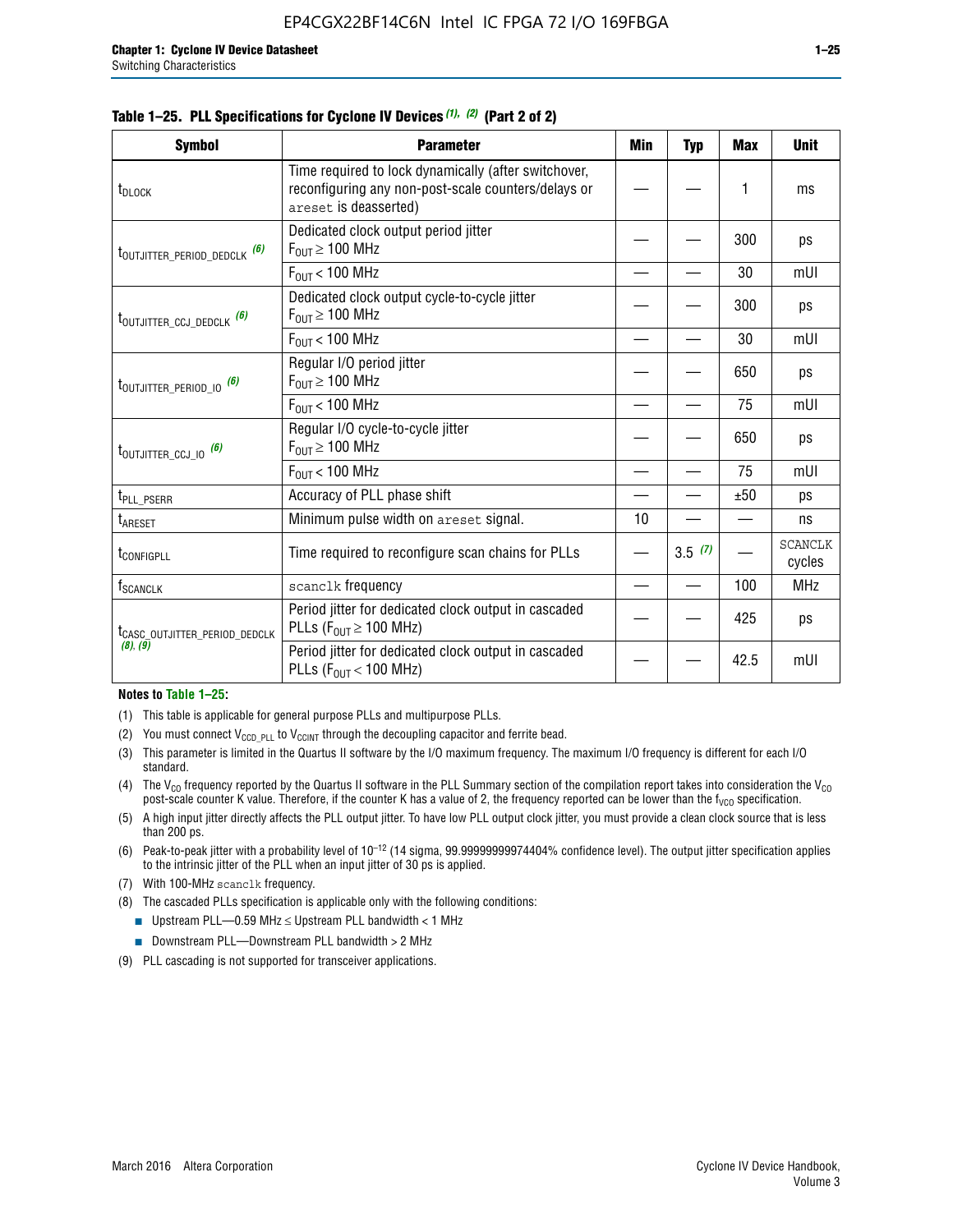## **Embedded Multiplier Specifications**

Table 1–26 lists the embedded multiplier specifications for Cyclone IV devices.

### **Table 1–26. Embedded Multiplier Specifications for Cyclone IV Devices**

| Mode                           | <b>Resources Used</b>        | <b>Performance</b> |            |     |                 |     |             |
|--------------------------------|------------------------------|--------------------|------------|-----|-----------------|-----|-------------|
|                                | <b>Number of Multipliers</b> | C6                 | C7, I7, A7 | C8  | <b>C8L, I8L</b> | C9L | <b>Unit</b> |
| $9 \times 9$ -bit multiplier   |                              | 340                | 300        | 260 | 240             | 175 | <b>MHz</b>  |
| $18 \times 18$ -bit multiplier |                              | 287                | 250        | 200 | 185             | 135 | <b>MHz</b>  |

## **Memory Block Specifications**

Table 1–27 lists the M9K memory block specifications for Cyclone IV devices.

### **Table 1–27. Memory Block Performance Specifications for Cyclone IV Devices**

|               |                                           |            | <b>Resources Used</b>       | <b>Performance</b> |            |                |                 |                                 |             |  |
|---------------|-------------------------------------------|------------|-----------------------------|--------------------|------------|----------------|-----------------|---------------------------------|-------------|--|
| <b>Memory</b> | <b>Mode</b>                               | <b>LEs</b> | <b>M9K</b><br><b>Memory</b> | C <sub>6</sub>     | C7, I7, A7 | C <sub>8</sub> | <b>C8L, I8L</b> | C9L<br>157<br>157<br>157<br>157 | <b>Unit</b> |  |
|               | FIFO 256 $\times$ 36                      | 47         |                             | 315                | 274        | 238            | 200             |                                 | <b>MHz</b>  |  |
| M9K Block     | Single-port $256 \times 36$               | 0          |                             | 315                | 274        | 238            | 200             |                                 | <b>MHz</b>  |  |
|               | Simple dual-port $256 \times 36$ CLK      | 0          |                             | 315                | 274        | 238            | 200             |                                 | <b>MHz</b>  |  |
|               | True dual port $512 \times 18$ single CLK | 0          |                             | 315                | 274        | 238            | 200             |                                 | <b>MHz</b>  |  |

## **Configuration and JTAG Specifications**

Table 1–28 lists the configuration mode specifications for Cyclone IV devices.

### **Table 1–28. Passive Configuration Mode Specifications for Cyclone IV Devices** *(1)*

| <b>Programming Mode</b>         | V <sub>CCINT</sub> Voltage Level (V) | <b>DCLK f<sub>MAX</sub></b> | <b>Unit</b> |
|---------------------------------|--------------------------------------|-----------------------------|-------------|
| Passive Serial (PS)             | 1.0 $(3)$                            | 66                          | MHz         |
|                                 | 1.2                                  | 133                         | MHz         |
| Fast Passive Parallel (FPP) (2) | 1.0 $(3)$                            | 66                          | <b>MHz</b>  |
|                                 | 12(4)<br>100                         | <b>MHz</b>                  |             |

#### **Notes to Table 1–28:**

- (1) For more information about PS and FPP configuration timing parameters, refer to the *[Configuration and Remote](http://www.altera.com/literature/hb/cyclone-iv/cyiv-51008.pdf)  [System Upgrades in Cyclone IV Devices](http://www.altera.com/literature/hb/cyclone-iv/cyiv-51008.pdf)* chapter.
- (2) FPP configuration mode supports all Cyclone IV E devices (except for E144 package devices) and EP4CGX50, EP4CGX75, EP4CGX110, and EP4CGX150 only.
- (3)  $V_{CCMT}$  = 1.0 V is only supported for Cyclone IV E 1.0 V core voltage devices.
- (4) Cyclone IV E devices support 1.2 V V<sub>CCINT</sub>. Cyclone IV E 1.2 V core voltage devices support 133 MHz DCLK f<sub>MAX</sub> for EP4CE6, EP4CE10, EP4CE15, EP4CE22, EP4CE30, and EP4CE40 only.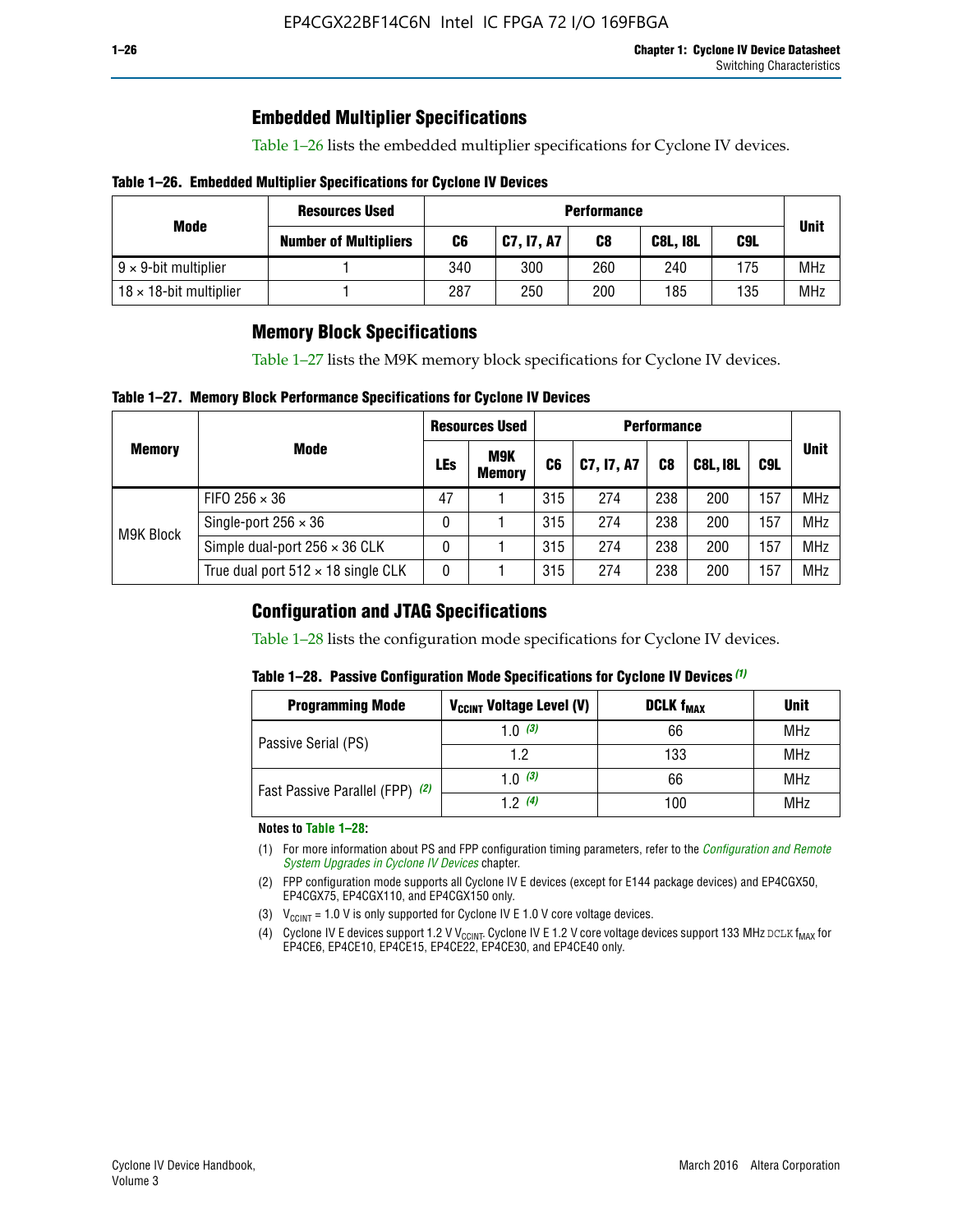Table 1–29 lists the active configuration mode specifications for Cyclone IV devices.

**Table 1–29. Active Configuration Mode Specifications for Cyclone IV Devices**

| <b>Programming Mode</b>  | <b>DCLK Range</b> | <b>Typical DCLK</b> | <b>Unit</b> |
|--------------------------|-------------------|---------------------|-------------|
| Active Parallel (AP) (1) | 20 to 40          | 33                  | MHz         |
| Active Serial (AS)       | 20 to 40          | 33                  | MHz         |

**Note to Table 1–29:**

(1) AP configuration mode is only supported for Cyclone IV E devices.

Table 1–30 lists the JTAG timing parameters and values for Cyclone IV devices.

**Table 1–30. JTAG Timing Parameters for Cyclone IV Devices** *(1)*

| Symbol                       | <b>Parameter</b>                                       | <b>Min</b> | <b>Max</b> | <b>Unit</b> |
|------------------------------|--------------------------------------------------------|------------|------------|-------------|
| t <sub>JCP</sub>             | <b>TCK clock period</b>                                | 40         |            | ns          |
| t <sub>JCH</sub>             | <b>TCK clock high time</b>                             | 19         |            | ns          |
| $t_{JCL}$                    | TCK clock low time                                     | 19         |            | ns          |
| t <sub>JPSU_TDI</sub>        | JTAG port setup time for TDI                           | 1          |            | ns          |
| t <sub>JPSU_TMS</sub>        | JTAG port setup time for TMS                           | 3          |            | ns          |
| t <sub>JPH</sub>             | JTAG port hold time                                    | 10         |            | ns          |
| t <sub>JPCO</sub>            | JTAG port clock to output $(2)$ , $(3)$                |            | 15         | ns          |
| t <sub>JPZX</sub>            | JTAG port high impedance to valid output $(2)$ , $(3)$ |            | 15         | ns          |
| t <sub>JPXZ</sub>            | JTAG port valid output to high impedance $(2)$ , $(3)$ |            | 15         | ns          |
| ${\rm t}_{\rm JSSU}$         | Capture register setup time                            | 5          |            | ns          |
| $\mathsf{t}_{\mathsf{JSH}}$  | Capture register hold time                             | 10         |            | ns          |
| $t_{\rm JSCO}$               | Update register clock to output                        |            | 25         | ns          |
| $t_{\footnotesize \rm JSZX}$ | Update register high impedance to valid output         |            | 25         | ns          |
| t <sub>JSXZ</sub>            | Update register valid output to high impedance         |            | 25         | ns          |

**Notes to Table 1–30:**

(1) For more information about JTAG waveforms, refer to "JTAG Waveform" in "Glossary" on page 1–37.

(2) The specification is shown for 3.3-, 3.0-, and 2.5-V LVTTL/LVCMOS operation of JTAG pins. For 1.8-V LVTTL/LVCMOS and 1.5-V LVCMOS, the output time specification is 16 ns.

(3) For EP4CGX22, EP4CGX30 (F324 and smaller package), EP4CGX110, and EP4CGX150 devices, the output time specification for 3.3-, 3.0-, and 2.5-V LVTTL/LVCMOS operation of JTAG pins is 16 ns. For 1.8-V LVTTL/LVCMOS and 1.5-V LVCMOS, the output time specification is 18 ns.

## **Periphery Performance**

This section describes periphery performance, including high-speed I/O and external memory interface.

I/O performance supports several system interfaces, such as the high-speed I/O interface, external memory interface, and the PCI/PCI-X bus interface. I/Os using the SSTL-18 Class I termination standard can achieve up to the stated DDR2 SDRAM interfacing speeds. I/Os using general-purpose I/O standards such as 3.3-, 3.0-, 2.5-, 1.8-, or 1.5-LVTTL/LVCMOS are capable of a typical 200 MHz interfacing frequency with a 10 pF load.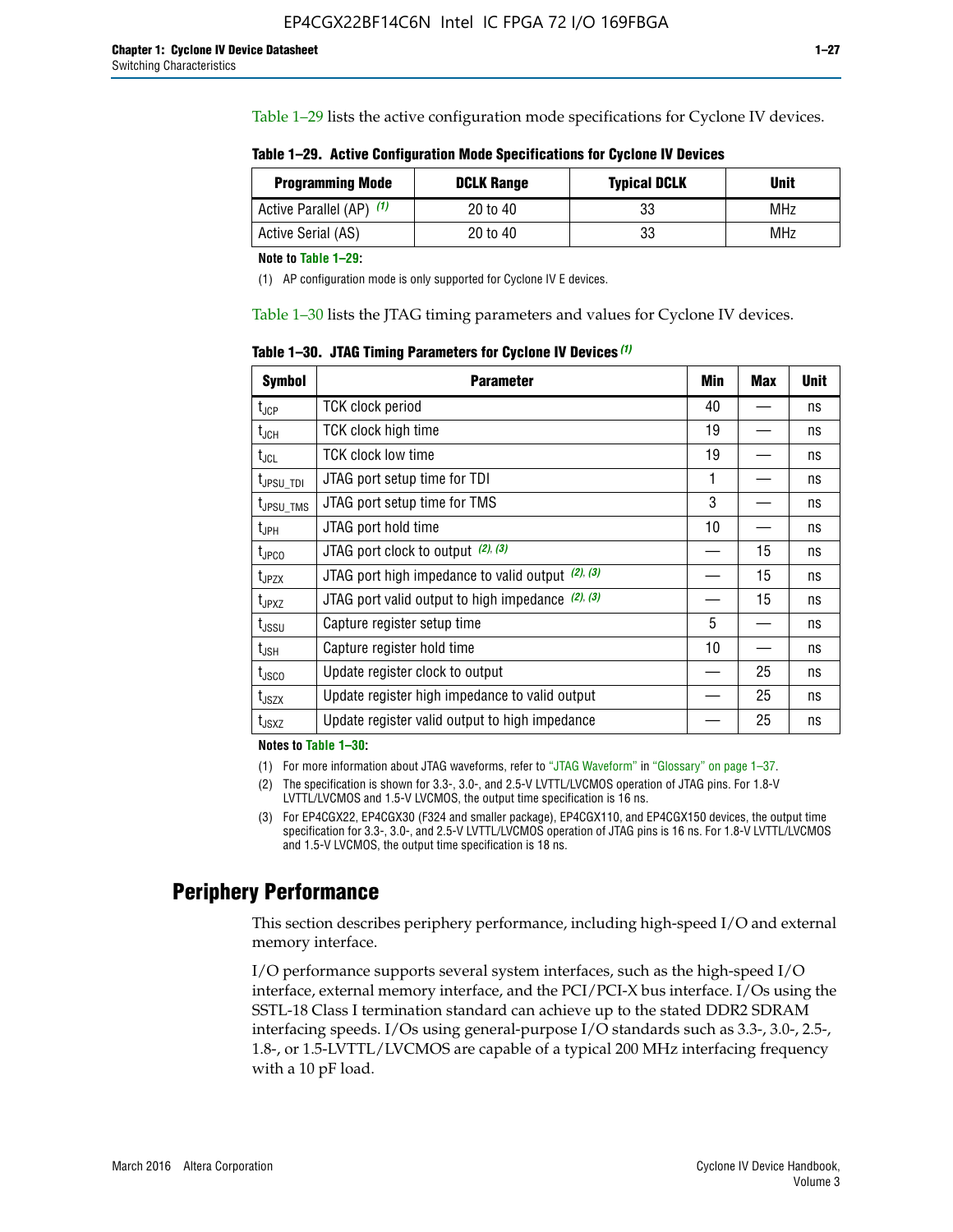- For more information about the supported maximum clock rate, device and pin planning, IP implementation, and device termination, refer to *[Section III: System](http://www.altera.com/literature/hb/external-memory/emi_intro_specs.pdf)  [Performance Specifications](http://www.altera.com/literature/hb/external-memory/emi_intro_specs.pdf)* of the *External Memory Interfaces Handbook*.
- **1 Actual achievable frequency depends on design- and system-specific factors. Perform** HSPICE/IBIS simulations based on your specific design and system setup to determine the maximum achievable frequency in your system.

## **High-Speed I/O Specifications**

Table 1–31 through Table 1–36 list the high-speed I/O timing for Cyclone IV devices. For definitions of high-speed timing specifications, refer to "Glossary" on page 1–37.

**Table 1–31. RSDS Transmitter Timing Specifications for Cyclone IV Devices** *(1)***,** *(2)***,** *(4)* **(Part 1 of 2)**

| <b>Symbol</b>                                        |                                                    |     | C <sub>6</sub>           |            |            | C7, I7                   |            |            | <b>C8, A7</b>            |            |            | <b>C8L, I8L</b>          |            |            | C <sub>9</sub> L         |            |               |
|------------------------------------------------------|----------------------------------------------------|-----|--------------------------|------------|------------|--------------------------|------------|------------|--------------------------|------------|------------|--------------------------|------------|------------|--------------------------|------------|---------------|
|                                                      | <b>Modes</b>                                       | Min | <b>Typ</b>               | <b>Max</b> | <b>Min</b> | <b>Typ</b>               | <b>Max</b> | <b>Min</b> | <b>Typ</b>               | <b>Max</b> | <b>Min</b> | <b>Typ</b>               | <b>Max</b> | <b>Min</b> | <b>Typ</b>               | <b>Max</b> | <b>Unit</b>   |
|                                                      | $\times$ 10                                        | 5   |                          | 180        | 5          |                          | 155.5      | 5          | $\overline{\phantom{0}}$ | 155.5      | 5          |                          | 155.5      | 5          |                          | 132.5      | <b>MHz</b>    |
|                                                      | $\times 8$                                         | 5   | $\overline{\phantom{0}}$ | 180        | 5          | —                        | 155.5      | 5          | $\overline{\phantom{0}}$ | 155.5      | 5          | $\overline{\phantom{0}}$ | 155.5      | 5          | $\overline{\phantom{0}}$ | 132.5      | <b>MHz</b>    |
| <b>f</b> <sub>HSCLK</sub><br>(input clock            | $\times 7$                                         | 5   | $\overline{\phantom{0}}$ | 180        | 5          | —                        | 155.5      | 5          |                          | 155.5      | 5          | —                        | 155.5      | 5          | <u>—</u>                 | 132.5      | <b>MHz</b>    |
| frequency)                                           | $\times$ 4                                         | 5   | $\equiv$                 | 180        | 5          | $\overline{\phantom{0}}$ | 155.5      | 5          |                          | 155.5      | 5          | $\equiv$                 | 155.5      | 5          |                          | 132.5      | <b>MHz</b>    |
|                                                      | $\times 2$                                         | 5   |                          | 180        | 5          | $\overline{\phantom{0}}$ | 155.5      | 5          | $\overline{\phantom{0}}$ | 155.5      | 5          | $\overline{\phantom{0}}$ | 155.5      | 5          | $\overline{\phantom{0}}$ | 132.5      | <b>MHz</b>    |
|                                                      | $\times$ 1                                         | 5   | $\overline{\phantom{0}}$ | 360        | 5          |                          | 311        | 5          | $\overline{\phantom{0}}$ | 311        | 5          | $\overline{\phantom{0}}$ | 311        | 5          |                          | 265        | <b>MHz</b>    |
|                                                      | $\times$ 10                                        | 100 | $\overline{\phantom{0}}$ | 360        | 100        |                          | 311        | 100        | $\overline{\phantom{0}}$ | 311        | 100        | $\overline{\phantom{0}}$ | 311        | 100        | $\overline{\phantom{0}}$ | 265        | <b>Mbps</b>   |
|                                                      | $\times 8$                                         | 80  |                          | 360        | 80         |                          | 311        | 80         | $\overline{\phantom{0}}$ | 311        | 80         | $\overline{\phantom{0}}$ | 311        | 80         | $\overline{\phantom{0}}$ | 265        | <b>Mbps</b>   |
| Device<br>operation in                               | $\times 7$                                         | 70  |                          | 360        | 70         |                          | 311        | 70         | $\overline{\phantom{0}}$ | 311        | 70         | $\overline{\phantom{0}}$ | 311        | 70         | $\overline{\phantom{0}}$ | 265        | <b>Mbps</b>   |
| <b>Mbps</b>                                          | $\times$ 4                                         | 40  |                          | 360        | 40         |                          | 311        | 40         | $\overline{\phantom{0}}$ | 311        | 40         |                          | 311        | 40         | $\overline{\phantom{0}}$ | 265        | <b>Mbps</b>   |
|                                                      | $\times 2$                                         | 20  |                          | 360        | 20         | $\equiv$                 | 311        | 20         | $\overline{\phantom{0}}$ | 311        | 20         |                          | 311        | 20         | $\overline{\phantom{0}}$ | 265        | <b>Mbps</b>   |
|                                                      | $\times$ 1                                         | 10  |                          | 360        | 10         |                          | 311        | 10         | $\overline{\phantom{0}}$ | 311        | 10         | $\overline{\phantom{0}}$ | 311        | 10         |                          | 265        | <b>Mbps</b>   |
| t <sub>DUTY</sub>                                    | —                                                  | 45  | $\overline{\phantom{0}}$ | 55         | 45         |                          | 55         | 45         | $\overline{\phantom{0}}$ | 55         | 45         |                          | 55         | 45         |                          | 55         | $\frac{0}{0}$ |
| Transmitter<br>channel-to-<br>channel skew<br>(TCCS) |                                                    |     |                          | 200        |            |                          | 200        |            |                          | 200        |            |                          | 200        |            |                          | 200        | ps            |
| Output jitter<br>(peak to peak)                      |                                                    |     |                          | 500        |            |                          | 500        |            |                          | 550        |            |                          | 600        |            |                          | 700        | ps            |
| $t_{RISE}$                                           | $20 - 80\%$<br>$C_{LOAD} =$<br>5 pF                |     | 500                      |            |            | 500                      |            |            | 500                      |            |            | 500                      |            |            | 500                      |            | ps            |
| t <sub>FALL</sub>                                    | $20 - 80\%$<br>$\mathrm{C}_{\text{LOAD}}=$<br>5 pF |     | 500                      |            |            | 500                      |            |            | 500                      |            |            | 500                      |            |            | 500                      |            | ps            |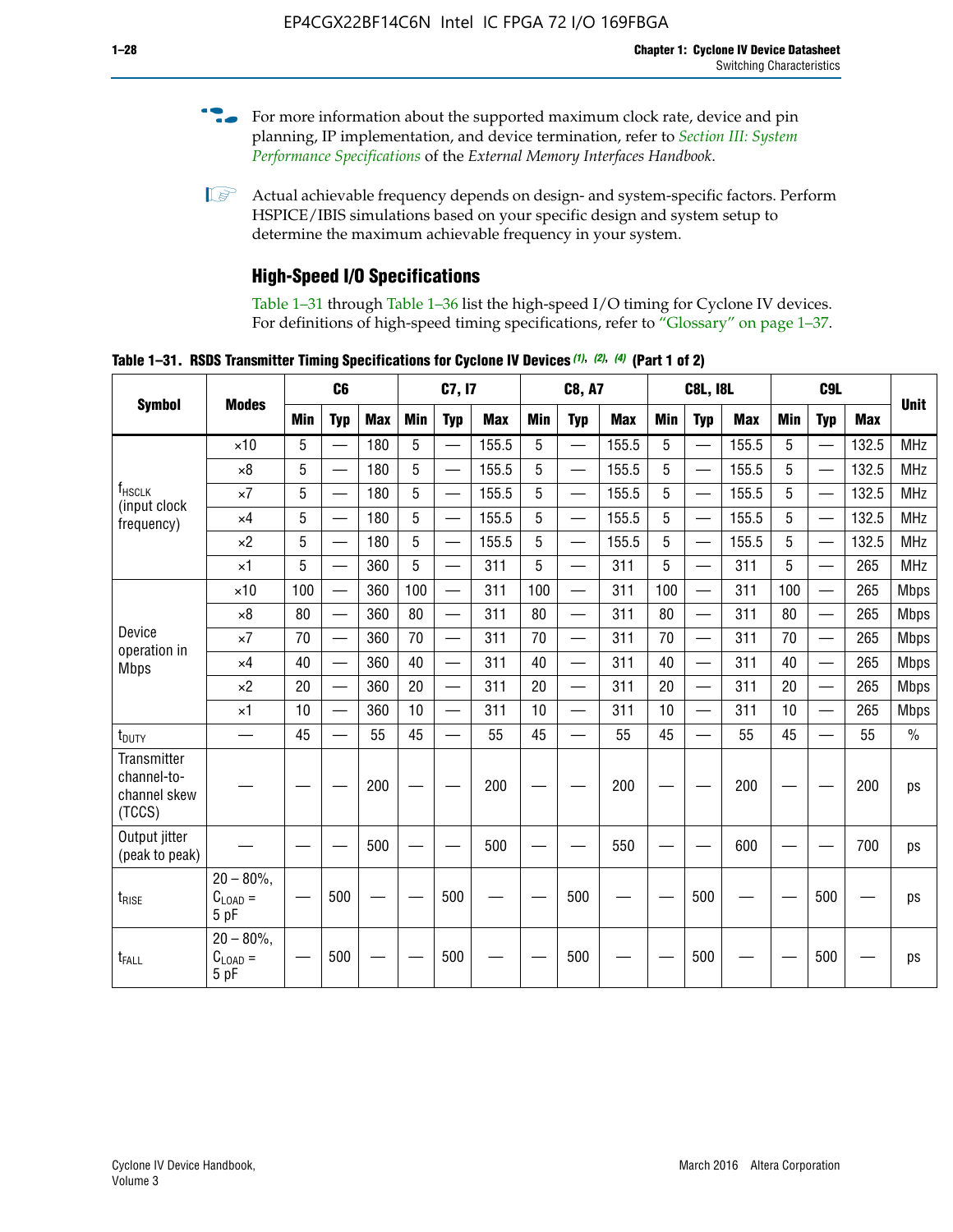#### **Table 1–31. RSDS Transmitter Timing Specifications for Cyclone IV Devices** *(1)***,** *(2)***,** *(4)* **(Part 2 of 2)**

**Notes to Table 1–31:**

(1) Applicable for true RSDS and emulated RSDS\_E\_3R transmitter.

(2) Cyclone IV E devices—true RSDS transmitter is only supported at the output pin of Row I/O Banks 1, 2, 5, and 6. Emulated RSDS transmitter is supported at the output pin of all I/O Banks. Cyclone IV GX devices—true RSDS transmitter is only supported at the output pin of Row I/O Banks 5 and 6. Emulated RSDS transmitter is supported at the output

pin of I/O Banks 3, 4, 5, 6, 7, 8, and 9.

(3)  $t_{\text{LOCK}}$  is the time required for the PLL to lock from the end-of-device configuration.

(4) Cyclone IV E 1.0 V core voltage devices only support C8L, C9L, and I8L speed grades. Cyclone IV E 1.2 V core voltage devices only support C6, C7, C8, I7, and A7 speed grades. Cyclone IV GX devices only support C6, C7, C8, and I7 speed grades.

| <b>Symbol</b>                   |                                              |     | C <sub>6</sub>           |     |            | C7, I7                   |            |            | <b>C8, A7</b>                  |            |     | <b>C8L, I8L</b>          |            |            | C <sub>9</sub> L         |            |               |
|---------------------------------|----------------------------------------------|-----|--------------------------|-----|------------|--------------------------|------------|------------|--------------------------------|------------|-----|--------------------------|------------|------------|--------------------------|------------|---------------|
|                                 | <b>Modes</b>                                 | Min | <b>Typ</b>               | Max | <b>Min</b> | <b>Typ</b>               | <b>Max</b> | <b>Min</b> | <b>Typ</b>                     | <b>Max</b> | Min | <b>Typ</b>               | <b>Max</b> | <b>Min</b> | <b>Typ</b>               | <b>Max</b> | <b>Unit</b>   |
|                                 | $\times$ 10                                  | 5   | $\overline{\phantom{0}}$ | 85  | 5          | $\overline{\phantom{0}}$ | 85         | 5          | —                              | 85         | 5   | $\overline{\phantom{0}}$ | 85         | 5          |                          | 72.5       | <b>MHz</b>    |
|                                 | $\times 8$                                   | 5   | —                        | 85  | 5          | ÷.                       | 85         | 5          | —                              | 85         | 5   | $\overline{\phantom{0}}$ | 85         | 5          | —                        | 72.5       | <b>MHz</b>    |
| f <sub>HSCLK</sub> (input       | $\times 7$                                   | 5   | —                        | 85  | 5          | $\overline{\phantom{a}}$ | 85         | 5          | $\overline{\phantom{0}}$       | 85         | 5   | $\overline{\phantom{0}}$ | 85         | 5          |                          | 72.5       | <b>MHz</b>    |
| clock<br>frequency)             | $\times$ 4                                   | 5   | $\qquad \qquad$          | 85  | 5          | $\overline{\phantom{0}}$ | 85         | 5          | $\overline{\phantom{0}}$       | 85         | 5   | $\overline{\phantom{0}}$ | 85         | 5          |                          | 72.5       | <b>MHz</b>    |
|                                 | $\times 2$                                   | 5   | $\qquad \qquad$          | 85  | 5          | $\overline{\phantom{a}}$ | 85         | 5          | $\qquad \qquad$                | 85         | 5   | $\qquad \qquad$          | 85         | 5          | $\overline{\phantom{0}}$ | 72.5       | <b>MHz</b>    |
|                                 | $\times$ 1                                   | 5   | $\overline{\phantom{0}}$ | 170 | 5          |                          | 170        | 5          | $\overline{\phantom{0}}$       | 170        | 5   | $\overline{\phantom{0}}$ | 170        | 5          |                          | 145        | <b>MHz</b>    |
|                                 | $\times$ 10                                  | 100 | $\overline{\phantom{0}}$ | 170 | 100        | <u>in a</u>              | 170        | 100        | $\overline{\phantom{0}}$       | 170        | 100 |                          | 170        | 100        | $\qquad \qquad$          | 145        | <b>Mbps</b>   |
|                                 | $\times 8$                                   | 80  | $\overline{\phantom{0}}$ | 170 | 80         |                          | 170        | 80         | $\overline{\phantom{0}}$       | 170        | 80  |                          | 170        | 80         |                          | 145        | <b>Mbps</b>   |
| Device                          | $\times 7$                                   | 70  | $\qquad \qquad$          | 170 | 70         | $\overline{\phantom{0}}$ | 170        | 70         | $\qquad \qquad \longleftarrow$ | 170        | 70  | $\qquad \qquad$          | 170        | 70         |                          | 145        | <b>Mbps</b>   |
| operation in<br><b>Mbps</b>     | $\times$ 4                                   | 40  | $\qquad \qquad$          | 170 | 40         | —                        | 170        | 40         | $\overline{\phantom{0}}$       | 170        | 40  | $\overline{\phantom{0}}$ | 170        | 40         | —                        | 145        | <b>Mbps</b>   |
|                                 | $\times 2$                                   | 20  | $\overline{\phantom{0}}$ | 170 | 20         | $\overline{\phantom{0}}$ | 170        | 20         | $\overline{\phantom{0}}$       | 170        | 20  | $\overline{\phantom{0}}$ | 170        | 20         |                          | 145        | <b>Mbps</b>   |
|                                 | $\times$ 1                                   | 10  | $\overline{\phantom{0}}$ | 170 | 10         | $\overline{\phantom{0}}$ | 170        | 10         | $\overline{\phantom{0}}$       | 170        | 10  | $\overline{\phantom{0}}$ | 170        | 10         |                          | 145        | <b>Mbps</b>   |
| t <sub>DUTY</sub>               |                                              | 45  | $\overline{\phantom{0}}$ | 55  | 45         | $\sim$                   | 55         | 45         | —                              | 55         | 45  | $\overline{\phantom{0}}$ | 55         | 45         |                          | 55         | $\frac{0}{0}$ |
| <b>TCCS</b>                     |                                              |     |                          | 200 |            |                          | 200        | $\sim$     |                                | 200        |     | $\overline{\phantom{0}}$ | 200        |            |                          | 200        | ps            |
| Output jitter<br>(peak to peak) |                                              |     |                          | 500 |            |                          | 500        |            |                                | 550        |     |                          | 600        |            |                          | 700        | ps            |
| $t_{\text{RISE}}$               | $20 - 80\%$<br>$C_{LOAD} =$<br>5 pF          |     | 500                      |     |            | 500                      |            |            | 500                            |            |     | 500                      |            |            | 500                      |            | ps            |
| t <sub>FALL</sub>               | $20 - 80\%$ ,<br>$C_{\text{LOAD}} =$<br>5 pF |     | 500                      |     |            | 500                      |            |            | 500                            |            |     | 500                      |            |            | 500                      |            | ps            |

## **Table 1–32. Emulated RSDS\_E\_1R Transmitter Timing Specifications for Cyclone IV Devices** *(1), (3)* **(Part 1 of 2)**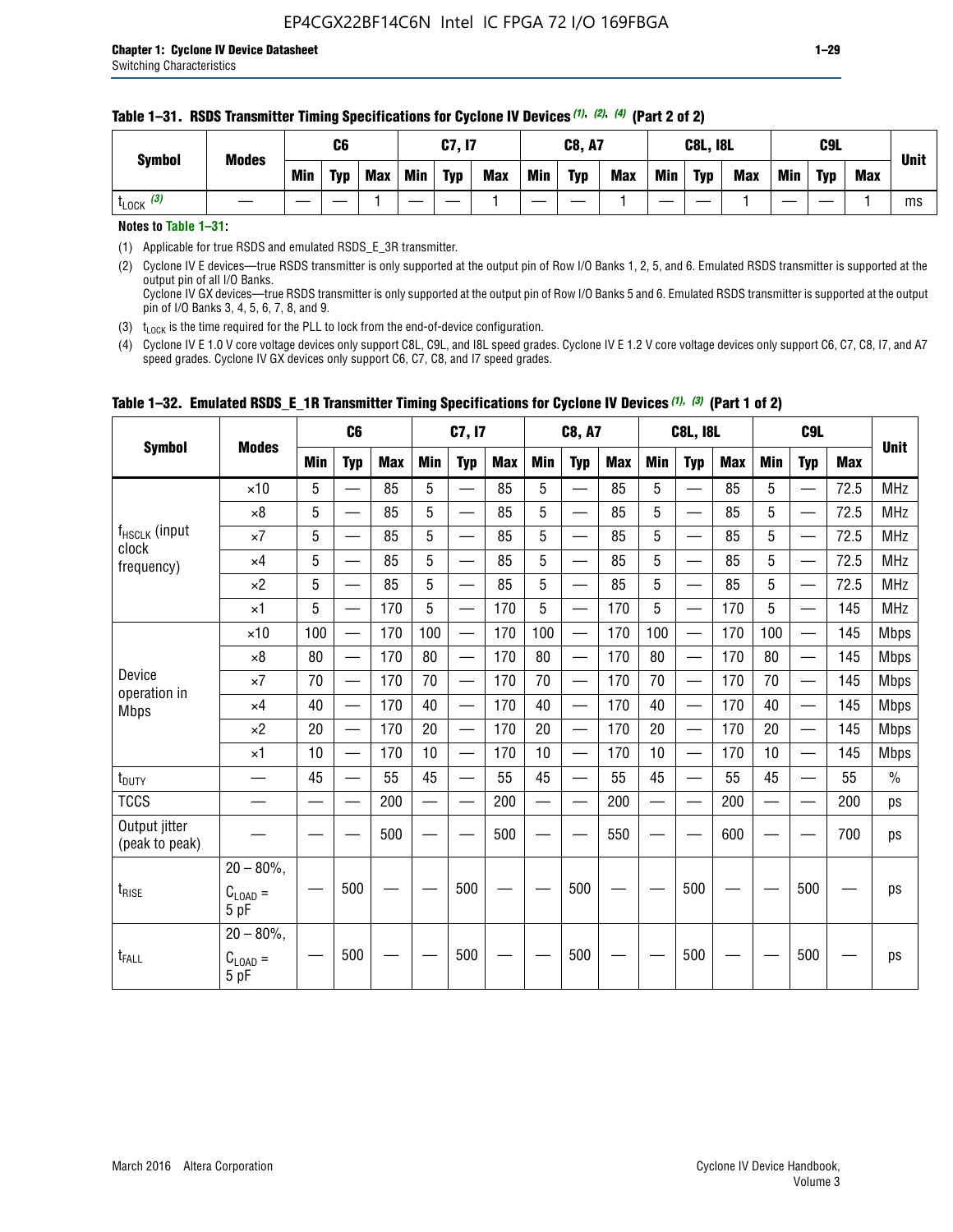| <b>Symbol</b>        | <b>Modes</b> |            | C6         |            |            | C7, I7     |            |     | <b>C8, A7</b> |            |            | <b>C8L, I8L</b> |            |     | C9L        |            | <b>Unit</b> |
|----------------------|--------------|------------|------------|------------|------------|------------|------------|-----|---------------|------------|------------|-----------------|------------|-----|------------|------------|-------------|
|                      |              | <b>Min</b> | <b>Typ</b> | <b>Max</b> | <b>Min</b> | <b>Typ</b> | <b>Max</b> | Min | <b>Typ</b>    | <b>Max</b> | <b>Min</b> | <b>Typ</b>      | <b>Max</b> | Min | <b>Typ</b> | <b>Max</b> |             |
| (2)<br><b>L</b> LOCK |              |            |            |            |            |            |            |     |               |            |            |                 |            |     |            |            | ms          |

#### **Table 1–32. Emulated RSDS\_E\_1R Transmitter Timing Specifications for Cyclone IV Devices** *(1), (3)* **(Part 2 of 2)**

**Notes to Table 1–32:**

(1) Emulated RSDS\_E\_1R transmitter is supported at the output pin of all I/O Banks of Cyclone IV E devices and I/O Banks 3, 4, 5, 6, 7, 8, and 9 of Cyclone IV GX devices.

(2)  $t_{\text{LOCK}}$  is the time required for the PLL to lock from the end-of-device configuration.

(3) Cyclone IV E 1.0 V core voltage devices only support C8L, C9L, and I8L speed grades. Cyclone IV E 1.2 V core voltage devices only support C6, C7, C8, I7, and A7 speed grades. Cyclone IV GX devices only support C6, C7, C8, and I7 speed grades.

| <b>Symbol</b>                   |                                           |            | C <sub>6</sub>           |            |                          | C7, I7                   |            |            | <b>C8, A7</b>            |              |            | <b>C8L, I8L</b>          |            |            | C <sub>9</sub> L         |            | <b>Unit</b> |
|---------------------------------|-------------------------------------------|------------|--------------------------|------------|--------------------------|--------------------------|------------|------------|--------------------------|--------------|------------|--------------------------|------------|------------|--------------------------|------------|-------------|
|                                 | <b>Modes</b>                              | <b>Min</b> | <b>Typ</b>               | <b>Max</b> | <b>Min</b>               | <b>Typ</b>               | <b>Max</b> | <b>Min</b> | <b>Typ</b>               | <b>Max</b>   | <b>Min</b> | <b>Typ</b>               | <b>Max</b> | <b>Min</b> | <b>Typ</b>               | <b>Max</b> |             |
|                                 | $\times$ 10                               | 5          |                          | 200        | 5                        | —                        | 155.5      | 5          | $\overline{\phantom{0}}$ | 155.5        | 5          | $\overline{\phantom{0}}$ | 155.5      | 5          | $\overline{\phantom{0}}$ | 132.5      | <b>MHz</b>  |
|                                 | $\times 8$                                | 5          | $\qquad \qquad$          | 200        | 5                        | $\overline{\phantom{0}}$ | 155.5      | 5          | —                        | 155.5        | 5          |                          | 155.5      | 5          |                          | 132.5      | <b>MHz</b>  |
| f <sub>HSCLK</sub> (input       | $\times 7$                                | 5          | $\qquad \qquad$          | 200        | 5                        | ÷,                       | 155.5      | 5          | —                        | 155.5        | 5          |                          | 155.5      | 5          |                          | 132.5      | <b>MHz</b>  |
| clock<br>frequency)             | $\times$ 4                                | 5          | $\overline{\phantom{0}}$ | 200        | 5                        | —                        | 155.5      | 5          | $\overline{\phantom{0}}$ | 155.5        | 5          |                          | 155.5      | 5          | $\overline{\phantom{0}}$ | 132.5      | <b>MHz</b>  |
|                                 | $\times 2$                                | 5          | $\overline{\phantom{0}}$ | 200        | 5                        | $\overline{\phantom{0}}$ | 155.5      | 5          | $\overline{\phantom{0}}$ | 155.5        | 5          | $\overline{\phantom{0}}$ | 155.5      | 5          |                          | 132.5      | <b>MHz</b>  |
|                                 | $\times$ 1                                | 5          | $\overline{\phantom{0}}$ | 400        | 5                        |                          | 311        | 5          | —                        | 311          | 5          | $\overline{\phantom{0}}$ | 311        | 5          |                          | 265        | <b>MHz</b>  |
|                                 | $\times$ 10                               | 100        |                          | 400        | 100                      | $\overline{\phantom{0}}$ | 311        | 100        | $\overline{\phantom{0}}$ | 311          | 100        | $\overline{\phantom{0}}$ | 311        | 100        |                          | 265        | <b>Mbps</b> |
|                                 | $\times 8$                                | 80         | $\overline{\phantom{0}}$ | 400        | 80                       | $\overline{\phantom{0}}$ | 311        | 80         | $\overline{\phantom{0}}$ | 311          | 80         | $\overline{\phantom{0}}$ | 311        | 80         |                          | 265        | <b>Mbps</b> |
| Device                          | $\times 7$                                | 70         |                          | 400        | 70                       |                          | 311        | 70         | $\overline{\phantom{0}}$ | 311          | 70         |                          | 311        | 70         |                          | 265        | <b>Mbps</b> |
| operation in<br><b>Mbps</b>     | $\times 4$                                | 40         | $\overline{\phantom{0}}$ | 400        | 40                       |                          | 311        | 40         | $\overline{\phantom{0}}$ | 311          | 40         | —                        | 311        | 40         |                          | 265        | <b>Mbps</b> |
|                                 | $\times 2$                                | 20         |                          | 400        | 20                       | —                        | 311        | 20         | $\overline{\phantom{0}}$ | 311          | 20         | $\overline{\phantom{0}}$ | 311        | 20         |                          | 265        | <b>Mbps</b> |
|                                 | ×1                                        | 10         | $\overline{\phantom{0}}$ | 400        | 10                       |                          | 311        | 10         | $\overline{\phantom{0}}$ | 311          | 10         | —                        | 311        | 10         |                          | 265        | <b>Mbps</b> |
| t <sub>DUTY</sub>               |                                           | 45         |                          | 55         | 45                       | $\overline{\phantom{0}}$ | 55         | 45         | $\overline{\phantom{0}}$ | 55           | 45         | $\overline{\phantom{0}}$ | 55         | 45         |                          | 55         | $\%$        |
| <b>TCCS</b>                     |                                           |            |                          | 200        | $\overline{\phantom{0}}$ |                          | 200        |            |                          | 200          | —          |                          | 200        |            |                          | 200        | ps          |
| Output jitter<br>(peak to peak) |                                           |            |                          | 500        |                          |                          | 500        |            |                          | 550          |            |                          | 600        |            |                          | 700        | ps          |
| $t_{\sf RISE}$                  | $20 - 80\%$ ,<br>$C_{LOAD} =$<br>5 pF     |            | 500                      |            |                          | 500                      |            |            | 500                      |              |            | 500                      |            |            | 500                      |            | ps          |
| t <sub>FALL</sub>               | $20 - 80\%$<br>$\rm C_{LOAD}$ $=$<br>5 pF |            | 500                      |            |                          | 500                      |            |            | 500                      |              |            | 500                      |            |            | 500                      |            | ps          |
| $t_{\text{LOCK}}$ (3)           |                                           |            |                          | 1          |                          |                          | 1          |            |                          | $\mathbf{1}$ |            |                          | 1          |            |                          | 1          | ms          |

**Table 1–33. Mini-LVDS Transmitter Timing Specifications for Cyclone IV Devices** *(1)***,** *(2)***,** *(4)*

**Notes to Table 1–33:**

(1) Applicable for true and emulated mini-LVDS transmitter.

(2) Cyclone IV E—true mini-LVDS transmitter is only supported at the output pin of Row I/O Banks 1, 2, 5, and 6. Emulated mini-LVDS transmitter is supported at the output pin of all I/O banks.

Cyclone IV GX—true mini-LVDS transmitter is only supported at the output pin of Row I/O Banks 5 and 6. Emulated mini-LVDS transmitter is supported at the output pin of I/O Banks 3, 4, 5, 6, 7, 8, and 9.

(3)  $t_{\text{LOCK}}$  is the time required for the PLL to lock from the end-of-device configuration.

(4) Cyclone IV E 1.0 V core voltage devices only support C8L, C9L, and I8L speed grades. Cyclone IV E 1.2 V core voltage devices only support C6, C7, C8, I7, and A7 speed grades. Cyclone IV GX devices only support C6, C7, C8, and I7 speed grades.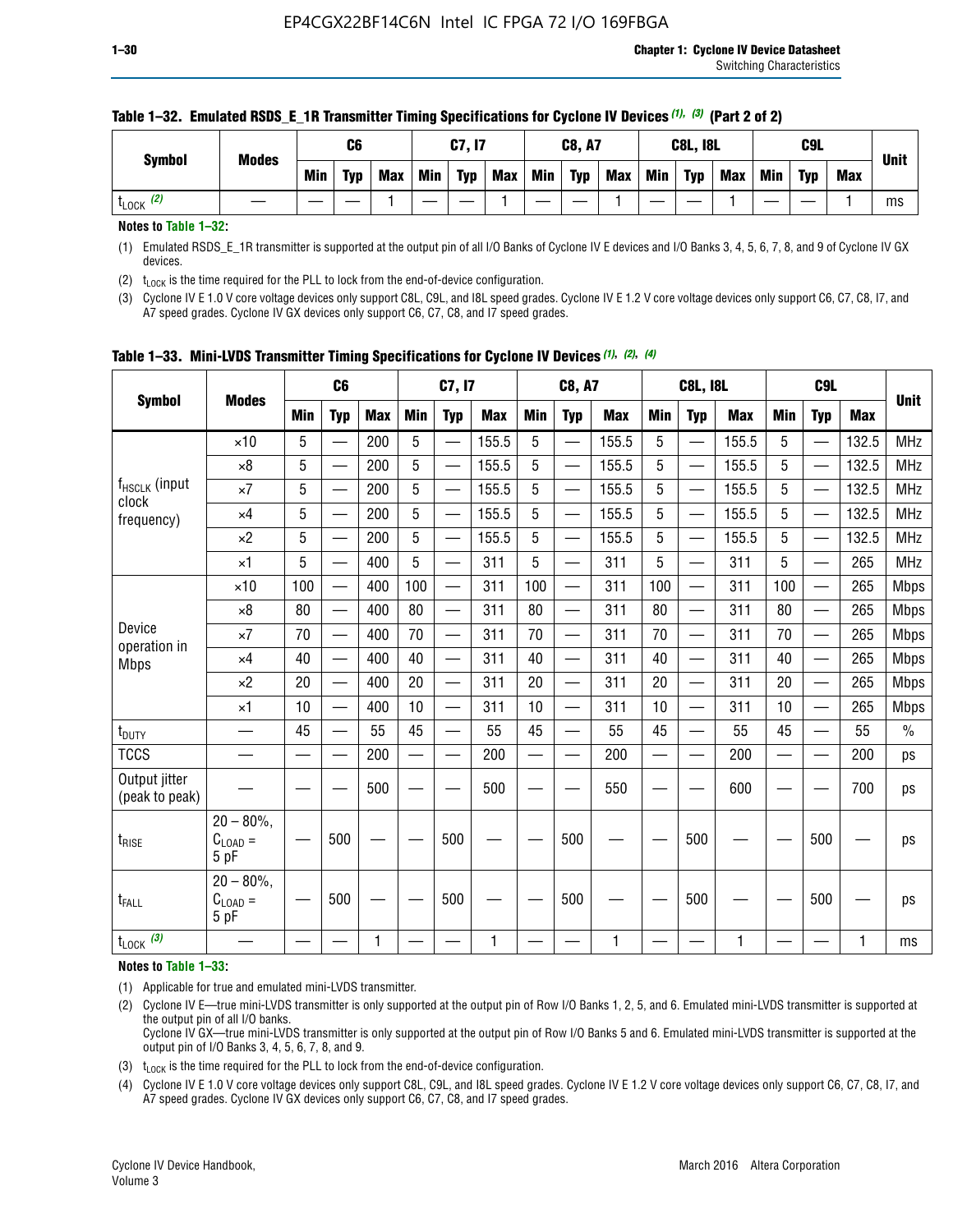|                                 |              |     | C <sub>6</sub> |     | C7, I7     |            | <b>C8, A7</b> |            | <b>C8L, I8L</b> |            | C <sub>9</sub> L |               |
|---------------------------------|--------------|-----|----------------|-----|------------|------------|---------------|------------|-----------------|------------|------------------|---------------|
| <b>Symbol</b>                   | <b>Modes</b> | Min | <b>Max</b>     | Min | <b>Max</b> | <b>Min</b> | <b>Max</b>    | <b>Min</b> | <b>Max</b>      | <b>Min</b> | <b>Max</b>       | <b>Unit</b>   |
|                                 | $\times$ 10  | 5   | 420            | 5   | 370        | 5          | 320           | 5          | 320             | 5          | 250              | <b>MHz</b>    |
|                                 | $\times 8$   | 5   | 420            | 5   | 370        | 5          | 320           | 5          | 320             | 5          | 250              | <b>MHz</b>    |
| f <sub>HSCLK</sub> (input       | $\times 7$   | 5   | 420            | 5   | 370        | 5          | 320           | 5          | 320             | 5          | 250              | <b>MHz</b>    |
| clock<br>frequency)             | $\times 4$   | 5   | 420            | 5   | 370        | 5          | 320           | 5          | 320             | 5          | 250              | MHz           |
|                                 | $\times 2$   | 5   | 420            | 5   | 370        | 5          | 320           | 5          | 320             | 5          | 250              | <b>MHz</b>    |
|                                 | $\times$ 1   | 5   | 420            | 5   | 402.5      | 5          | 402.5         | 5          | 362             | 5          | 265              | <b>MHz</b>    |
|                                 | $\times$ 10  | 100 | 840            | 100 | 740        | 100        | 640           | 100        | 640             | 100        | 500              | <b>Mbps</b>   |
|                                 | $\times 8$   | 80  | 840            | 80  | 740        | 80         | 640           | 80         | 640             | 80         | 500              | Mbps          |
| <b>HSIODR</b>                   | $\times 7$   | 70  | 840            | 70  | 740        | 70         | 640           | 70         | 640             | 70         | 500              | <b>Mbps</b>   |
|                                 | $\times 4$   | 40  | 840            | 40  | 740        | 40         | 640           | 40         | 640             | 40         | 500              | <b>Mbps</b>   |
|                                 | $\times 2$   | 20  | 840            | 20  | 740        | 20         | 640           | 20         | 640             | 20         | 500              | <b>Mbps</b>   |
|                                 | $\times$ 1   | 10  | 420            | 10  | 402.5      | 10         | 402.5         | 10         | 362             | 10         | 265              | <b>Mbps</b>   |
| t <sub>DUTY</sub>               |              | 45  | 55             | 45  | 55         | 45         | 55            | 45         | 55              | 45         | 55               | $\frac{0}{0}$ |
| <b>TCCS</b>                     |              |     | 200            |     | 200        |            | 200           |            | 200             |            | 200              | ps            |
| Output jitter<br>(peak to peak) |              |     | 500            |     | 500        |            | 550           |            | 600             |            | 700              | ps            |
| $t_{\text{LOCK}}$ (2)           |              |     | 1              |     | 1          |            | 1             |            | 1               |            | 1                | ms            |

**Table 1–34. True LVDS Transmitter Timing Specifications for Cyclone IV Devices** *(1)***,** *(3)*

**Notes to Table 1–34:**

(1) Cyclone IV E—true LVDS transmitter is only supported at the output pin of Row I/O Banks 1, 2, 5, and 6. Cyclone IV GX—true LVDS transmitter is only supported at the output pin of Row I/O Banks 5 and 6.

(2)  $t_{\text{LOCK}}$  is the time required for the PLL to lock from the end-of-device configuration.

(3) Cyclone IV E 1.0 V core voltage devices only support C8L, C9L, and I8L speed grades. Cyclone IV E 1.2 V core voltage devices only support C6, C7, C8, I7, and A7 speed grades. Cyclone IV GX devices only support C6, C7, C8, and I7 speed grades.

|  |  |  |  |  |  | Table 1–35. Emulated LVDS Transmitter Timing Specifications for Cyclone IV Devices <sup>(1),</sup> <sup>(3)</sup> (Part 1 of 2) |  |  |
|--|--|--|--|--|--|---------------------------------------------------------------------------------------------------------------------------------|--|--|
|--|--|--|--|--|--|---------------------------------------------------------------------------------------------------------------------------------|--|--|

|                             |              | C <sub>6</sub> |            | C7, I7     |            | <b>C8, A7</b> |            | <b>C8L, I8L</b> |            | C <sub>9L</sub> |            |             |
|-----------------------------|--------------|----------------|------------|------------|------------|---------------|------------|-----------------|------------|-----------------|------------|-------------|
| <b>Symbol</b>               | <b>Modes</b> | Min            | <b>Max</b> | <b>Min</b> | <b>Max</b> | <b>Min</b>    | <b>Max</b> | <b>Min</b>      | <b>Max</b> | <b>Min</b>      | <b>Max</b> | <b>Unit</b> |
|                             | $\times$ 10  | 5              | 320        | 5          | 320        | 5             | 275        | 5               | 275        | 5               | 250        | <b>MHz</b>  |
|                             | $\times 8$   | 5              | 320        | 5          | 320        | 5             | 275        | 5               | 275        | 5               | 250        | <b>MHz</b>  |
| $f_{HSCLK}$ (input<br>clock | $\times 7$   | 5              | 320        | 5          | 320        | 5             | 275        | 5               | 275        | 5               | 250        | <b>MHz</b>  |
| frequency)                  | $\times$ 4   | 5              | 320        | 5          | 320        | 5             | 275        | 5               | 275        | 5               | 250        | <b>MHz</b>  |
|                             | $\times 2$   | 5              | 320        | 5          | 320        | 5             | 275        | 5               | 275        | 5               | 250        | <b>MHz</b>  |
|                             | $\times$ 1   | 5              | 402.5      | 5          | 402.5      | 5             | 402.5      | 5               | 362        | 5               | 265        | <b>MHz</b>  |
|                             | $\times$ 10  | 100            | 640        | 100        | 640        | 100           | 550        | 100             | 550        | 100             | 500        | <b>Mbps</b> |
|                             | $\times 8$   | 80             | 640        | 80         | 640        | 80            | 550        | 80              | 550        | 80              | 500        | <b>Mbps</b> |
| <b>HSIODR</b>               | $\times 7$   | 70             | 640        | 70         | 640        | 70            | 550        | 70              | 550        | 70              | 500        | <b>Mbps</b> |
|                             | $\times$ 4   | 40             | 640        | 40         | 640        | 40            | 550        | 40              | 550        | 40              | 500        | <b>Mbps</b> |
|                             | $\times 2$   | 20             | 640        | 20         | 640        | 20            | 550        | 20              | 550        | 20              | 500        | <b>Mbps</b> |
|                             | ×1           | 10             | 402.5      | 10         | 402.5      | 10            | 402.5      | 10              | 362        | 10              | 265        | <b>Mbps</b> |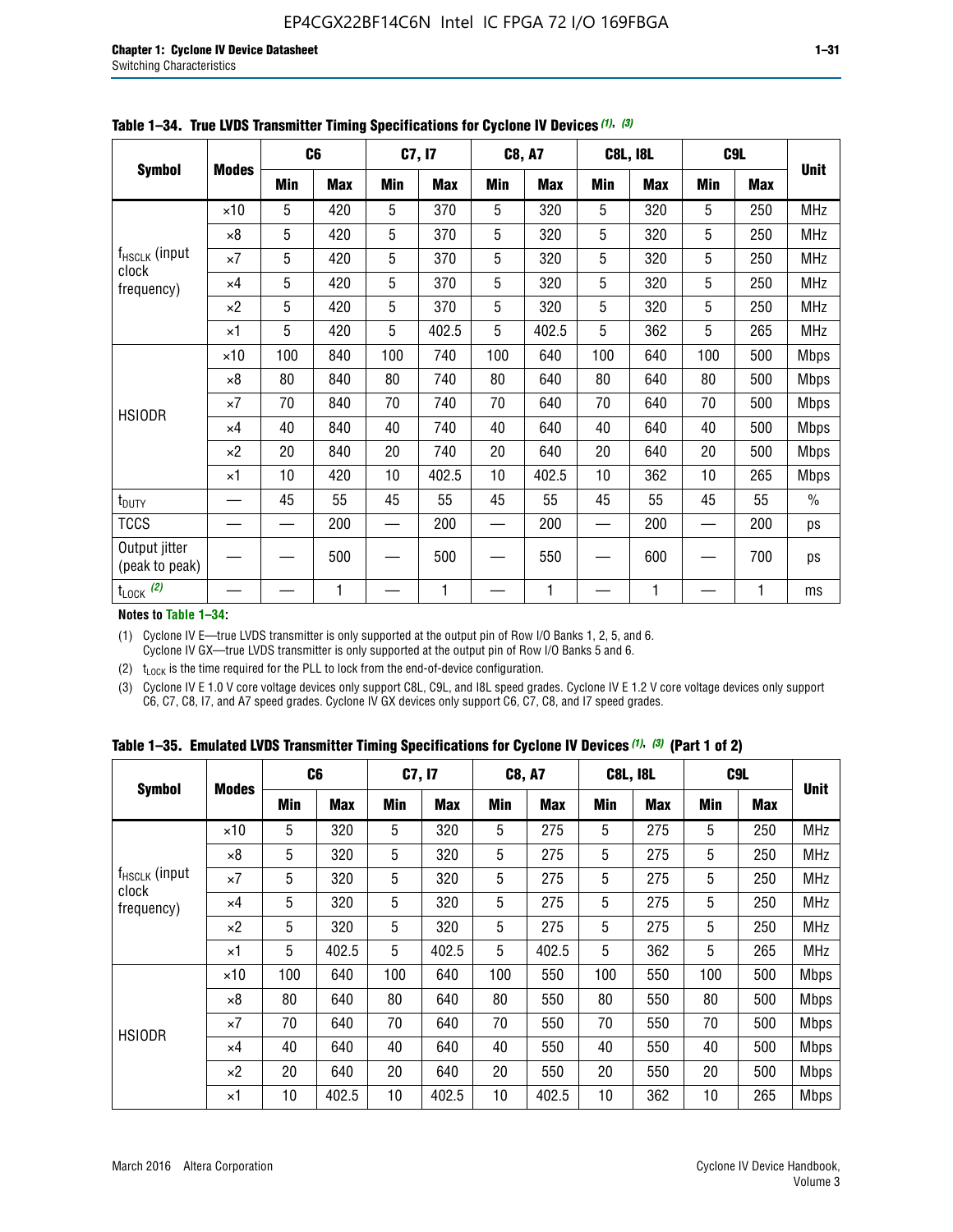|                                 |              | C6  |            | <b>C7, I7</b> |            | <b>C8, A7</b> |            | <b>C8L, I8L</b> |            |     | C9L        |               |
|---------------------------------|--------------|-----|------------|---------------|------------|---------------|------------|-----------------|------------|-----|------------|---------------|
| <b>Symbol</b>                   | <b>Modes</b> | Min | <b>Max</b> | Min           | <b>Max</b> | Min           | <b>Max</b> | Min             | <b>Max</b> | Min | <b>Max</b> | <b>Unit</b>   |
| t <sub>DUTY</sub>               |              | 45  | 55         | 45            | 55         | 45            | 55         | 45              | 55         | 45  | 55         | $\frac{0}{0}$ |
| <b>TCCS</b>                     |              |     | 200        |               | 200        | __            | 200        |                 | 200        | __  | 200        | ps            |
| Output jitter<br>(peak to peak) |              |     | 500        |               | 500        |               | 550        |                 | 600        | —   | 700        | ps            |
| $t_{\text{LOCK}}$ (2)           |              |     |            |               |            |               |            |                 |            |     |            | ms            |

#### **Table 1–35. Emulated LVDS Transmitter Timing Specifications for Cyclone IV Devices** *(1)***,** *(3)* **(Part 2 of 2)**

#### **Notes to Table 1–35:**

(1) Cyclone IV E—emulated LVDS transmitter is supported at the output pin of all I/O Banks.

Cyclone IV GX—emulated LVDS transmitter is supported at the output pin of I/O Banks 3, 4, 5, 6, 7, 8, and 9.

(2)  $t_{\text{LOCK}}$  is the time required for the PLL to lock from the end-of-device configuration.

(3) Cyclone IV E 1.0 V core voltage devices only support C8L, C9L, and I8L speed grades. Cyclone IV E 1.2 V core voltage devices only support C6, C7, C8, I7, and A7 speed grades. Cyclone IV GX devices only support C6, C7, C8, and I7 speed grades.

|                                    |              | C <sub>6</sub> |            | C7, I7     |            | <b>C8, A7</b> |            | <b>C8L, I8L</b> |            | C <sub>9</sub> L |            |             |
|------------------------------------|--------------|----------------|------------|------------|------------|---------------|------------|-----------------|------------|------------------|------------|-------------|
| <b>Symbol</b>                      | <b>Modes</b> | Min            | <b>Max</b> | <b>Min</b> | <b>Max</b> | Min           | <b>Max</b> | Min             | <b>Max</b> | Min              | <b>Max</b> | <b>Unit</b> |
|                                    | $\times$ 10  | 10             | 437.5      | 10         | 370        | 10            | 320        | 10              | 320        | 10               | 250        | <b>MHz</b>  |
|                                    | $\times 8$   | 10             | 437.5      | 10         | 370        | 10            | 320        | 10              | 320        | 10               | 250        | <b>MHz</b>  |
| f <sub>HSCLK</sub> (input<br>clock | $\times 7$   | 10             | 437.5      | 10         | 370        | 10            | 320        | 10              | 320        | 10               | 250        | <b>MHz</b>  |
| frequency)                         | ×4           | 10             | 437.5      | 10         | 370        | 10            | 320        | 10              | 320        | 10               | 250        | <b>MHz</b>  |
|                                    | $\times 2$   | 10             | 437.5      | 10         | 370        | 10            | 320        | 10              | 320        | 10               | 250        | <b>MHz</b>  |
|                                    | ×1           | 10             | 437.5      | 10         | 402.5      | 10            | 402.5      | 10              | 362        | 10               | 265        | <b>MHz</b>  |
|                                    | $\times$ 10  | 100            | 875        | 100        | 740        | 100           | 640        | 100             | 640        | 100              | 500        | <b>Mbps</b> |
|                                    | $\times 8$   | 80             | 875        | 80         | 740        | 80            | 640        | 80              | 640        | 80               | 500        | <b>Mbps</b> |
| <b>HSIODR</b>                      | $\times 7$   | 70             | 875        | 70         | 740        | 70            | 640        | 70              | 640        | 70               | 500        | <b>Mbps</b> |
|                                    | $\times 4$   | 40             | 875        | 40         | 740        | 40            | 640        | 40              | 640        | 40               | 500        | <b>Mbps</b> |
|                                    | $\times 2$   | 20             | 875        | 20         | 740        | 20            | 640        | 20              | 640        | 20               | 500        | <b>Mbps</b> |
|                                    | ×1           | 10             | 437.5      | 10         | 402.5      | 10            | 402.5      | 10              | 362        | 10               | 265        | <b>Mbps</b> |
| SW                                 |              |                | 400        |            | 400        |               | 400        |                 | 550        | —                | 640        | ps          |
| Input jitter<br>tolerance          |              |                | 500        |            | 500        |               | 550        |                 | 600        |                  | 700        | ps          |
| $t_{\text{LOCK}}$ (2)              |              |                | 1          |            | 1          |               | 1          |                 | 1          |                  | 1          | ms          |

**Table 1–36. LVDS Receiver Timing Specifications for Cyclone IV Devices** *(1)***,** *(3)*

#### **Notes to Table 1–36:**

(1) Cyclone IV E—LVDS receiver is supported at all I/O Banks.

Cyclone IV GX—LVDS receiver is supported at I/O Banks 3, 4, 5, 6, 7, 8, and 9.

(2)  $t_{\text{LOCK}}$  is the time required for the PLL to lock from the end-of-device configuration.

(3) Cyclone IV E 1.0 V core voltage devices only support C8L, C9L, and I8L speed grades. Cyclone IV E 1.2 V core voltage devices only support C6, C7, C8, I7, and A7 speed grades. Cyclone IV GX devices only support C6, C7, C8, and I7 speed grades.

## **External Memory Interface Specifications**

The external memory interfaces for Cyclone IV devices are auto-calibrating and easy to implement.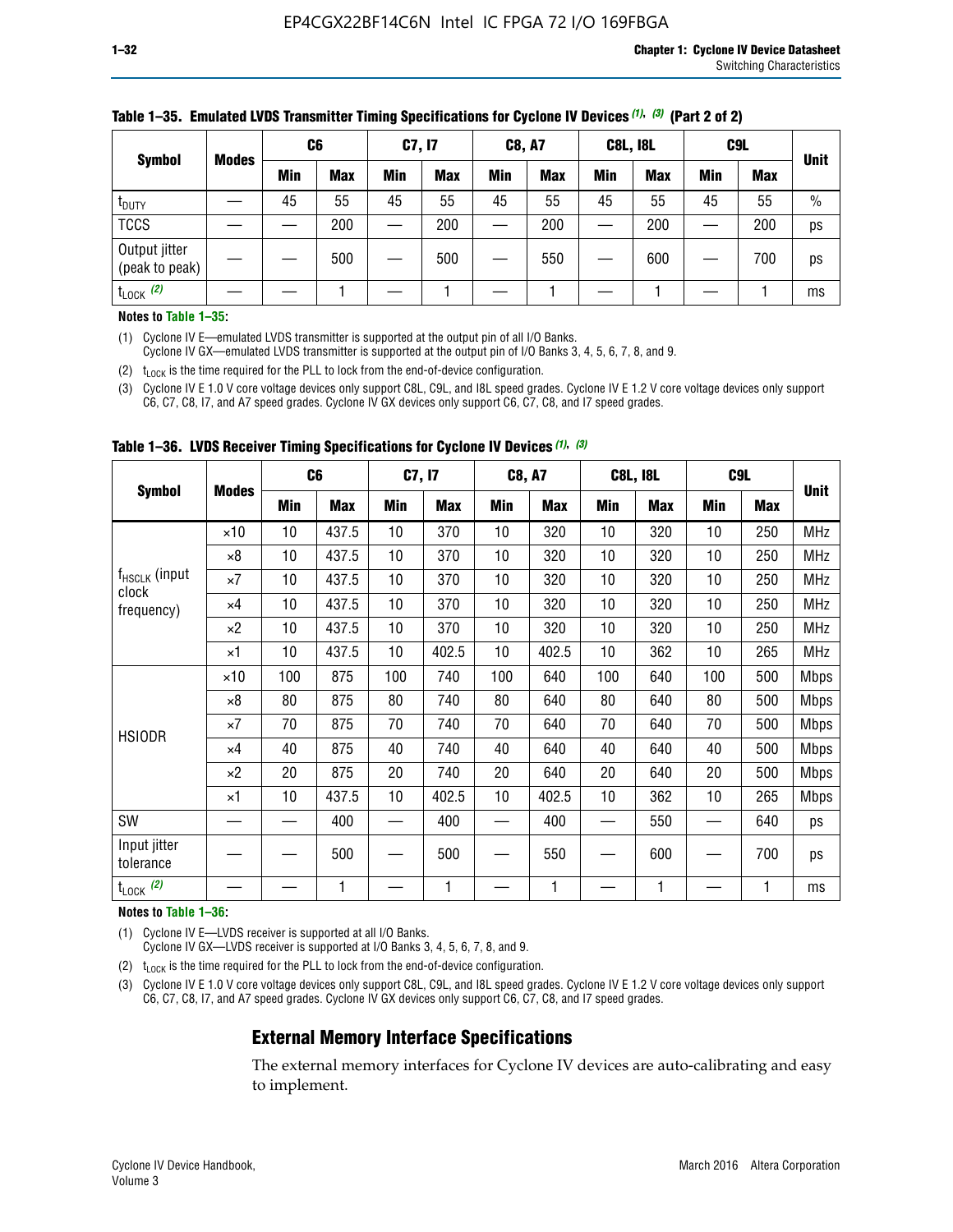**for more information about the supported maximum clock rate, device and pin** planning, IP implementation, and device termination, refer to *[Section III: System](http://www.altera.com/literature/hb/external-memory/emi_intro_specs.pdf)  [Performance Specifications](http://www.altera.com/literature/hb/external-memory/emi_intro_specs.pdf)* of the *External Memory Interface Handbook*.

Table 1–37 lists the memory output clock jitter specifications for Cyclone IV devices.

**Table 1–37. Memory Output Clock Jitter Specifications for Cyclone IV Devices** *(1)***,** *(2)*

| <b>Parameter</b>             | <b>Symbol</b>  | Min    | <b>Max</b> | <b>Unit</b> |
|------------------------------|----------------|--------|------------|-------------|
| Clock period jitter          | $L$ JIT(per)   | $-125$ | 125        | ps          |
| Cycle-to-cycle period jitter | $L$ JIT $(cc)$ | $-200$ | 200        | ps          |
| Duty cycle jitter            | LJIT(duty)     | $-150$ | 150        | рs          |

**Notes to Table 1–37:**

(1) Memory output clock jitter measurements are for 200 consecutive clock cycles, as specified in the JEDEC DDR2 standard.

(2) The clock jitter specification applies to memory output clock pins generated using DDIO circuits clocked by a PLL output routed on a global clock (GCLK) network.

## **Duty Cycle Distortion Specifications**

Table 1–38 lists the worst case duty cycle distortion for Cyclone IV devices.

**Table 1–38. Duty Cycle Distortion on Cyclone IV Devices I/O Pins** *(1)***,** *(2), (3)*

| <b>Symbol</b>     | C6         |            |     | <b>C7, I7</b> | <b>C8, I8L, A7</b> |            |     | C9L        | <b>Unit</b>   |
|-------------------|------------|------------|-----|---------------|--------------------|------------|-----|------------|---------------|
|                   | <b>Min</b> | <b>Max</b> | Min | <b>Max</b>    | Min                | <b>Max</b> | Min | <b>Max</b> |               |
| Output Duty Cycle | 45         | 55         | 45  | 55            | 45                 | 55         | 45  | 55         | $\frac{0}{0}$ |

**Notes to Table 1–38:**

(1) The duty cycle distortion specification applies to clock outputs from the PLLs, global clock tree, and IOE driving the dedicated and general purpose I/O pins.

(2) Cyclone IV devices meet the specified duty cycle distortion at the maximum output toggle rate for each combination of I/O standard and current strength.

(3) Cyclone IV E 1.0 V core voltage devices only support C8L, C9L, and I8L speed grades. Cyclone IV E 1.2 V core voltage devices only support C6, C7, C8, I7, and A7 speed grades. Cyclone IV GX devices only support C6, C7, C8, and I7 speed grades.

## **OCT Calibration Timing Specification**

Table 1–39 lists the duration of calibration for series OCT with calibration at device power-up for Cyclone IV devices.

#### **Table 1–39. Timing Specification for Series OCT with Calibration at Device Power-Up for Cyclone IV Devices** *(1)*

| Symbol  | <b>Description</b>                                            | <b>Maximum</b> | <b>Units</b> |
|---------|---------------------------------------------------------------|----------------|--------------|
| LOCTCAL | Duration of series OCT with<br>calibration at device power-up | 20             | μs           |

#### **Note to Table 1–39***:*

(1) OCT calibration takes place after device configuration and before entering user mode.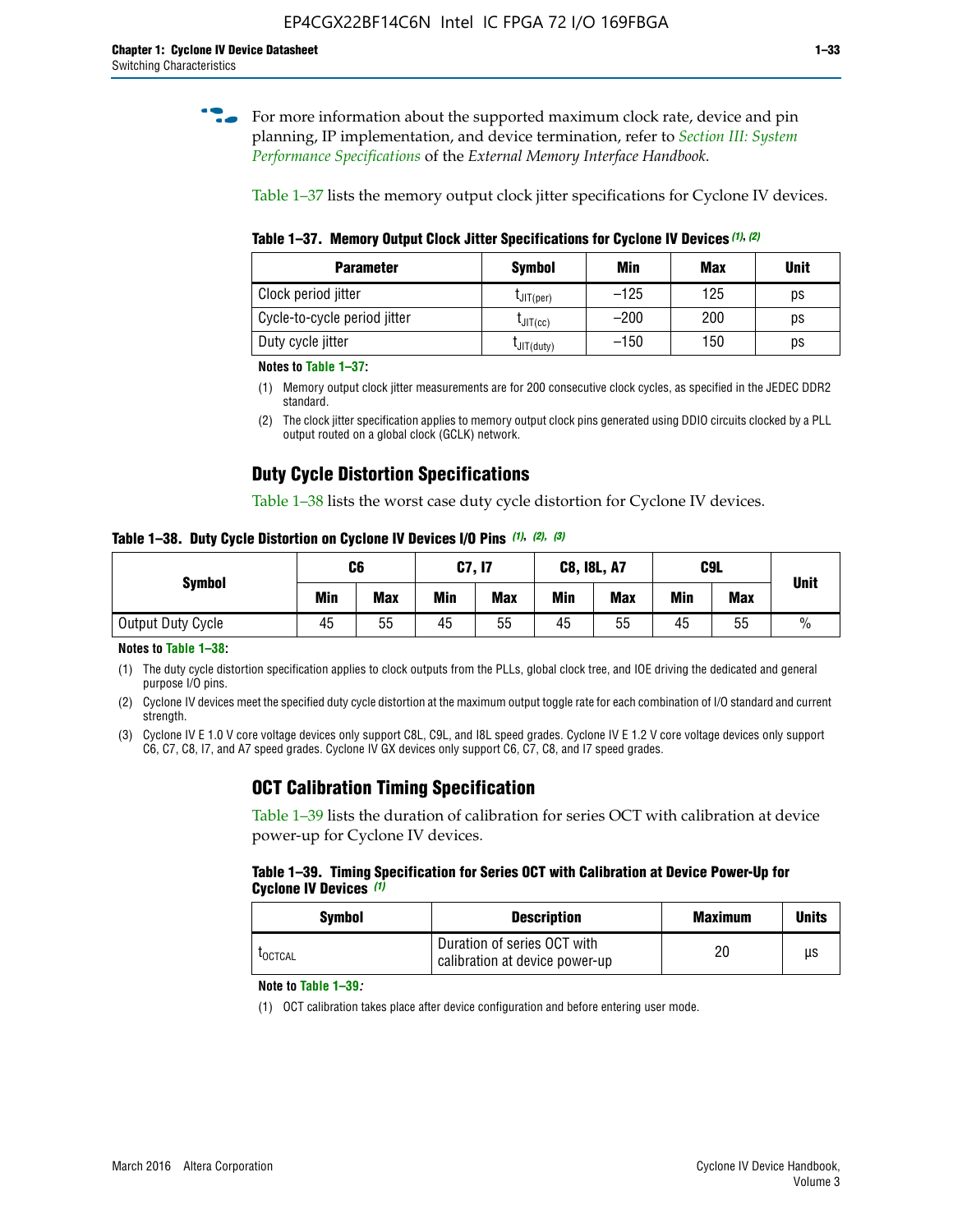## **IOE Programmable Delay**

Table 1–40 and Table 1–41 list the IOE programmable delay for Cyclone IV E 1.0 V core voltage devices.

#### **Table 1–40. IOE Programmable Delay on Column Pins for Cyclone IV E 1.0 V Core Voltage Devices** *(1)***,** *(2)*

|                                                                       |                                | <b>Number</b>  |                      |                    |            | <b>Max Offset</b> |                    |       |             |  |
|-----------------------------------------------------------------------|--------------------------------|----------------|----------------------|--------------------|------------|-------------------|--------------------|-------|-------------|--|
| <b>Parameter</b>                                                      | <b>Paths Affected</b>          | 0f             | Min<br><b>Offset</b> | <b>Fast Corner</b> |            |                   | <b>Slow Corner</b> |       | <b>Unit</b> |  |
|                                                                       |                                | <b>Setting</b> |                      | C8L                | <b>18L</b> | C8L               | C9L                | 18L   |             |  |
| Input delay from pin to<br>internal cells                             | Pad to I/O<br>dataout to core  |                | 0                    | 2.054              | 1.924      | 3.387             | 4.017              | 3.411 | ns          |  |
| Input delay from pin to<br>input register                             | Pad to I/O input<br>register   | 8              | 0                    | 2.010              | 1.875      | 3.341             | 4.252              | 3.367 | ns          |  |
| Delay from output register<br>to output pin                           | I/O output<br>register to pad  | 2              | 0                    | 0.641              | 0.631      | 1.111             | 1.377              | 1.124 | ns          |  |
| Input delay from<br>dual-purpose clock pin to<br>fan-out destinations | Pad to global<br>clock network | 12             | 0                    | 0.971              | 0.931      | 1.684             | 2.298              | 1.684 | ns          |  |

#### **Notes to Table 1–40:**

(1) The incremental values for the settings are generally linear. For the exact values for each setting, use the latest version of the Quartus II software.

(2) The minimum and maximum offset timing numbers are in reference to setting **0** as available in the Quartus II software.

| Table 1–41. IOE Programmable Delay on Row Pins for Cyclone IV E 1.0 V Core Voltage Devices (1), (2) |  |  |
|-----------------------------------------------------------------------------------------------------|--|--|
|-----------------------------------------------------------------------------------------------------|--|--|

|                                                                       |                                | <b>Number</b>  |                      |       |                    | <b>Max Offset</b> |                    |       |             |  |
|-----------------------------------------------------------------------|--------------------------------|----------------|----------------------|-------|--------------------|-------------------|--------------------|-------|-------------|--|
| <b>Parameter</b>                                                      | <b>Paths Affected</b>          | 0f             | Min<br><b>Offset</b> |       | <b>Fast Corner</b> |                   | <b>Slow Corner</b> |       | <b>Unit</b> |  |
|                                                                       |                                | <b>Setting</b> |                      | C8L   | <b>18L</b>         | C8L               | C9L                | 18L   |             |  |
| Input delay from pin to<br>internal cells                             | Pad to I/O<br>dataout to core  |                | 0                    | 2.057 | 1.921              | 3.389             | 4.146              | 3.412 | ns          |  |
| Input delay from pin to<br>input register                             | Pad to I/O input<br>register   | 8              | 0                    | 2.059 | 1.919              | 3.420             | 4.374              | 3.441 | ns          |  |
| Delay from output register<br>to output pin                           | I/O output<br>register to pad  | 2              | 0                    | 0.670 | 0.623              | 1.160             | 1.420              | 1.168 | ns          |  |
| Input delay from<br>dual-purpose clock pin to<br>fan-out destinations | Pad to global<br>clock network | 12             | 0                    | 0.960 | 0.919              | 1.656             | 2.258              | 1.656 | ns          |  |

#### **Notes to Table 1–41:**

(1) The incremental values for the settings are generally linear. For the exact values for each setting, use the latest version of the Quartus II software.

(2) The minimum and maximum offset timing numbers are in reference to setting **0** as available in the Quartus II software.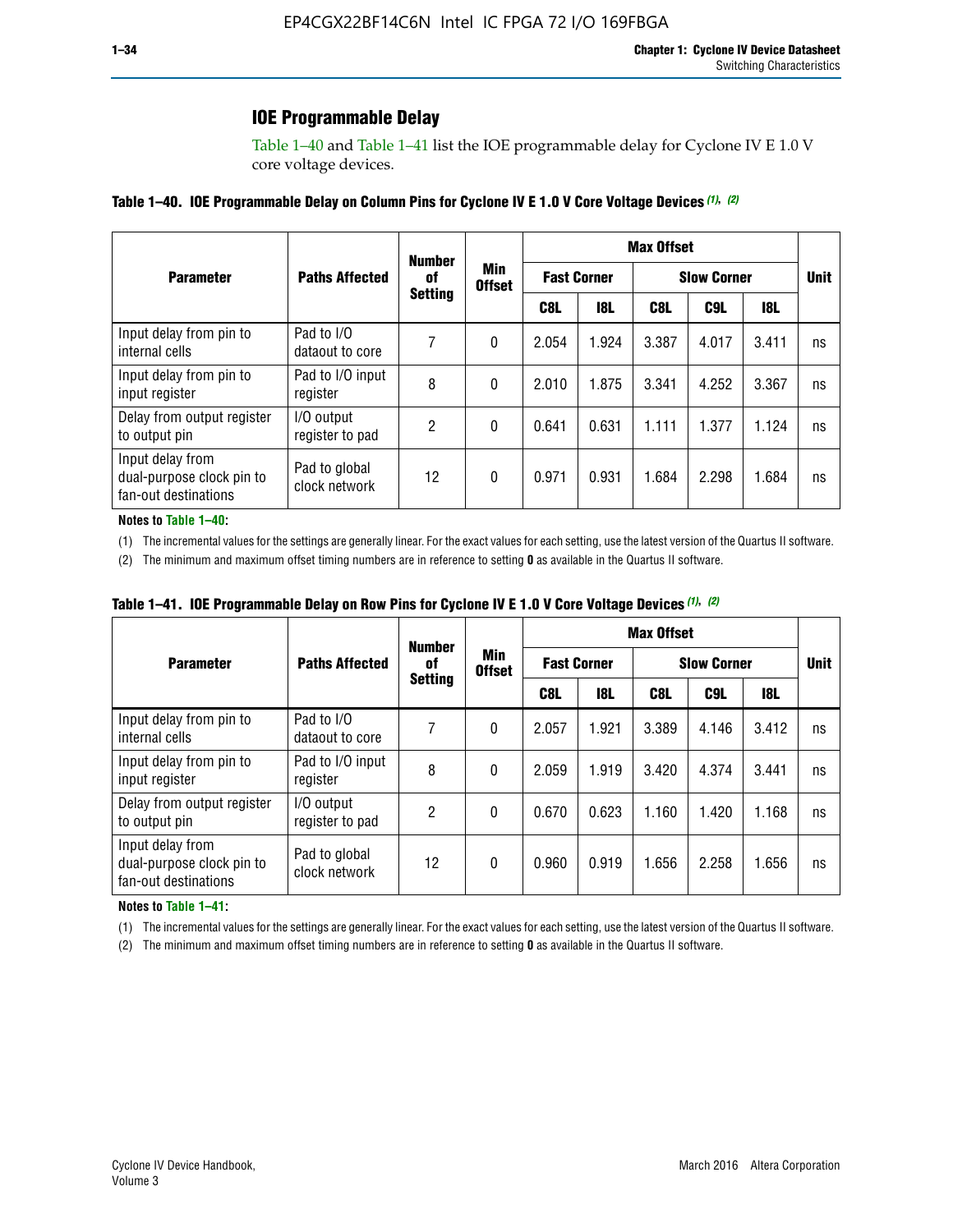Table 1–42 and Table 1–43 list the IOE programmable delay for Cyclone IV E 1.2 V core voltage devices.

|                                                                       |                                   | <b>Number</b>  |                      |                |                    |           |                    | <b>Max Offset</b> |                |               |       |             |
|-----------------------------------------------------------------------|-----------------------------------|----------------|----------------------|----------------|--------------------|-----------|--------------------|-------------------|----------------|---------------|-------|-------------|
| <b>Parameter</b>                                                      | <b>Paths</b><br><b>Affected</b>   | of             | Min<br><b>Offset</b> |                | <b>Fast Corner</b> |           | <b>Slow Corner</b> |                   |                |               |       | <b>Unit</b> |
|                                                                       |                                   | <b>Setting</b> |                      | C <sub>6</sub> | 17                 | <b>A7</b> | C6                 | C <sub>7</sub>    | C <sub>8</sub> | $\mathsf{I}7$ | A7    |             |
| Input delay from pin to<br>internal cells                             | Pad to I/O<br>dataout to<br>core  | 7              | 0                    | 1.314          | 1.211              | 1.211     | 2.177              | 2.340             | 2.433          | 2.388         | 2.508 | ns          |
| Input delay from pin to<br>input register                             | Pad to I/O<br>input register      | 8              | $\theta$             | 1.307          | 1.203              | 1.203     | 2.19               | 2.387             | 2.540          | 2.430         | 2.545 | ns          |
| Delay from output<br>register to output pin                           | I/O output<br>register to<br>pad  | $\overline{2}$ | 0                    | 0.437          | 0.402              | 0.402     | 0.747              | 0.820             | 0.880          | 0.834         | 0.873 | ns          |
| Input delay from<br>dual-purpose clock pin<br>to fan-out destinations | Pad to global<br>clock<br>network | 12             | 0                    | 0.693          | 0.665              | 0.665     | 1.200              | 1.379             | 1.532          | 1.393         | 1.441 | ns          |

**Table 1–42. IOE Programmable Delay on Column Pins for Cyclone IV E 1.2 V Core Voltage Devices** *(1)***,** *(2)*

**Notes to Table 1–42:**

(1) The incremental values for the settings are generally linear. For the exact values for each setting, use the latest version of the Quartus II software.

(2) The minimum and maximum offset timing numbers are in reference to setting **0** as available in the Quartus II software.

|                                                                       |                                   | <b>Number</b>  |                             |       |                    |           |                    | <b>Max Offset</b> |       |               |       |             |
|-----------------------------------------------------------------------|-----------------------------------|----------------|-----------------------------|-------|--------------------|-----------|--------------------|-------------------|-------|---------------|-------|-------------|
| <b>Parameter</b>                                                      | <b>Paths</b><br><b>Affected</b>   | of             | <b>Min</b><br><b>Offset</b> |       | <b>Fast Corner</b> |           | <b>Slow Corner</b> |                   |       |               |       | <b>Unit</b> |
|                                                                       |                                   | <b>Setting</b> |                             | C6    | $\mathbf{I}$       | <b>A7</b> | C6                 | C7                | C8    | $\mathsf{I}7$ | A7    |             |
| Input delay from pin to<br>internal cells                             | Pad to I/O<br>dataout to<br>core  | 7              | $\Omega$                    | 1.314 | 1.209              | 1.209     | 2.201              | 2.386             | 2.510 | 2.429         | 2.548 | ns          |
| Input delay from pin to<br>input register                             | Pad to I/O<br>input register      | 8              | $\Omega$                    | 1.312 | 1.207              | 1.207     | 2.202              | 2.402             | 2.558 | 2.447         | 2.557 | ns          |
| Delay from output<br>register to output pin                           | I/O output<br>register to<br>pad  | 2              | $\Omega$                    | 0.458 | 0.419              | 0.419     | 0.783              | 0.861             | 0.924 | 0.875         | 0.915 | ns          |
| Input delay from<br>dual-purpose clock pin<br>to fan-out destinations | Pad to global<br>clock<br>network | 12             | $\Omega$                    | 0.686 | 0.657              | 0.657     | 1.185              | 1.360             | 1.506 | 1.376         | 1.422 | ns          |

**Table 1–43. IOE Programmable Delay on Row Pins for Cyclone IV E 1.2 V Core Voltage Devices** *(1)***,** *(2)*

#### **Notes to Table 1–43:**

(1) The incremental values for the settings are generally linear. For the exact values for each setting, use the latest version of the Quartus II software.

(2) The minimum and maximum offset timing numbers are in reference to setting **0** as available in the Quartus II software.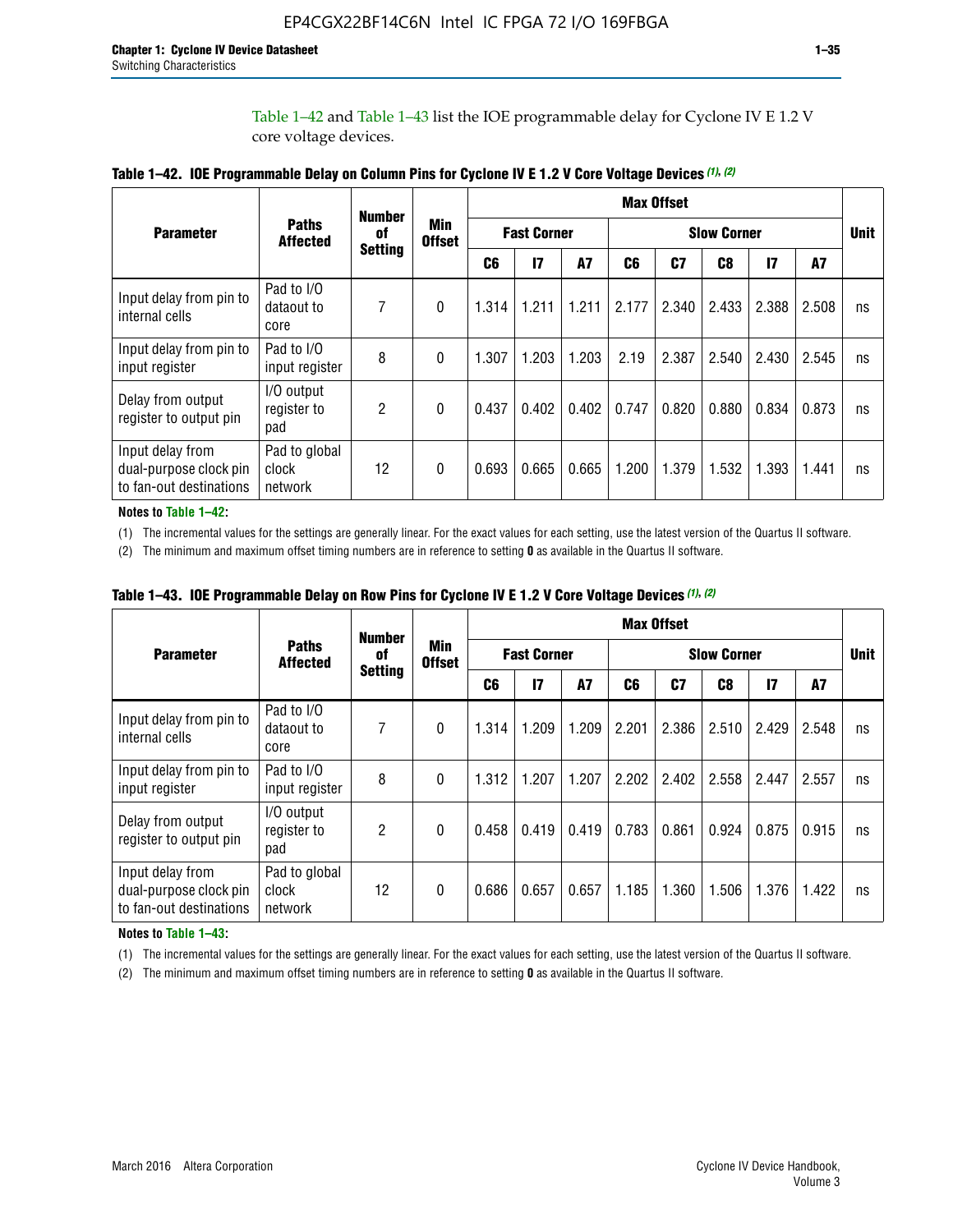Table 1–44 and Table 1–45 list the IOE programmable delay for Cyclone IV GX devices.

|                                                                       |                                   | <b>Number</b>   |                      |       |                    | <b>Max Offset</b> |                    |       |               |             |  |
|-----------------------------------------------------------------------|-----------------------------------|-----------------|----------------------|-------|--------------------|-------------------|--------------------|-------|---------------|-------------|--|
| <b>Parameter</b>                                                      | <b>Paths</b><br><b>Affected</b>   | 0f              | Min<br><b>Offset</b> |       | <b>Fast Corner</b> |                   | <b>Slow Corner</b> |       |               | <b>Unit</b> |  |
|                                                                       |                                   | <b>Settings</b> |                      | C6    | 17                 | C6                | C7                 | C8    | $\mathsf{I}7$ |             |  |
| Input delay from pin to<br>internal cells                             | Pad to I/O<br>dataout to<br>core  | 7               | 0                    | 1.313 | 1.209              | 2.184             | 2.336              | 2.451 | 2.387         | ns          |  |
| Input delay from pin to<br>input register                             | Pad to I/O<br>input register      | 8               | $\theta$             | 1.312 | 1.208              | 2.200             | 2.399              | 2.554 | 2.446         | ns          |  |
| Delay from output<br>register to output pin                           | I/O output<br>register to<br>pad  | 2               | 0                    | 0.438 | 0.404              | 0.751             | 0.825              | 0.886 | 0.839         | ns          |  |
| Input delay from<br>dual-purpose clock pin<br>to fan-out destinations | Pad to global<br>clock<br>network | 12              | 0                    | 0.713 | 0.682              | 1.228             | 1.41               | 1.566 | 1.424         | ns          |  |

**Table 1–44. IOE Programmable Delay on Column Pins for Cyclone IV GX Devices** *(1)***,** *(2)*

**Notes to Table 1–44:**

(1) The incremental values for the settings are generally linear. For exact values of each setting, use the latest version of the Quartus II software.

(2) The minimum and maximum offset timing numbers are in reference to setting **0** as available in the Quartus II software.

|                                                                       |                                  | <b>Number</b>   |                                                                         |       |       |       | <b>Max Offset</b> |       |              |    |  |
|-----------------------------------------------------------------------|----------------------------------|-----------------|-------------------------------------------------------------------------|-------|-------|-------|-------------------|-------|--------------|----|--|
| <b>Parameter</b>                                                      | <b>Paths</b><br><b>Affected</b>  | 0f              | <b>Min</b><br><b>Fast Corner</b><br><b>Slow Corner</b><br><b>Offset</b> |       |       |       | <b>Unit</b>       |       |              |    |  |
|                                                                       |                                  | <b>Settings</b> |                                                                         | C6    | 17    | C6    | C7                | C8    | $\mathbf{I}$ |    |  |
| Input delay from pin to<br>internal cells                             | Pad to I/O<br>dataout to<br>core | 7               | $\mathbf{0}$                                                            | 1.314 | 1.210 | 2.209 | 2.398             | 2.526 | 2.443        | ns |  |
| Input delay from pin to<br>input register                             | Pad to I/O<br>input register     | 8               | $\mathbf{0}$                                                            | 1.313 | 1.208 | 2.205 | 2.406             | 2.563 | 2.450        | ns |  |
| Delay from output<br>register to output pin                           | I/O output<br>register to<br>pad | $\overline{2}$  | $\mathbf{0}$                                                            | 0.461 | 0.421 | 0.789 | 0.869             | 0.933 | 0.884        | ns |  |
| Input delay from<br>dual-purpose clock pin<br>to fan-out destinations | Pad to global<br>clock network   | 12              | 0                                                                       | 0.712 | 0.682 | 1.225 | 1.407             | 1.562 | 1.421        | ns |  |

**Table 1–45. IOE Programmable Delay on Row Pins for Cyclone IV GX Devices** *(1)***,** *(2)*

#### **Notes to Table 1–45:**

(1) The incremental values for the settings are generally linear. For exact values of each setting, use the latest version of Quartus II software.

(2) The minimum and maximum offset timing numbers are in reference to setting **0** as available in the Quartus II software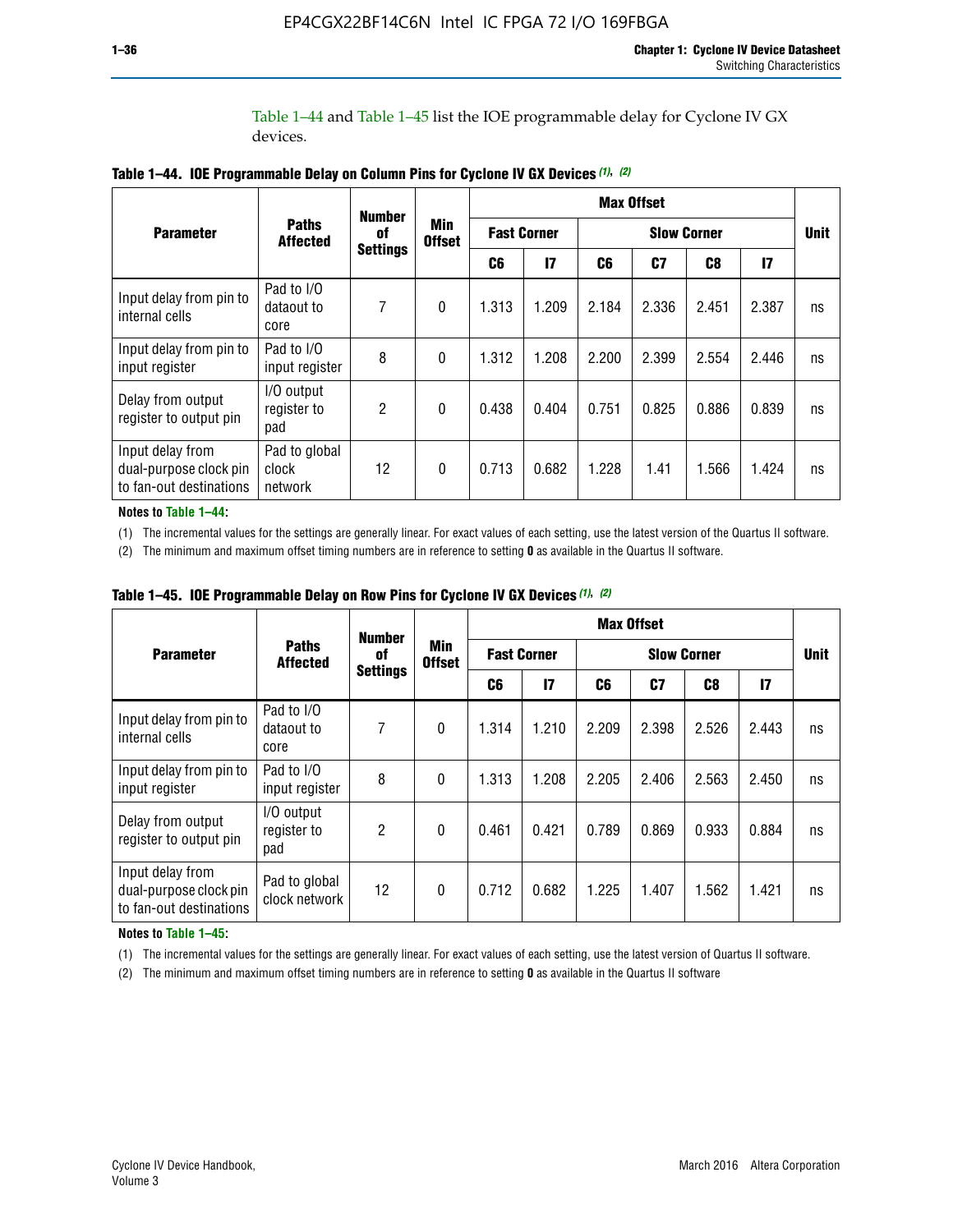## **I/O Timing**

Use the following methods to determine I/O timing:

- the Excel-based I/O Timing
- the Quartus II timing analyzer

The Excel-based I/O timing provides pin timing performance for each device density and speed grade. The data is typically used prior to designing the FPGA to get a timing budget estimation as part of the link timing analysis. The Quartus II timing analyzer provides a more accurate and precise I/O timing data based on the specifics of the design after place-and-route is complete.

**For The Excel-based I/O Timing spreadsheet is downloadable from Cyclone IV Devices** [Literature](http://www.altera.com/literature/lit-cyclone-iv.jsp) website.

## **Glossary**

Table 1–46 lists the glossary for this chapter.

| <b>Letter</b> | <b>Term</b>                                                     | <b>Definitions</b>                                                                                                                               |  |  |  |  |  |  |  |  |
|---------------|-----------------------------------------------------------------|--------------------------------------------------------------------------------------------------------------------------------------------------|--|--|--|--|--|--|--|--|
| A             |                                                                 |                                                                                                                                                  |  |  |  |  |  |  |  |  |
| B             |                                                                 |                                                                                                                                                  |  |  |  |  |  |  |  |  |
| C             |                                                                 |                                                                                                                                                  |  |  |  |  |  |  |  |  |
| D             |                                                                 |                                                                                                                                                  |  |  |  |  |  |  |  |  |
| E             |                                                                 |                                                                                                                                                  |  |  |  |  |  |  |  |  |
| F             | $f_{\sf HSCLK}$                                                 | High-speed I/O block: High-speed receiver/transmitter input and output clock frequency.                                                          |  |  |  |  |  |  |  |  |
| G             | <b>GCLK</b>                                                     | Input pin directly to Global Clock network.                                                                                                      |  |  |  |  |  |  |  |  |
|               | <b>GCLK PLL</b>                                                 | Input pin to Global Clock network through the PLL.                                                                                               |  |  |  |  |  |  |  |  |
| н             | <b>HSIODR</b>                                                   | High-speed I/O block: Maximum/minimum LVDS data transfer rate (HSIODR = 1/TUI).                                                                  |  |  |  |  |  |  |  |  |
|               | Input Waveforms<br>for the SSTL<br>Differential I/O<br>Standard | $\frac{1}{\sqrt{1+\frac{1}{2}}}\left\{ \frac{1}{\sqrt{1+\frac{1}{2}}}\right\}$<br><b>V</b> swing<br>$\cdots$ $V_{REF}$<br>\<br>$\sim V_{\rm IL}$ |  |  |  |  |  |  |  |  |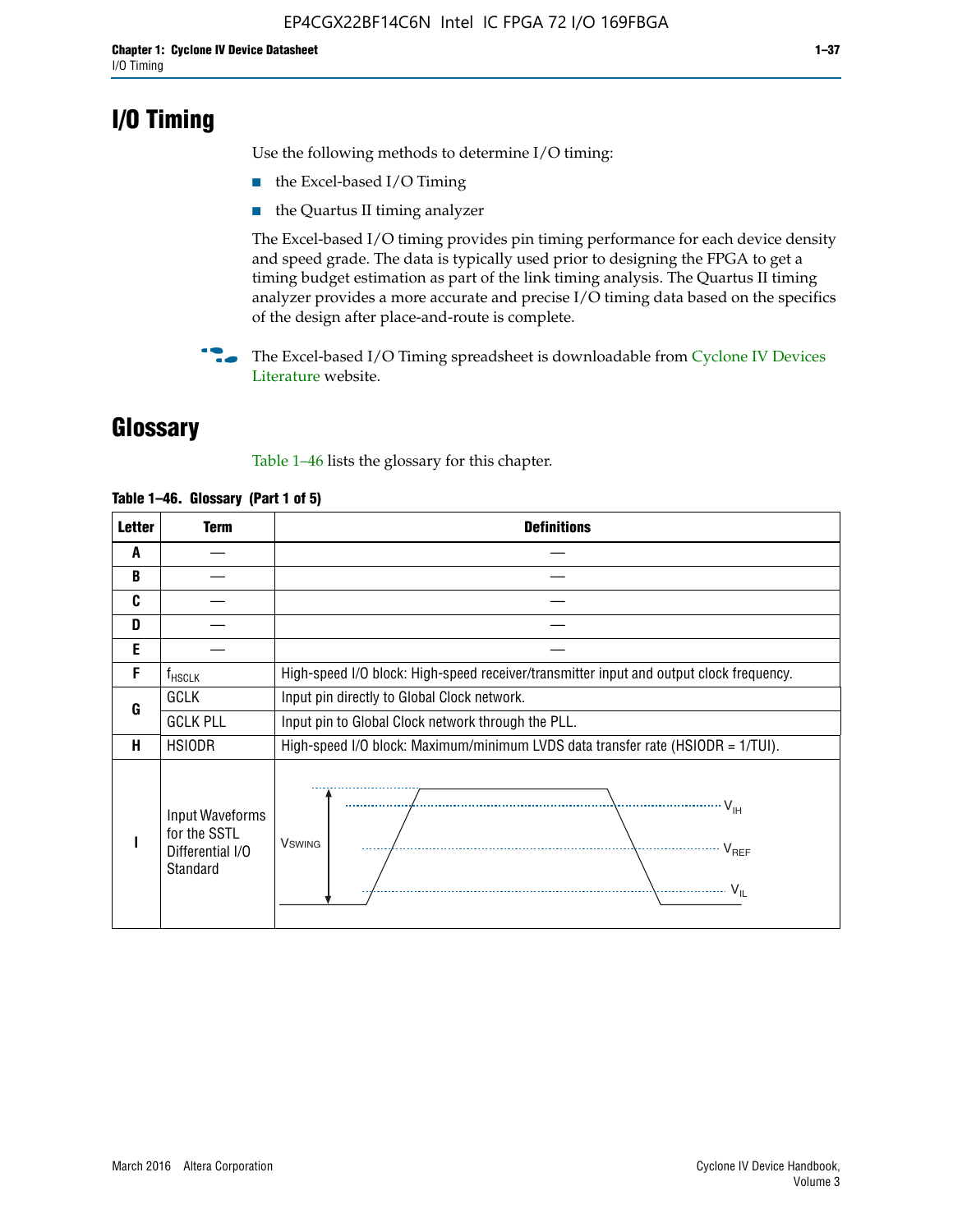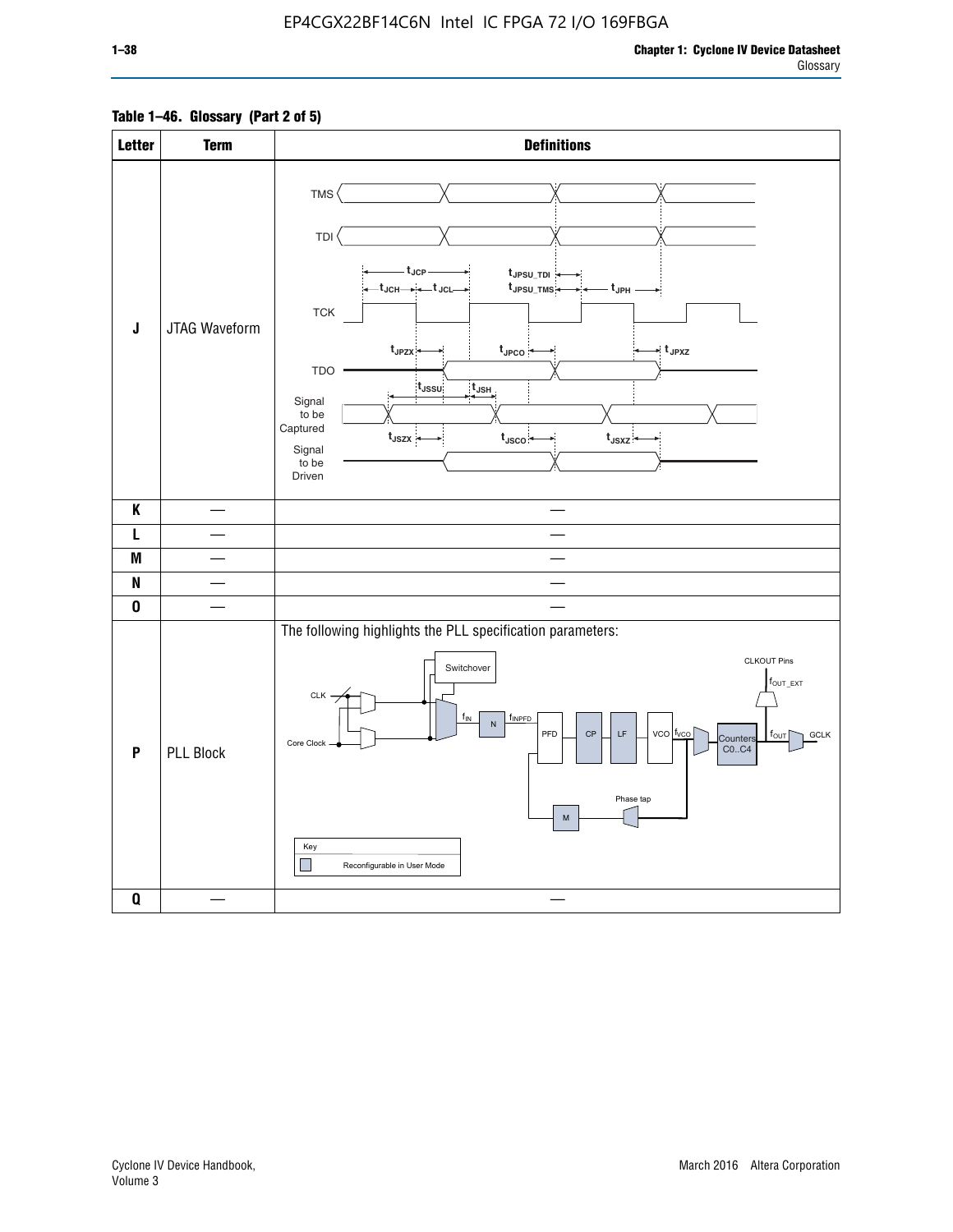## **Table 1–46. Glossary (Part 3 of 5)**

| <b>Letter</b> | <b>Term</b>                                                            | <b>Definitions</b>                                                                                                                                                                                                                                                                                                                                                                                                                                                                                                                                                                                                                                                                                                                                                                                                                                                                                                                          |  |  |  |  |  |  |  |  |  |
|---------------|------------------------------------------------------------------------|---------------------------------------------------------------------------------------------------------------------------------------------------------------------------------------------------------------------------------------------------------------------------------------------------------------------------------------------------------------------------------------------------------------------------------------------------------------------------------------------------------------------------------------------------------------------------------------------------------------------------------------------------------------------------------------------------------------------------------------------------------------------------------------------------------------------------------------------------------------------------------------------------------------------------------------------|--|--|--|--|--|--|--|--|--|
|               | $R_L$                                                                  | Receiver differential input discrete resistor (external to Cyclone IV devices).                                                                                                                                                                                                                                                                                                                                                                                                                                                                                                                                                                                                                                                                                                                                                                                                                                                             |  |  |  |  |  |  |  |  |  |
|               |                                                                        | Receiver input waveform for LVDS and LVPECL differential standards:                                                                                                                                                                                                                                                                                                                                                                                                                                                                                                                                                                                                                                                                                                                                                                                                                                                                         |  |  |  |  |  |  |  |  |  |
|               |                                                                        | <b>Single-Ended Waveform</b>                                                                                                                                                                                                                                                                                                                                                                                                                                                                                                                                                                                                                                                                                                                                                                                                                                                                                                                |  |  |  |  |  |  |  |  |  |
|               |                                                                        | Positive Channel (p) = $V_{\text{H}}$                                                                                                                                                                                                                                                                                                                                                                                                                                                                                                                                                                                                                                                                                                                                                                                                                                                                                                       |  |  |  |  |  |  |  |  |  |
|               |                                                                        | $\mathsf{V}_{\mathsf{ID}}$                                                                                                                                                                                                                                                                                                                                                                                                                                                                                                                                                                                                                                                                                                                                                                                                                                                                                                                  |  |  |  |  |  |  |  |  |  |
|               |                                                                        | Negative Channel (n) = $V_{\parallel}$<br>$\mathsf{V}_{\scriptscriptstyle \mathsf{CM}}$                                                                                                                                                                                                                                                                                                                                                                                                                                                                                                                                                                                                                                                                                                                                                                                                                                                     |  |  |  |  |  |  |  |  |  |
|               |                                                                        | Ground                                                                                                                                                                                                                                                                                                                                                                                                                                                                                                                                                                                                                                                                                                                                                                                                                                                                                                                                      |  |  |  |  |  |  |  |  |  |
|               | Receiver Input<br>Waveform                                             |                                                                                                                                                                                                                                                                                                                                                                                                                                                                                                                                                                                                                                                                                                                                                                                                                                                                                                                                             |  |  |  |  |  |  |  |  |  |
| $\mathbf{R}$  |                                                                        |                                                                                                                                                                                                                                                                                                                                                                                                                                                                                                                                                                                                                                                                                                                                                                                                                                                                                                                                             |  |  |  |  |  |  |  |  |  |
|               |                                                                        | Differential Waveform (Mathematical Function of Positive & Negative Channel)                                                                                                                                                                                                                                                                                                                                                                                                                                                                                                                                                                                                                                                                                                                                                                                                                                                                |  |  |  |  |  |  |  |  |  |
|               |                                                                        | $V_{ID}$                                                                                                                                                                                                                                                                                                                                                                                                                                                                                                                                                                                                                                                                                                                                                                                                                                                                                                                                    |  |  |  |  |  |  |  |  |  |
|               |                                                                        | - 0 V                                                                                                                                                                                                                                                                                                                                                                                                                                                                                                                                                                                                                                                                                                                                                                                                                                                                                                                                       |  |  |  |  |  |  |  |  |  |
|               |                                                                        | $V_{ID}$                                                                                                                                                                                                                                                                                                                                                                                                                                                                                                                                                                                                                                                                                                                                                                                                                                                                                                                                    |  |  |  |  |  |  |  |  |  |
|               |                                                                        | $p - n$                                                                                                                                                                                                                                                                                                                                                                                                                                                                                                                                                                                                                                                                                                                                                                                                                                                                                                                                     |  |  |  |  |  |  |  |  |  |
|               | Receiver input<br>skew margin                                          | High-speed I/O block: The total margin left after accounting for the sampling window and TCCS.<br>$RSKM = (TUI - SW - TCCS) / 2.$                                                                                                                                                                                                                                                                                                                                                                                                                                                                                                                                                                                                                                                                                                                                                                                                           |  |  |  |  |  |  |  |  |  |
|               | (RSKM)                                                                 |                                                                                                                                                                                                                                                                                                                                                                                                                                                                                                                                                                                                                                                                                                                                                                                                                                                                                                                                             |  |  |  |  |  |  |  |  |  |
| S             | Single-ended<br>voltage-<br>referenced I/O<br>Standard<br>SW (Sampling | V <sub>CCIO</sub><br>$\nabla_{\!\circ\mathsf{H}}^-$<br>V <sub>IH</sub> (AC)<br>$V_{IH(DC)}$<br>$V_{REF}$<br>$V_{I L (DC)}$<br>VIL(AC)<br>$V_{OL}$<br>$\overline{\mathsf{V}}_\mathsf{SS}^-$<br>The JEDEC standard for SSTI and HSTL I/O standards defines both the AC and DC input signal<br>values. The AC values indicate the voltage levels at which the receiver must meet its timing<br>specifications. The DC values indicate the voltage levels at which the final logic state of the<br>receiver is unambiguously defined. After the receiver input crosses the AC value, the receiver<br>changes to the new logic state. The new logic state is then maintained as long as the input stays<br>beyond the DC threshold. This approach is intended to provide predictable receiver timing in the<br>presence of input waveform ringing.<br>High-speed I/O block: The period of time during which the data must be valid to capture it |  |  |  |  |  |  |  |  |  |
|               | Window)                                                                | correctly. The setup and hold times determine the ideal strobe position in the sampling window.                                                                                                                                                                                                                                                                                                                                                                                                                                                                                                                                                                                                                                                                                                                                                                                                                                             |  |  |  |  |  |  |  |  |  |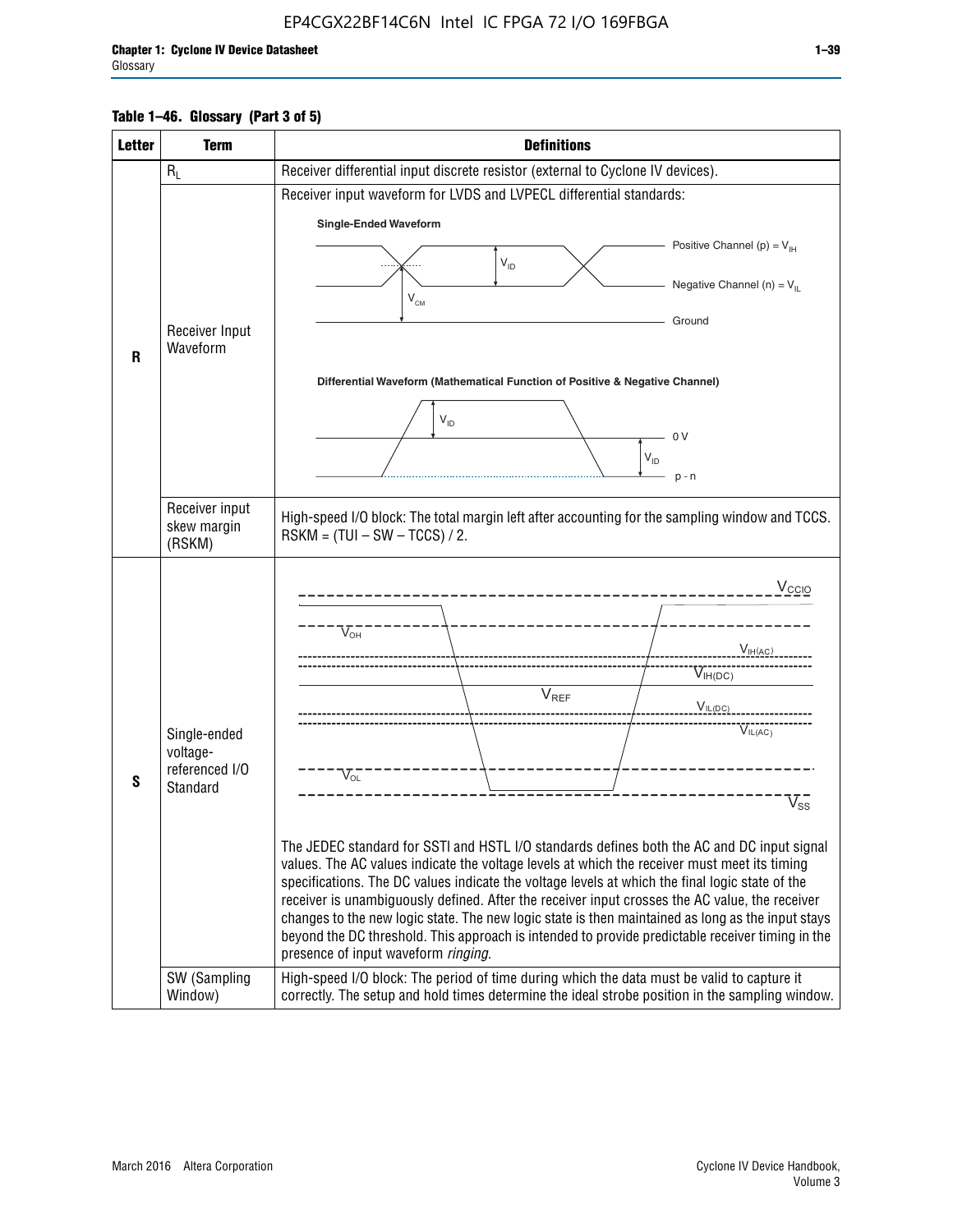| <b>Letter</b> | <b>Term</b>                                                                                                                                                                             | <b>Definitions</b>                                                                                                                                                                                                                                                                                                                                                            |  |  |  |  |  |  |  |  |  |
|---------------|-----------------------------------------------------------------------------------------------------------------------------------------------------------------------------------------|-------------------------------------------------------------------------------------------------------------------------------------------------------------------------------------------------------------------------------------------------------------------------------------------------------------------------------------------------------------------------------|--|--|--|--|--|--|--|--|--|
|               | $t_{\rm C}$                                                                                                                                                                             | High-speed receiver and transmitter input and output clock period.                                                                                                                                                                                                                                                                                                            |  |  |  |  |  |  |  |  |  |
|               | Channel-to-<br>channel-skew<br>(TCCS)                                                                                                                                                   | High-speed I/O block: The timing difference between the fastest and slowest output edges,<br>including t <sub>co</sub> variation and clock skew. The clock is included in the TCCS measurement.                                                                                                                                                                               |  |  |  |  |  |  |  |  |  |
|               | $t_{\text{cin}}$                                                                                                                                                                        | Delay from the clock pad to the I/O input register.                                                                                                                                                                                                                                                                                                                           |  |  |  |  |  |  |  |  |  |
|               | $t_{CO}$                                                                                                                                                                                | Delay from the clock pad to the I/O output.                                                                                                                                                                                                                                                                                                                                   |  |  |  |  |  |  |  |  |  |
|               | $t_{\text{cout}}$                                                                                                                                                                       | Delay from the clock pad to the I/O output register.                                                                                                                                                                                                                                                                                                                          |  |  |  |  |  |  |  |  |  |
|               | t <sub>DUTY</sub>                                                                                                                                                                       | High-speed I/O block: Duty cycle on high-speed transmitter output clock.                                                                                                                                                                                                                                                                                                      |  |  |  |  |  |  |  |  |  |
|               | t <sub>FALL</sub>                                                                                                                                                                       | Signal high-to-low transition time (80-20%).                                                                                                                                                                                                                                                                                                                                  |  |  |  |  |  |  |  |  |  |
|               | tμ                                                                                                                                                                                      | Input register hold time.                                                                                                                                                                                                                                                                                                                                                     |  |  |  |  |  |  |  |  |  |
|               | <b>Timing Unit</b><br>Interval (TUI)                                                                                                                                                    | High-speed I/O block: The timing budget allowed for skew, propagation delays, and data<br>sampling window. (TUI = $1/($ Receiver Input Clock Frequency Multiplication Factor) = $t_C/w$ ).                                                                                                                                                                                    |  |  |  |  |  |  |  |  |  |
|               | t <sub>INJITTER</sub>                                                                                                                                                                   | Period jitter on the PLL clock input.                                                                                                                                                                                                                                                                                                                                         |  |  |  |  |  |  |  |  |  |
|               | Period jitter on the dedicated clock output driven by a PLL.<br>t <sub>outjitter_dedclk</sub><br>Period jitter on the general purpose I/O driven by a PLL.<br>t <sub>outjitter_io</sub> |                                                                                                                                                                                                                                                                                                                                                                               |  |  |  |  |  |  |  |  |  |
|               |                                                                                                                                                                                         |                                                                                                                                                                                                                                                                                                                                                                               |  |  |  |  |  |  |  |  |  |
|               | $t_{\text{pllcin}}$                                                                                                                                                                     | Delay from the PLL inclk pad to the I/O input register.                                                                                                                                                                                                                                                                                                                       |  |  |  |  |  |  |  |  |  |
|               | t <sub>plicout</sub>                                                                                                                                                                    | Delay from the PLL inclk pad to the I/O output register.                                                                                                                                                                                                                                                                                                                      |  |  |  |  |  |  |  |  |  |
| Τ             | <b>Transmitter</b><br>Output<br>Waveform                                                                                                                                                | Transmitter output waveforms for the LVDS, mini-LVDS, PPDS and RSDS Differential I/O<br>Standards:<br><b>Single-Ended Waveform</b><br>Positive Channel (p) = $V_{OH}$<br>V <sub>OD</sub><br>Negative Channel (n) = $V_{OL}$<br>$V_{OS}$<br>Ground<br>Differential Waveform (Mathematical Function of Positive & Negative Channel)<br>$V_{OD}$<br>- 0 V<br>$V_{OD}$<br>$p - n$ |  |  |  |  |  |  |  |  |  |
|               | $t_{\text{RISE}}$                                                                                                                                                                       | Signal low-to-high transition time (20-80%).                                                                                                                                                                                                                                                                                                                                  |  |  |  |  |  |  |  |  |  |
|               | $t_{\text{SU}}$                                                                                                                                                                         | Input register setup time.                                                                                                                                                                                                                                                                                                                                                    |  |  |  |  |  |  |  |  |  |
| U             |                                                                                                                                                                                         |                                                                                                                                                                                                                                                                                                                                                                               |  |  |  |  |  |  |  |  |  |

## **Table 1–46. Glossary (Part 4 of 5)**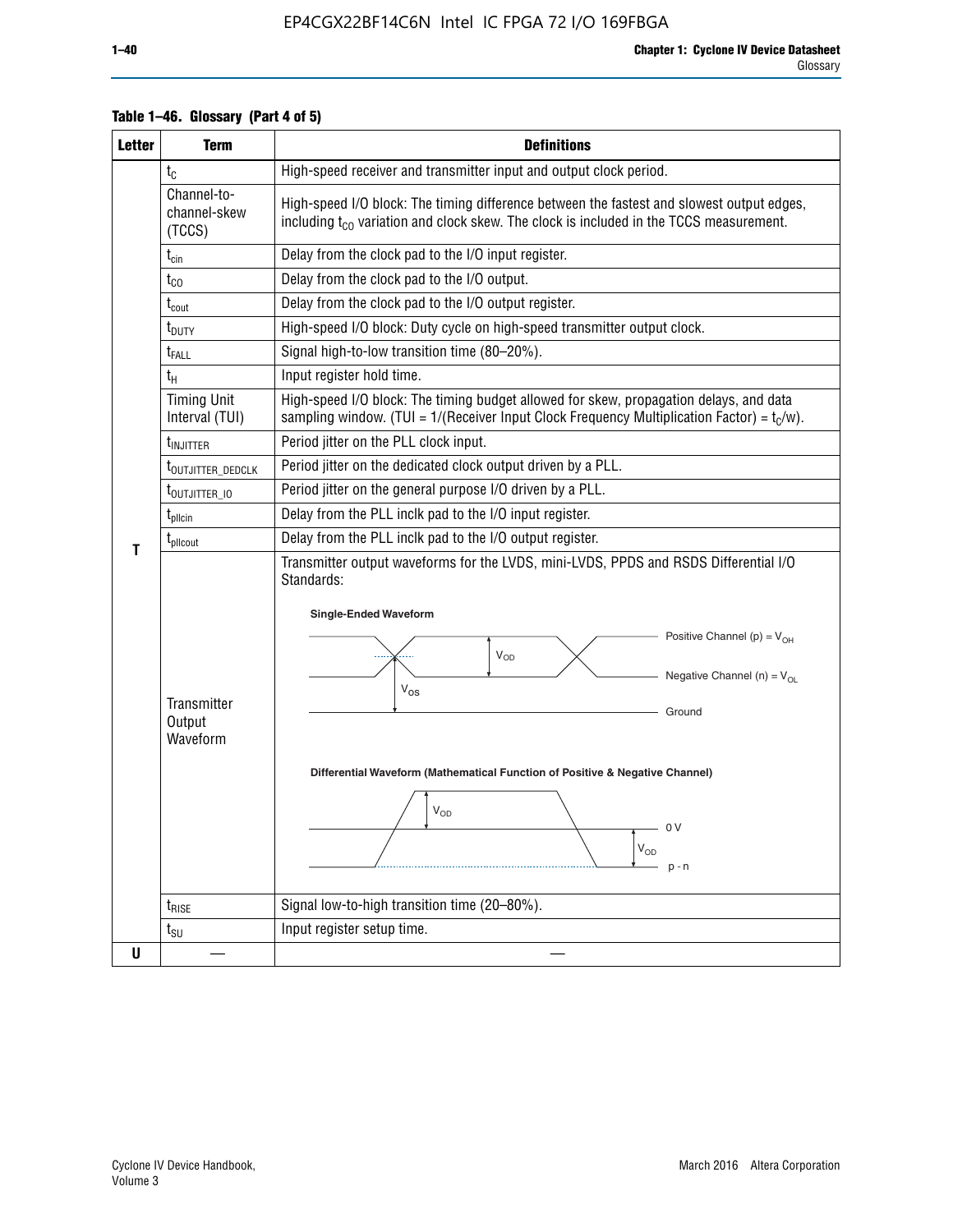## **Table 1–46. Glossary (Part 5 of 5)**

| <b>Letter</b> | <b>Term</b>               | <b>Definitions</b>                                                                                                                                                                                |
|---------------|---------------------------|---------------------------------------------------------------------------------------------------------------------------------------------------------------------------------------------------|
|               | $V_{CM(DC)}$              | DC common mode input voltage.                                                                                                                                                                     |
|               | $V_{DIF(AC)}$             | AC differential input voltage: The minimum AC input differential voltage required for switching.                                                                                                  |
|               | $V_{DIF(DC)}$             | DC differential input voltage: The minimum DC input differential voltage required for switching.                                                                                                  |
|               | V <sub>ICM</sub>          | Input common mode voltage: The common mode of the differential signal at the receiver.                                                                                                            |
|               | $V_{ID}$                  | Input differential voltage swing: The difference in voltage between the positive and<br>complementary conductors of a differential transmission at the receiver.                                  |
|               | $V_{\text{IH}}$           | Voltage input high: The minimum positive voltage applied to the input that is accepted by the<br>device as a logic high.                                                                          |
|               | $V_{IH(AC)}$              | High-level AC input voltage.                                                                                                                                                                      |
|               | $V_{IH(DC)}$              | High-level DC input voltage.                                                                                                                                                                      |
|               | $V_{IL}$                  | Voltage input low: The maximum positive voltage applied to the input that is accepted by the<br>device as a logic low.                                                                            |
|               | $V_{IL(AC)}$              | Low-level AC input voltage.                                                                                                                                                                       |
|               | $V_{IL(DC)}$              | Low-level DC input voltage.                                                                                                                                                                       |
|               | $V_{\text{IN}}$           | DC input voltage.                                                                                                                                                                                 |
|               | V <sub>OCM</sub>          | Output common mode voltage: The common mode of the differential signal at the transmitter.                                                                                                        |
| $\mathbf{V}$  | $V_{OD}$                  | Output differential voltage swing: The difference in voltage between the positive and<br>complementary conductors of a differential transmission at the transmitter. $V_{OD} = V_{OH} - V_{OL}$ . |
|               | $V_{OH}$                  | Voltage output high: The maximum positive voltage from an output that the device considers is<br>accepted as the minimum positive high level.                                                     |
|               | $V_{OL}$                  | Voltage output low: The maximum positive voltage from an output that the device considers is<br>accepted as the maximum positive low level.                                                       |
|               | $V_{OS}$                  | Output offset voltage: $V_{OS} = (V_{OH} + V_{OL}) / 2$ .                                                                                                                                         |
|               | $V_{OX(AC)}$              | AC differential output cross point voltage: the voltage at which the differential output signals<br>must cross.                                                                                   |
|               | $V_{REF}$                 | Reference voltage for the SSTL and HSTL I/O standards.                                                                                                                                            |
|               | $V_{REF\,(AC)}$           | AC input reference voltage for the SSTL and HSTL I/O standards. $V_{REF(AC)} = V_{REF(DC)} +$ noise. The<br>peak-to-peak AC noise on $V_{REF}$ must not exceed 2% of $V_{REF(DC)}$ .              |
|               | $V_{REF(DC)}$             | DC input reference voltage for the SSTL and HSTL I/O standards.                                                                                                                                   |
|               | $V_{\textrm{SWING (AC)}}$ | AC differential input voltage: AC input differential voltage required for switching. For the SSTL<br>differential I/O standard, refer to Input Waveforms.                                         |
|               | $V_{SWING (DC)}$          | DC differential input voltage: DC input differential voltage required for switching. For the SSTL<br>differential I/O standard, refer to Input Waveforms.                                         |
|               | $\text{V}_{\text{TT}}$    | Termination voltage for the SSTL and HSTL I/O standards.                                                                                                                                          |
|               | $V_{X (AC)}$              | AC differential input cross point voltage: The voltage at which the differential input signals must<br>cross.                                                                                     |
| W             |                           |                                                                                                                                                                                                   |
| X             |                           |                                                                                                                                                                                                   |
| Y             |                           |                                                                                                                                                                                                   |
| $\mathbf{Z}$  |                           |                                                                                                                                                                                                   |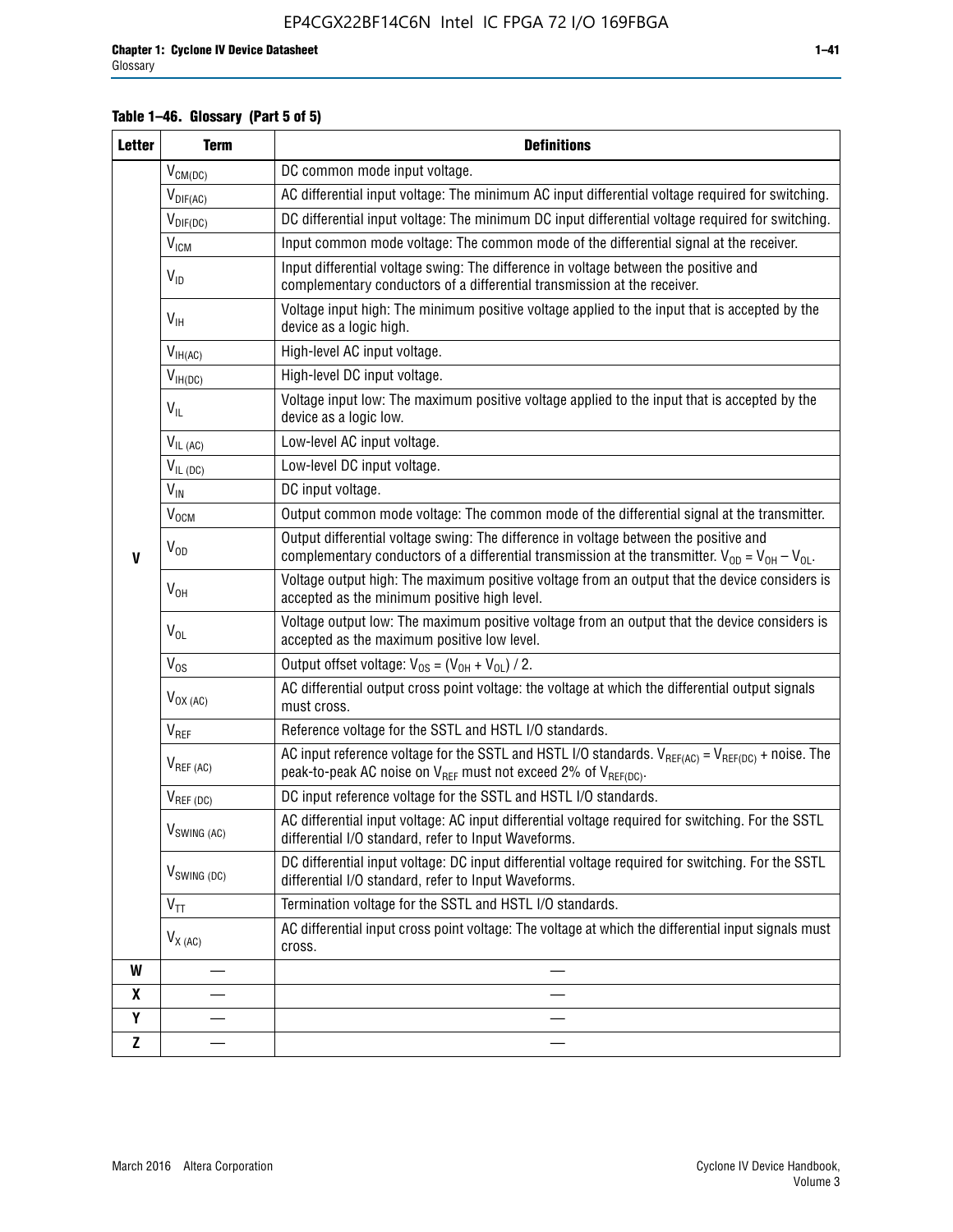## **Document Revision History**

Table 1–47 lists the revision history for this chapter.

| Table 1-47. Document Revision History |  |  |
|---------------------------------------|--|--|
|                                       |  |  |

| <b>Date</b>      | <b>Version</b> | <b>Changes</b>                                                                                                                                                                                                                            |  |
|------------------|----------------|-------------------------------------------------------------------------------------------------------------------------------------------------------------------------------------------------------------------------------------------|--|
| March 2016       | 2.0            | Updated note (5) in Table $1-21$ to remove support for the N148 package.                                                                                                                                                                  |  |
| October 2014     |                | Updated maximum value for $V_{CCD, PL}$ in Table 1-1.                                                                                                                                                                                     |  |
|                  | 1.9            | Removed extended temperature note in Table 1-3.                                                                                                                                                                                           |  |
| December 2013    | 1.8            | Updated Table 1-21 by adding Note (15).                                                                                                                                                                                                   |  |
| May 2013         | 1.7            | Updated Table 1-15 by adding Note (4).                                                                                                                                                                                                    |  |
|                  | 1.6            | Dpdated the maximum value for $V_1$ , $V_{CCD\_PLL}$ , $V_{CC10}$ , $V_{CC\_CLKIN}$ , $V_{CCH\_GXB}$ , and $V_{CCA\_GXB}$<br>Table $1-1$ .                                                                                                |  |
|                  |                | $\blacksquare$ Updated Table 1-11 and Table 1-22.                                                                                                                                                                                         |  |
| October 2012     |                | $\blacksquare$ Updated Table 1-21 to include peak-to-peak differential input voltage for the<br>Cyclone IV GX transceiver input reference clock.                                                                                          |  |
|                  |                | $\blacksquare$ Updated Table 1-29 to include the typical DCLK value.                                                                                                                                                                      |  |
|                  |                | <b>Updated the minimum f<sub>HSCLK</sub></b> value in Table 1-31, Table 1-32, Table 1-33,<br>Table 1-34, and Table 1-35.                                                                                                                  |  |
| November 2011    | 1.5            | • Updated "Maximum Allowed Overshoot or Undershoot Voltage", "Operating<br>Conditions", and "PLL Specifications" sections.                                                                                                                |  |
|                  |                | Updated Table 1-2, Table 1-3, Table 1-4, Table 1-5, Table 1-8, Table 1-9,<br>Table 1-15, Table 1-18, Table 1-19, and Table 1-21.                                                                                                          |  |
|                  |                | ■ Updated Figure $1-1$ .                                                                                                                                                                                                                  |  |
| December 2010    | 1.4            | • Updated for the Quartus II software version 10.1 release.                                                                                                                                                                               |  |
|                  |                | $\blacksquare$ Updated Table 1-21 and Table 1-25.                                                                                                                                                                                         |  |
|                  |                | $\blacksquare$ Minor text edits.                                                                                                                                                                                                          |  |
|                  | 1.3            | Updated for the Quartus II software version 10.0 release:                                                                                                                                                                                 |  |
|                  |                | Updated Table 1-3, Table 1-4, Table 1-21, Table 1-25, Table 1-28, Table 1-30,<br>Table 1-40, Table 1-41, Table 1-42, Table 1-43, Table 1-44, and Table 1-45.                                                                              |  |
| <b>July 2010</b> |                | ■ Updated Figure $1-2$ and Figure $1-3$ .                                                                                                                                                                                                 |  |
|                  |                | Removed SW Requirement and TCCS for Cyclone IV Devices tables.                                                                                                                                                                            |  |
|                  |                | $\blacksquare$ Minor text edits.                                                                                                                                                                                                          |  |
|                  | 1.2            | Updated to include automotive devices:                                                                                                                                                                                                    |  |
| March 2010       |                | • Updated the "Operating Conditions" and "PLL Specifications" sections.                                                                                                                                                                   |  |
|                  |                | $\blacksquare$ Updated Table 1-1, Table 1-8, Table 1-9, Table 1-21, Table 1-26, Table 1-27,<br>Table 1-31, Table 1-32, Table 1-33, Table 1-34, Table 1-35, Table 1-36,<br>Table 1-37, Table 1-38, Table 1-40, Table 1-42, and Table 1-43. |  |
|                  |                | Added Table 1-5 to include ESD for Cyclone IV devices GPIOs and HSSI I/Os.                                                                                                                                                                |  |
|                  |                | Added Table 1-44 and Table 1-45 to include IOE programmable delay for<br>Cyclone IV E 1.2 V core voltage devices.                                                                                                                         |  |
|                  |                | Minor text edits.                                                                                                                                                                                                                         |  |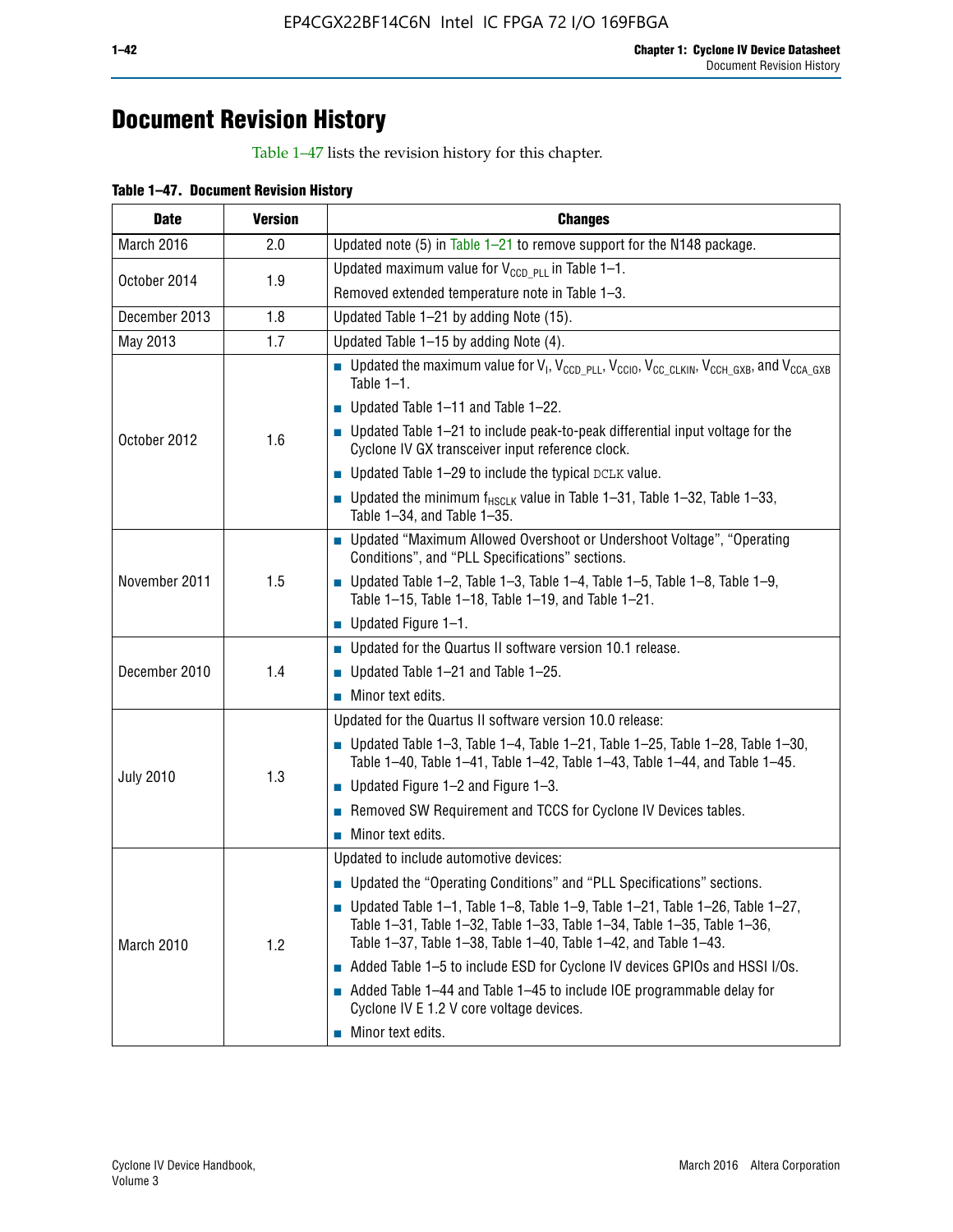## **Table 1–47. Document Revision History**

| <b>Date</b>   | <b>Version</b> | <b>Changes</b>                                                                                                                                                                          |
|---------------|----------------|-----------------------------------------------------------------------------------------------------------------------------------------------------------------------------------------|
| February 2010 | 1.1            | Updated Table 1-3 through Table 1-44 to include information for Cyclone IV E<br>devices and Cyclone IV GX devices for Quartus II software version 9.1 SP1 release.<br>Minor text edits. |
| November 2009 | 1.0            | Initial release.                                                                                                                                                                        |